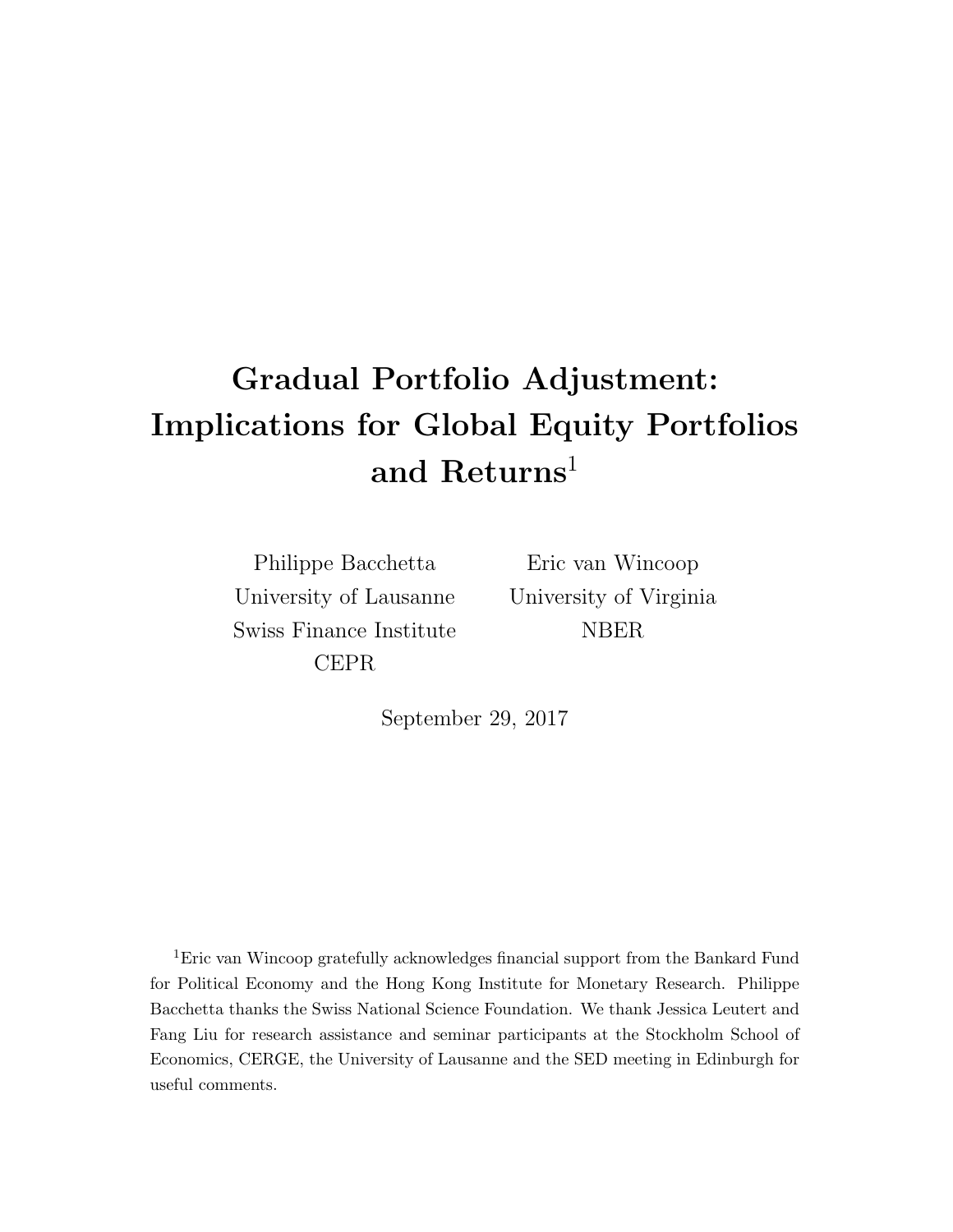#### Abstract

Modern open economy macro models assume the continuous adjustment of international portfolio allocation. We introduce gradual portfolio adjustment into a global equity market model. Our approach differs from related literature in two key dimensions. First, the time interval between portfolio decisions is stochastic rather than fixed, leading to a smoother response to shocks. Second, rather than only considering asset returns, we also use data on portfolio shares to confront the model to the data. Conditional on reasonable risk aversion, we find that the data is consistent with infrequent portfolio decisions, with a frequency of at most once in 15 months on average.

JEL classification: F30, F41, G11, G12

Keywords: gradual portfolio adjustment, international portfolio allocation, predictable excess returns.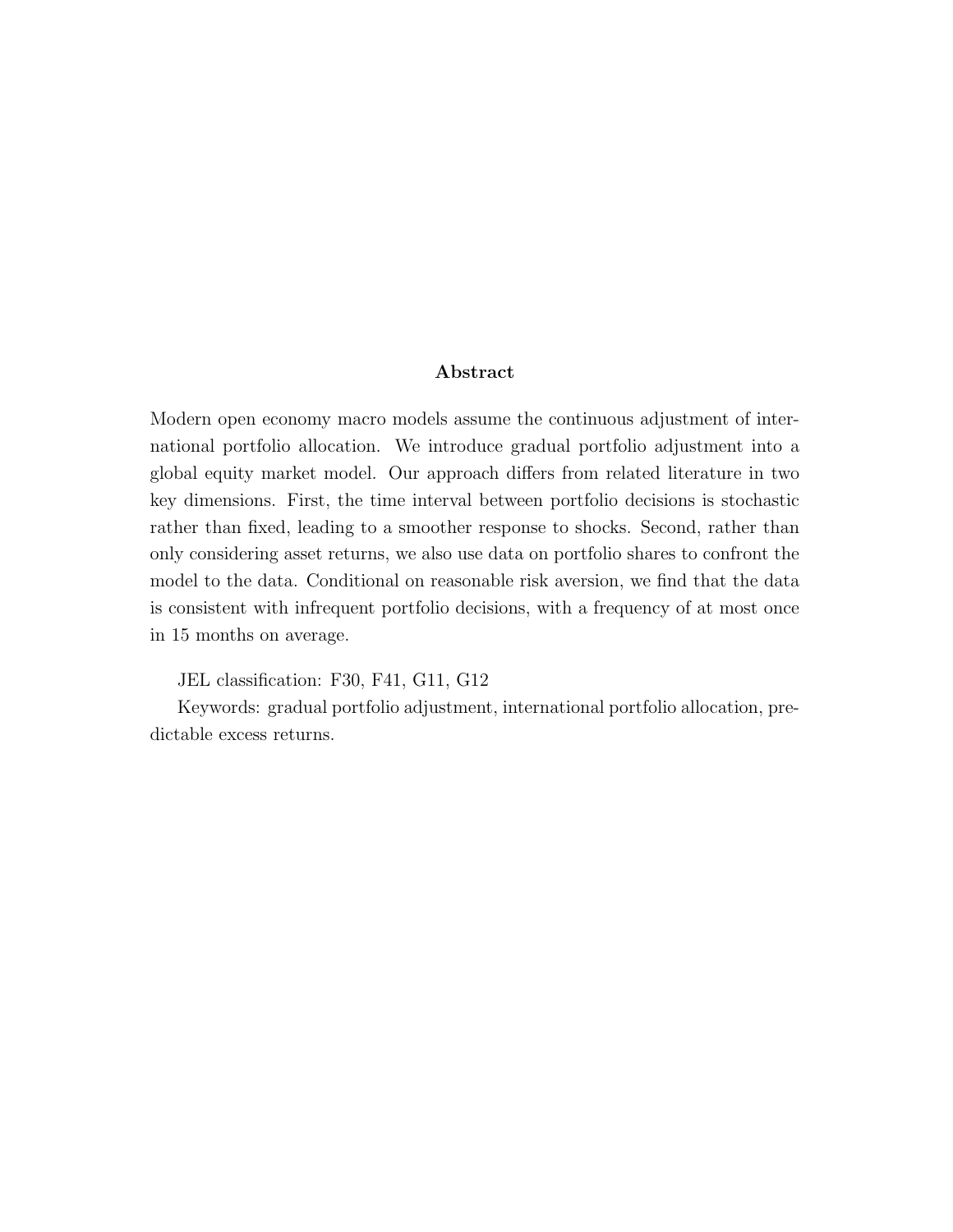# 1 Introduction

Expected return differentials have been at the center of open economy macro models at least since Mundell-Fleming, where cross-border capital flows are driven by interest rate differentials. There is a variety of evidence that return differentials play a critical role in global capital flows. A well-known example is the "carry trade" that is based on interest differentials.<sup>[1](#page-2-0)</sup> The Mundell-Fleming model was succeeded by portfolio balance models, where portfolios (stocks) rather than flows depend on return differentials. Modern open economy macro models are more micro founded but share the feature of portfolio balance models in that it is portfolios rather than changes in portfolios (portfolio flows) that depend on return differentials. This has several implications. The immediate response of portfolios of all investors to any return differential implies that in equilibrium return differentials are often very small.[2](#page-2-1) Moreover, financial shocks, such as portfolio shifts resulting from changes in risk, risk-aversion, liquidity trade, hedging or FX intervention, have little effect on capital flows and asset prices. Due to the sensitivity of portfolios to expected returns in these models, a portfolio shift towards a country's assets causes a very small (third-order) drop in its expected excess return that reverses the flows and generates equilibrium.<sup>[3](#page-2-2)</sup>

It is difficult to reconcile the behavior of international portfolio positions and asset prices with these modern open economy models. First, expected return differentials are not zero or close to zero. The forward discount puzzle is probably the best known example of this. Second, there is suggestive evidence of gradual international portfolio adjustment in the form of autocorrelated portfolio flows and

<span id="page-2-0"></span><sup>1</sup>Another well-documented example is capital flows to emerging markets associated with changes in interest rates in creditor countries. See for example Calvo et al. (1996). Bruno and Shin (2015) document the effect of interest rates on international banking flows. Didier and Lowenkron (2012) show that net capital flows associated with expected returns in a model with portfolio choice are significantly correlated with actual net capital flows.

<span id="page-2-1"></span><sup>&</sup>lt;sup>2</sup>In some cases uncovered interest rate parity is assumed outright or follows from linearization methods. Many models though do not adopt such approximations and put portfolio choice at the center. Examples are Devereux and Sutherland (2007, 2010), Didier and Lowenkron (2012), Evans and Hnatkovska (2014), Hnatkovska (2010), Kraay and Ventura (2000) and Tille and van Wincoop (2010, 2014).

<span id="page-2-2"></span><sup>&</sup>lt;sup>3</sup>Tille and van Wincoop (2014) show that first-order changes in portfolio shares are associated with third-order changes in expected returns. This is because expected returns are divided by second order moments (e.g. the variance of the excess return) in optimal portfolios.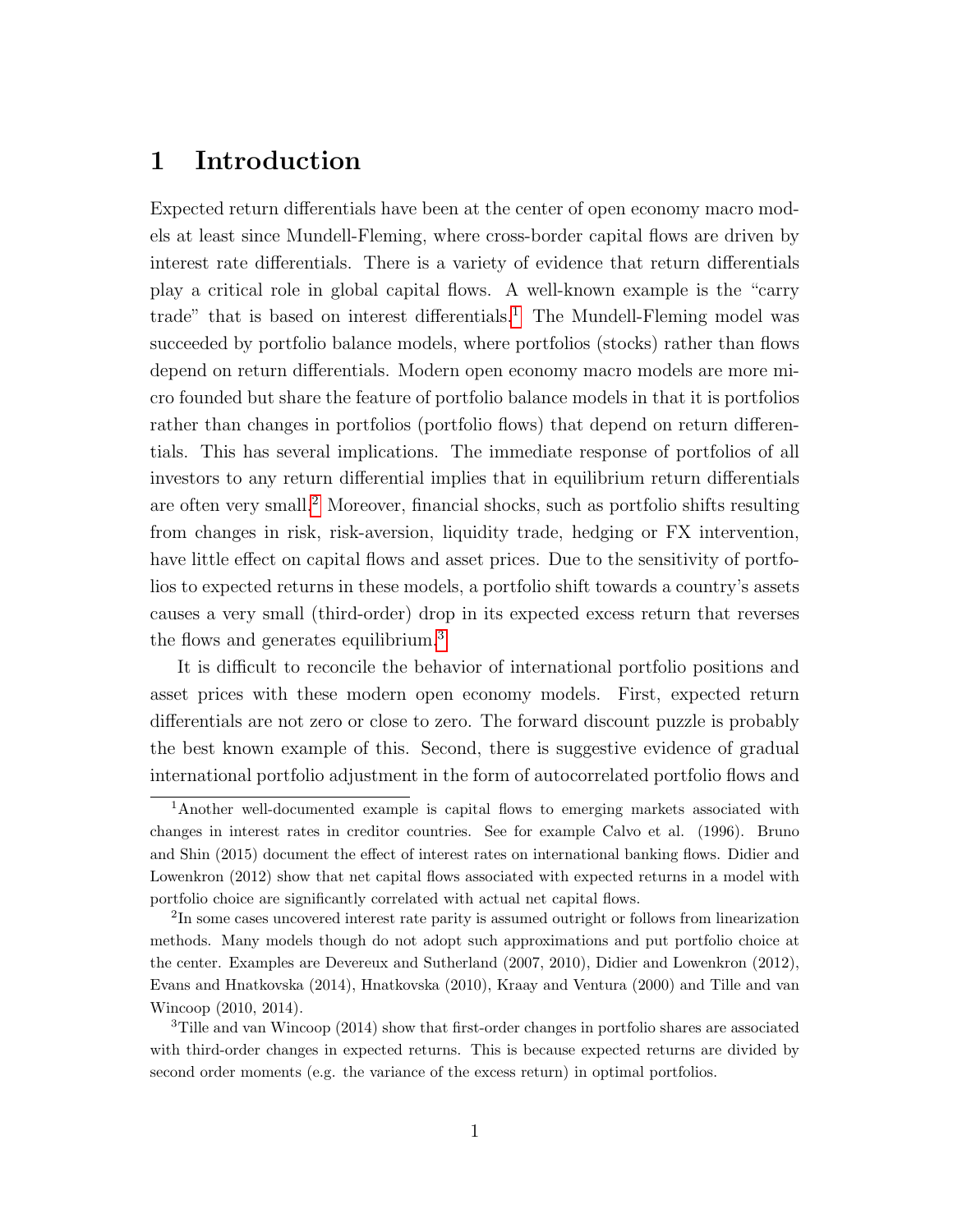a positive linkage of flows with lagged returns (e.g., see Bohn and Tesar (1996), Calderon et al.  $(2003)$  and Froot et al.  $(2001)$ .<sup>[4](#page-3-0)</sup> Third, financial shocks such as those listed above do affect capital flows and asset prices. Gourio et al. (2014) show that time-varying risk affects capital flows. Analogously, Rey (2013) finds that changes in the VIX (a measure of stock price risk or risk-aversion) affects cross-border financial flows. Blanchard et al. (2015) provide evidence that large foreign exchange intervention has a significant effect on exchange rates.<sup>[5](#page-3-1)</sup> Warnock and Warnock (2009) document the significant effect of capital inflows on U.S. interest rates.

Gabaix and Maggiori (2015) have brought expected return differentials back to the forefront in a model where all financial flows are intermediated by global financiers with limited risk-bearing capacity. This has the same effect as making agents more risk-averse, which weakens the portfolio response to changes in expected returns. Larger expected return differentials are then needed to generate equilibrium in asset markets. Gabaix and Maggiori (2015) show that such a model implies predictable deviations from uncovered interest rate parity and a significant impact of exogenous portfolio flows and FX intervention on exchange rates and the macro economy in general.

In this paper we take a different route, which aligns more closely with the original Mundell-Fleming model. We consider the role of gradual portfolio adjustment to changes in expected returns in the context of a two-country model. Like high risk aversion, it weakens the immediate portfolio response to shocks and gives rise to larger equilibrium expected return differentials as markets are thinner. There is well-known evidence of infrequent portfolio adjustment by households.[6](#page-3-2) It is also consistent with some of the open economy evidence on portfolio flows and

<span id="page-3-0"></span><sup>4</sup>Bohn and Tesar (1996) conclude "we suspect that investors may adjust their portfolios to new information gradually over time, resulting in both autocorrelated net purchases and a positive linkage with lagged returns. A full explanation for U.S. international investment behavior must account for the slow adjustment in the foreign portfolio over time, as well as the bias toward domestic equity."

<span id="page-3-1"></span><sup>&</sup>lt;sup>5</sup>See also the discussion in Gabaix and Maggiori (2015), who argue that the recent large FX interventions in Switzerland and Israel have been effective and that evidence of a weaker impact of FX intervention in the earlier literature is due to the small size of the interventions.

<span id="page-3-2"></span><sup>6</sup>See for example Ameriks and Zeldes (2004), Bilias et al. (2010), Brunnermeier and Nagel (2008) and Mitchell et al. (2006). See Duffie (2010) for a broad range of evidence motivating models of infrequent portfolio adjustment.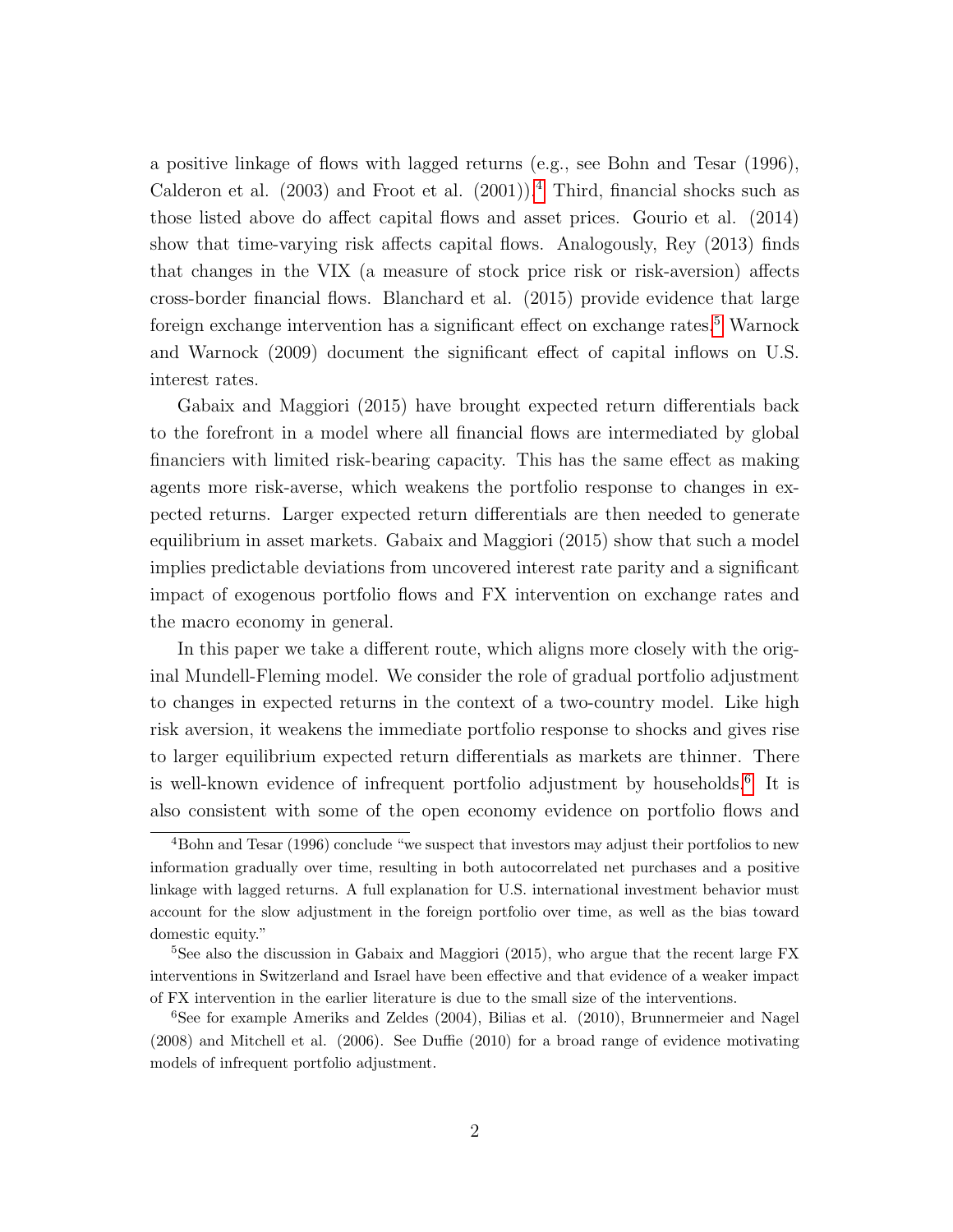returns mentioned above. But to date no systematic analysis of gradual portfolio adjustment in an open economy context has been conducted.

Our approach differs from the related literature on infrequent portfolio adjust-ment in two key respects.<sup>[7](#page-4-0)</sup> First, we use both international portfolio and asset return data to evaluate a model with gradual portfolio adjustment. Second, we model the gradual portfolio adjustment in the form of a probability of changing the portfolio rather than staggered adjustment at fixed intervals.

The literature on infrequent portfolio adjustment often does not explicitly estimate or calibrate models to confront to data. Papers that do focus mostly on asset prices. Examples are Bacchetta and van Wincoop (2010), Bogousslavsky (2016), Chien et al. (2012) and Hendershott et al. (2013). Bacchetta and van Wincoop (2010) study the forward discount puzzle (predictability of exchange rates by interest differentials). Bogousslavsky (2015) considers predictability patterns in the time-series and cross-section of stock returns. Chien et al. (2012) focus on the counter-cyclicality of the Sharpe ratio. Hendershott et al. (2013) consider stock price behavior and analyze deviations from efficient prices.[8](#page-4-1) To date asset prices and portfolios have not been used jointly to evaluate models of gradual portfolio adjustment.

Analysis of international portfolio data has been made possible by the development of a data set by Bertaut and Tryon (2007) and Bertaut and Judson (2014) of monthly bilateral equity claims and liabilities of the United States. Together with stock market capitalization data it allows us to compute the portfolio share of US investors in the rest of the world and the portfolio share of the rest of the world in the US. The portfolio data is consistent with the U.S. Treasury annual benchmark surveys. The data are considered to be of good quality and have recently been used by Curcuru et al. (2008, 2010) and Curcuru et al. (2011) to analyze return differentials and the relationship between portfolio reallocations and past returns.

The second difference with respect to related literature on infrequent portfolio adjustment is in the way we model such behavior. We assume that investors

<span id="page-4-0"></span><sup>&</sup>lt;sup>7</sup>For recent contributions, see Abel et. al  $(2007)$ , Bogousslavsky  $(2016)$ , Chien et al.  $(2012)$ , Duffie (2010), Greenwood et al. (2015), Hendershott et al. (2013) and Vayanos and Woolley (2012). Earlier papers examine the impact of infrequent portfolio adjustments taking the process of asset returns as exogenous, e.g. see Lynch (1996) or Gabaix and Laibson (2002).

<span id="page-4-1"></span> ${}^{8}$ Hendershott et al. (2013) also consider the implications of their model for the equity trading volume and individual's net trades.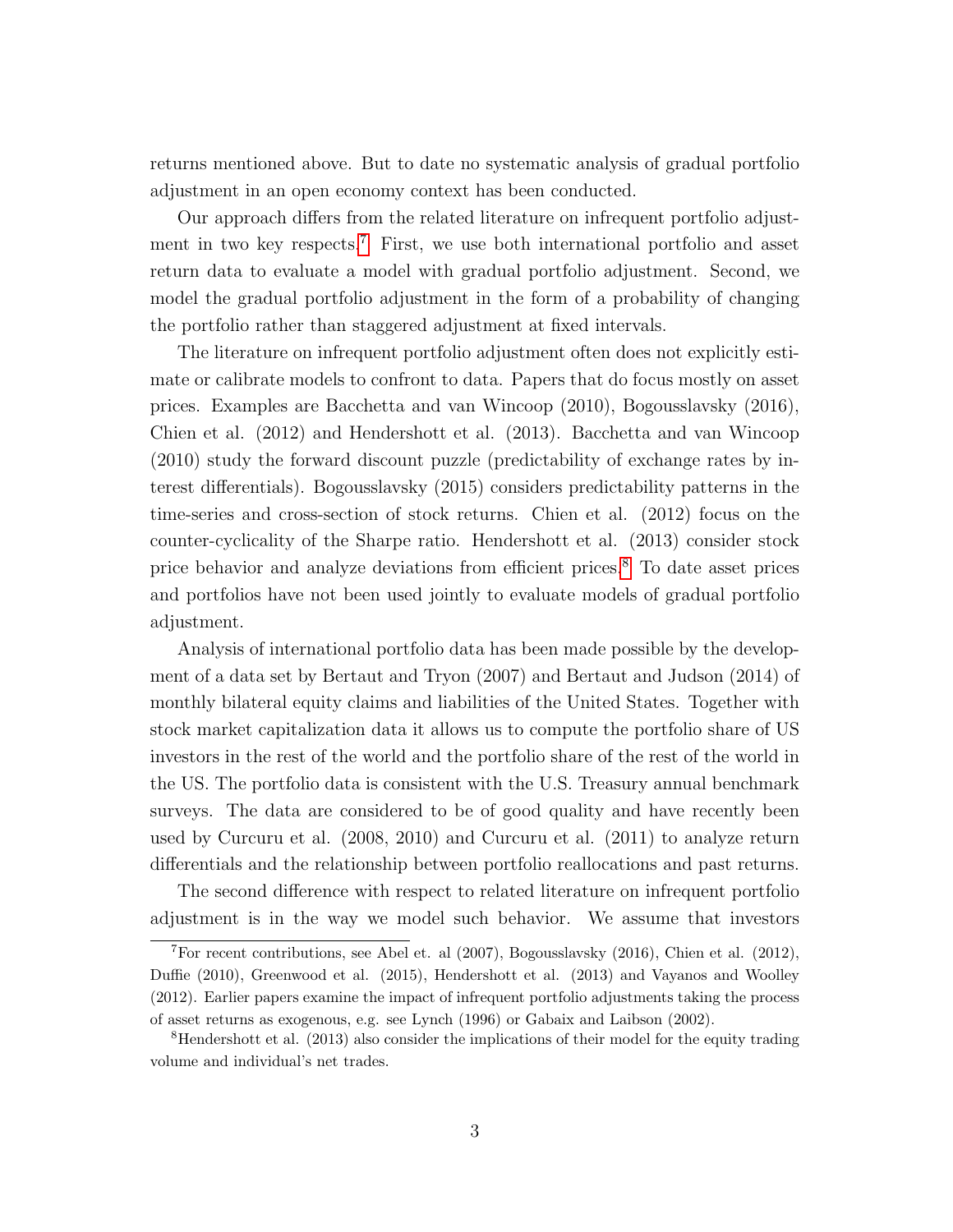have a probability p of adjusting their portfolio each period. The assumption of a Poisson distribution has been used in numerous contexts, such as Blanchard-Yaari perpetual youth models or Calvo price-setting models, but is new to the literature on portfolio adjustment. The standard assumption is that agents adjust their portfolios in a staggered way every  $T$  periods. In empirical applications this has the drawback that it generates a significant discontinuity in the impulse response to shocks that happens T periods after the shock. This occurs because the initial group of infrequent traders who change their portfolio at the time of the shock will change their portfolio again T periods later, with predictable certainty. The anticipation of this by other traders significantly affects the equilibrium. The constant probability setup that we adopt here implies more smoothness as the agents who change their portfolio at the time of a shock will change their portfolio again at varying dates in the future.[9](#page-5-0)

We show that this framework generates intuitive portfolios. Optimal portfolio shares depend on expected future excess returns, with the weight on future expected returns declining at the rate  $\beta(1 - p)$ , where  $\beta$  is the time discount rate. Less frequent portfolio changes (lower  $p$ ) therefore imply a longer investment horizon that gives more weight to expected returns further into the future. Portfolio shares are then less sensitive to short term expected excess returns. At any time a fraction  $1-p$  of the agents does not change their portfolio at all and those that do have a longer horizon and therefore respond less to short term expected returns.

The model that we develop focuses on the global equity market. There are two types of investors: frequent traders who change their portfolio each period and infrequent traders who change their portfolio each period with a probability p. We focus on relative equity prices, which affect the excess return, and on the average portfolio share allocated to US equity. The model is driven by three types of shocks: dividend shocks, wealth/supply shocks and financial shocks. The latter are exogenous portfolio shifts that are unrelated to expected returns. Some parameters are calibrated, but parameters about which we have little direct observable information are estimated. We use the Simulated Method of Moments for estimation, including 15 moments involving the excess return, average portfolio share, relative earnings and the relative wealth/supply shock.

<span id="page-5-0"></span><sup>&</sup>lt;sup>9</sup>An alternative, more ad hoc, approach to model gradual portfolio adjustment is to assume a cost of adjusting portfolios, as in Vayanos and Woolley (2012) and Bacchetta and van Wincoop (2017).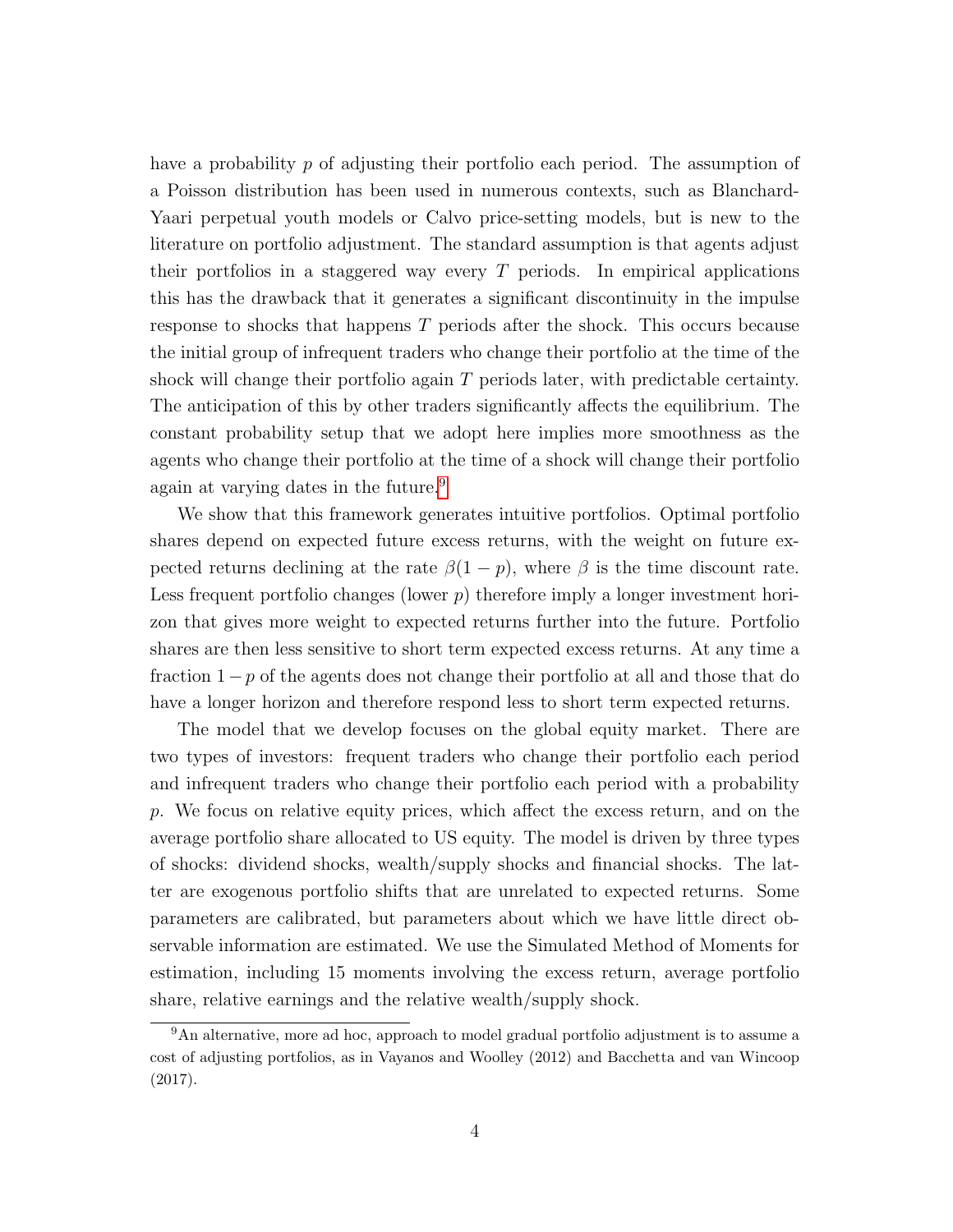The remainder of the paper is organized as follows. In Section 2 we develop a partial equilibrium model of portfolio choice when portfolio decisions are infrequent. In Section 3 we embed this in a general equilibrium model for the global equity market. Section 4 describes the quantitative approach. The results are presented in Section 5. Section 6 concludes.

# 2 Portfolio Choice under Infrequent Adjustment

In this section, we present a partial equilibrium portfolio choice problem with infrequent portfolio adjustment. This will be embedded in a general equilibrium model for the equity market in the next section.

# 2.1 Preliminary Remarks

It is useful to start with the familiar expression for optimal portfolios when agents make optimal portfolio decisions each period. The optimal portfolio share with two assets takes the form (e.g. Campbell and Viceira (1999))

$$
\frac{1}{\gamma} \frac{E_t e r_{t+1}}{var(er_{t+1})} + h_t \tag{1}
$$

Here  $er_{t+1}$  is the excess return (the difference between the two asset returns),  $\gamma$ is the rate of relative risk aversion and  $h_t$  is a hedge term. The portfolio share is proportional to the expected excess return over the next period. For a positive expected excess return, the portfolio is smaller for a higher variance of the excess return and a higher rate of risk-aversion. In the simplest models the hedge term involves only intertemporal hedge demand that depends on the covariance of the excess return with the log consumption wealth ratio  $c - w$ . In models with nonasset income it will also depend on the covariance of the excess return with future labor income (e.g. Viceira (2001)).

Our focus in this paper will be entirely on the part of the optimal portfolio that depends on expected returns. We will show that with infrequent portfolio decisions, optimal portfolios depend not just on expected excess returns over the next period, but on the discounted expected excess returns in all future periods. Agents will have longer horizons as the next time they make a new portfolio decision may be far into the future.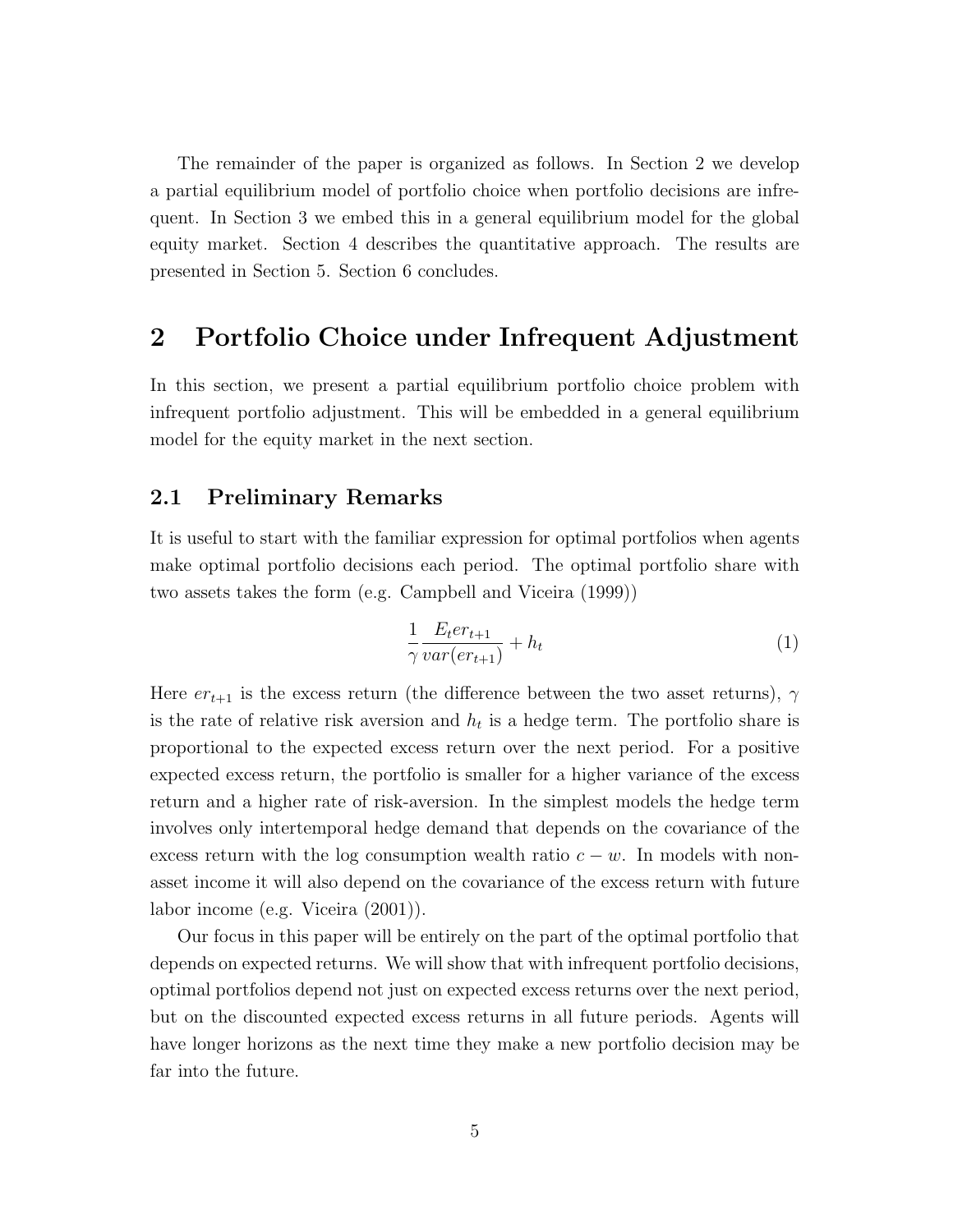We will treat the hedge term mainly as a source of financial shocks when embedding portfolio choice in a general equilibrium model, analogous to Itskhoki and Mukhin (2017). Defining the hedge term broadly as any portfolio term unrelated to expected returns, in our setup it depends on many second moments as well as an exogenous time-varying tax on foreign returns. In the general equilibrium framework that we consider, it is only the average hedge term of Home and Foreign agents that matters. The second moments in the hedge terms then drop out as the excess return is uncorrelated with country averages of variables in a two-country symmetric model. We find that the average hedge term then only depends on the exogenous time-varying taxes on foreign returns. We therefore treat the average hedge term as an exogenous portfolio shifter (financial shocks). While it is technically driven by exogenous shifts in the tax on foreign returns, we think of it more broadly as reflecting many other mechanisms that lead to exogenous portfolio shifts (e.g. noise trade, liquidity trade, time-varying risk-bearing capacity).

In deriving the optimal portfolios under infrequent portfolio choice, we will not simultaneously also solve for optimal consumption decisions. Instead, we will simply assume that agents consume a constant fraction  $\zeta$  of their wealth. There are several reasons for this simplifying assumption. First, in contrast to the literature where agents make portfolio decisions each period, the literature with infrequent portfolio choice generally imposes consumption decisions exogenously, usually in a trivial manner.[10](#page-7-0) Second, optimal consumption decisions affect the hedge term  $h_t$  through the covariance between the excess return and the consumption-wealth ratio (as in Campbell and Viceira (1999)). But as discussed above, such second moments drop out in the average hedge term across the two countries that drives the equilibrium of the variables that we consider. We already know from models with frequent portfolio choice that optimal consumption also does not affect the part of the portfolio that depends on expected returns.<sup>[11](#page-7-1)</sup>

<span id="page-7-0"></span> $10$ It is typically assumed that there are overlapping generations of agents that make a portfolio decision at the beginning of their life and simply consume their portfolio return T periods later, at the end of their life. See for example Bacchetta and van Wincoop (2010), Bogousslavsky (2016), Duffie (2010), Hendershott et al. (2013), Greenwood et al. (2015). In models with infrequent portfolio choice such as Abel et al. (2007), Lynch (1996) and Gabaix and Laibson (2002) there is joint portfolio and consumption choice, but only in partial equilibrium settings with constant expected returns.

<span id="page-7-1"></span><sup>&</sup>lt;sup>11</sup>Simultaneously considering optimal consumption would also unnecessarily complicate the model. One would need to make an assumption about the frequency of consumption decisions.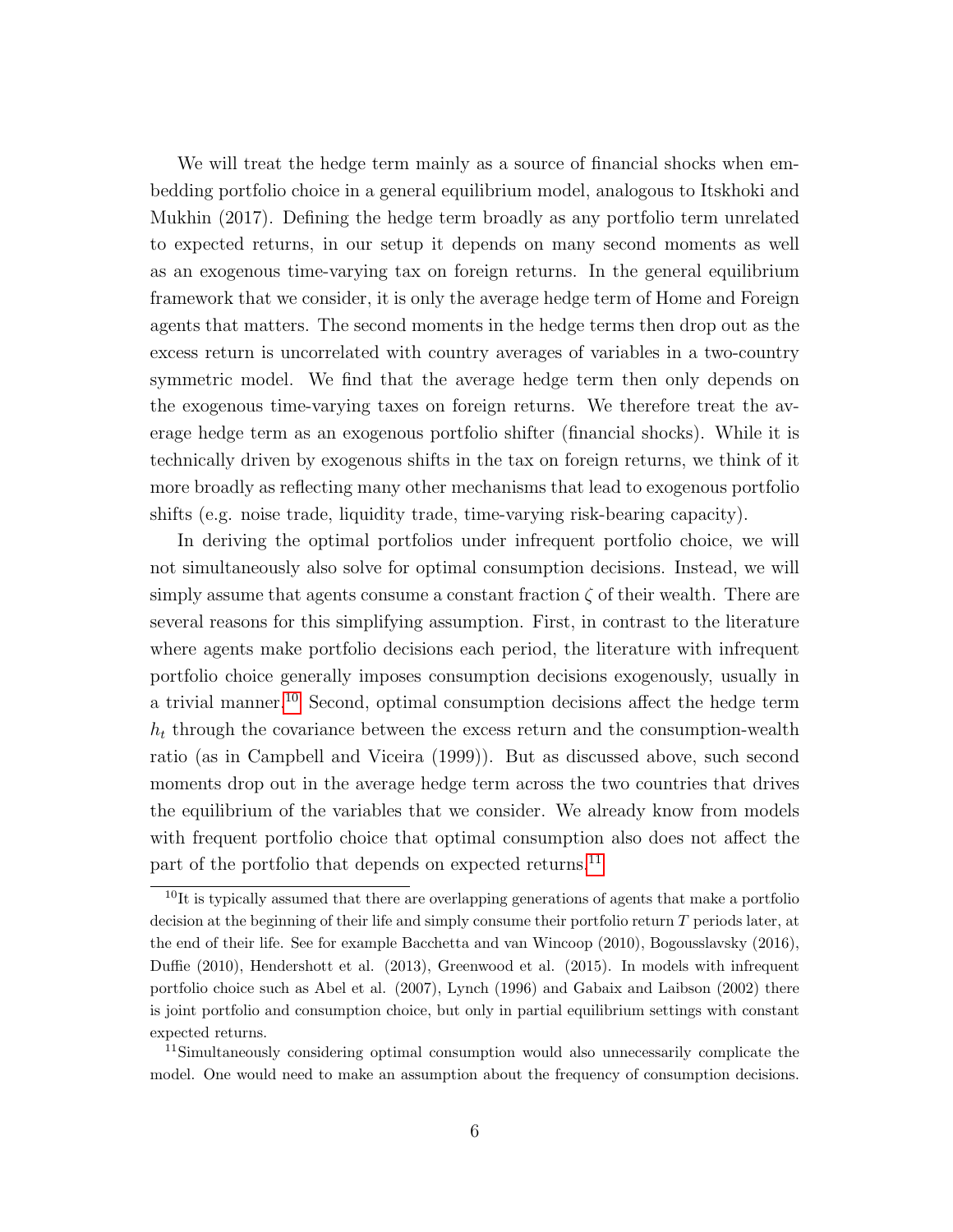### 2.2 Assumptions Regarding Infrequent Portfolio Choice

We assume that there are two assets, a Home and a Foreign asset with returns  $R_{H,t+1}$  and  $R_{F,t+1}$  from time t to  $t + 1$ . Agents need to choose the portfolio share to allocate to these assets. Some of the agents are "infrequent traders" who make a new portfolio allocation decision with a probability  $p$  each period.<sup>[12](#page-8-0)</sup> Others, the "frequent traders," choose the optimal portfolio allocation each period.

Analogous to Keynesian models with infrequent price setting by firms, one also needs to make an ancillary assumption about how agents allocate their portfolio at times when they do not make a new portfolio decision. In the case of price setting by firms, such assumptions range from holding the price constant, to holding the relative price constant (full indexation), to partial indexation, to following a price schedule until the next price setting decision.<sup>[13](#page-8-1)</sup> Analogously, for portfolio choice one could consider holding the portfolio share constant (rebalancing) until the next portfolio decision, not rebalancing by simply re-investing the returns in the two assets, partial rebalancing, or following a portfolio allocation schedule until the next portfolio decision. These are only some of the possibilities. Here we will assume that agents hold their portfolio share constant until the next portfolio decision and leave an exploration of alternatives for future work.

We should also clarify that the terminology of infrequent versus frequent traders does not refer to the frequency of trading itself, but rather to the frequency of making new portfolio allocation decisions. Since we assume a constant portfolio share between portfolio decisions, even the infrequent traders will generally trade to rebalance their portfolio.

It would also be necessary to separate risk-aversion from intertemporal elasticity of substitution (Epstein-Zin). In addition, to use local approximation methods there needs to exist a deterministic steady state for wealth and consumption, which requires features such as finite lives (positive probability of death) or Uzawa preferences.

<span id="page-8-0"></span><sup>&</sup>lt;sup>12</sup>The basic motive behind infrequent trading is the presence of information processing costs, that we do not model explicitly. Abel et al. (2013) propose microfoundations for infrequent portfolio decisions and show that time-dependent decisions are optimal when fixed transactions costs are small. In our model, transactions costs are zero.

<span id="page-8-1"></span> $13$ In Mankiw and Reis (2002), there is a constant probability each period that a firm receives up-to-date information. In between periods where a firm receives new information, it sets prices based on old information. This is analogous to a price schedule until the next time the firm receives new information.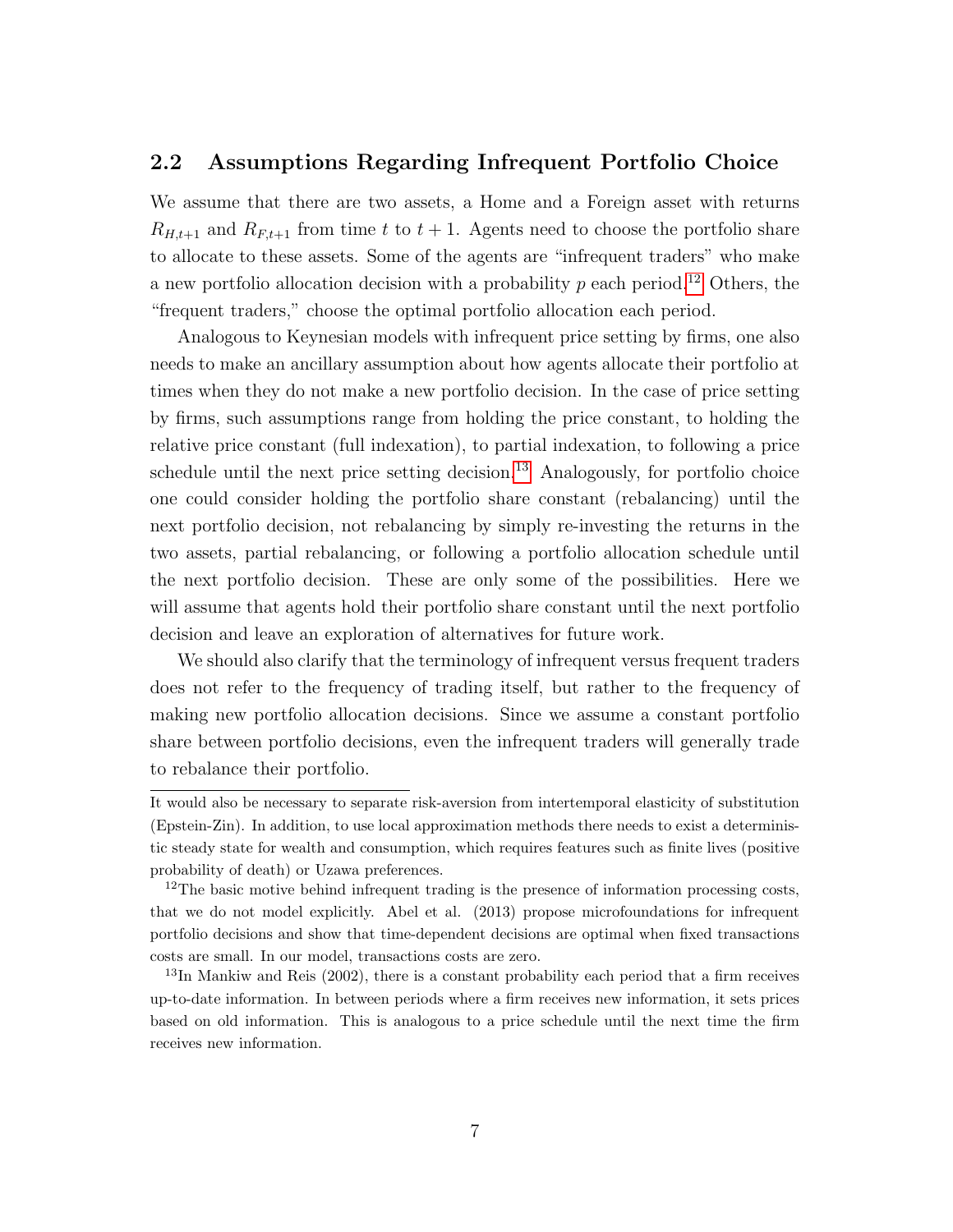### 2.3 Wealth Accumulation

Consider Home agent j, whose time t portfolio share allocated to the Home asset is denoted  $z_{Ht}^j$ . The agent earns a portfolio return of

$$
R_{t+1}^{pHj} = z_{Ht}^j R_{H,t+1} + (1 - z_{Ht}^j) R_{F,t+1} e^{-\tau_{Ht}}
$$
\n
$$
\tag{2}
$$

We introduce a fee  $\tau_{Ht}$  on the Foreign return. This is a commonly adopted feature to introduce portfolio home bias.<sup>[14](#page-9-0)</sup>

Allowing  $\tau_{Ht}$  to be time varying generates exogenous portfolio shifts, which we will refer to as financial shocks. Per unit of wealth invested, the fee is  $T_{H,t+1}$  =  $(1-z_{Ht}^j)R_{F,t+1}(1-e^{-\tau_{Ht}})$ . We assume that the fee is paid to a broker, but returned to investors. Per unit of wealth invested, the agent therefore receives a return of

<span id="page-9-2"></span>
$$
\hat{R}_{t+1}^{pHj} = R_{t+1}^{pHj} + T_{H,t+1} = z_{Ht}^j R_{H,t+1} + (1 - z_{Ht}^j) R_{F,t+1}
$$
\n(3)

as if the fee did not exist. But from the perspective of portfolio choice we assume that the investor takes the credit  $T_{H,t+1}$  as given, not under its control, for example because it is based on an average of agents with the same portfolio. The fee therefore affects the optimal portfolio, but not wealth accumulation. We assume that the fee  $\tau_{Ht}$  applies to all Home investors that make a new portfolio decision at time t and remains the same until agents choose a new portfolio.

Financial wealth changes because of portfolio returns, non-asset income and consumption. Denote the wealth of this agent in period t as  $W_{Ht}^{j}$ . This is after portfolio returns and non-asset income, but before consumption. As discussed above, we assume that agents consume a fraction  $\zeta$  of their wealth each period. The agent then invests  $(1 - \zeta)W_{Ht}^j$  at the end of period t and wealth accumulates according to

<span id="page-9-3"></span>
$$
W_{H,t+1}^{j} = (1 - \zeta) \left( R_{t+1}^{pHj} + T_{H,t+1} \right) W_{Ht}^{j} + G_{H,t+1}
$$
\n<sup>(4)</sup>

where  $G_{H,t+1}$  is non-asset income, which is the same for all Home agents and follows a given stochastic process.

Analogously, for a Foreign agent j we have

<span id="page-9-1"></span>
$$
R_{t+1}^{pFj} = z_{Ft}^j R_{H,t+1} e^{-\tau_{Ft}} + (1 - z_{Ft}^j) R_{F,t+1}
$$
\n
$$
\tag{5}
$$

$$
W_{F,t+1}^{j} = (1 - \zeta) \left( R_{t+1}^{pFj} + T_{F,t+1} \right) W_{Ft}^{j} + G_{F,t+1}
$$
 (6)

<span id="page-9-0"></span><sup>14</sup>Examples are Tille and van Wincoop (2010, 2014), Coeurdacier (2009), Coeurdacier et.al. (2014) and Martin and Rey (2004).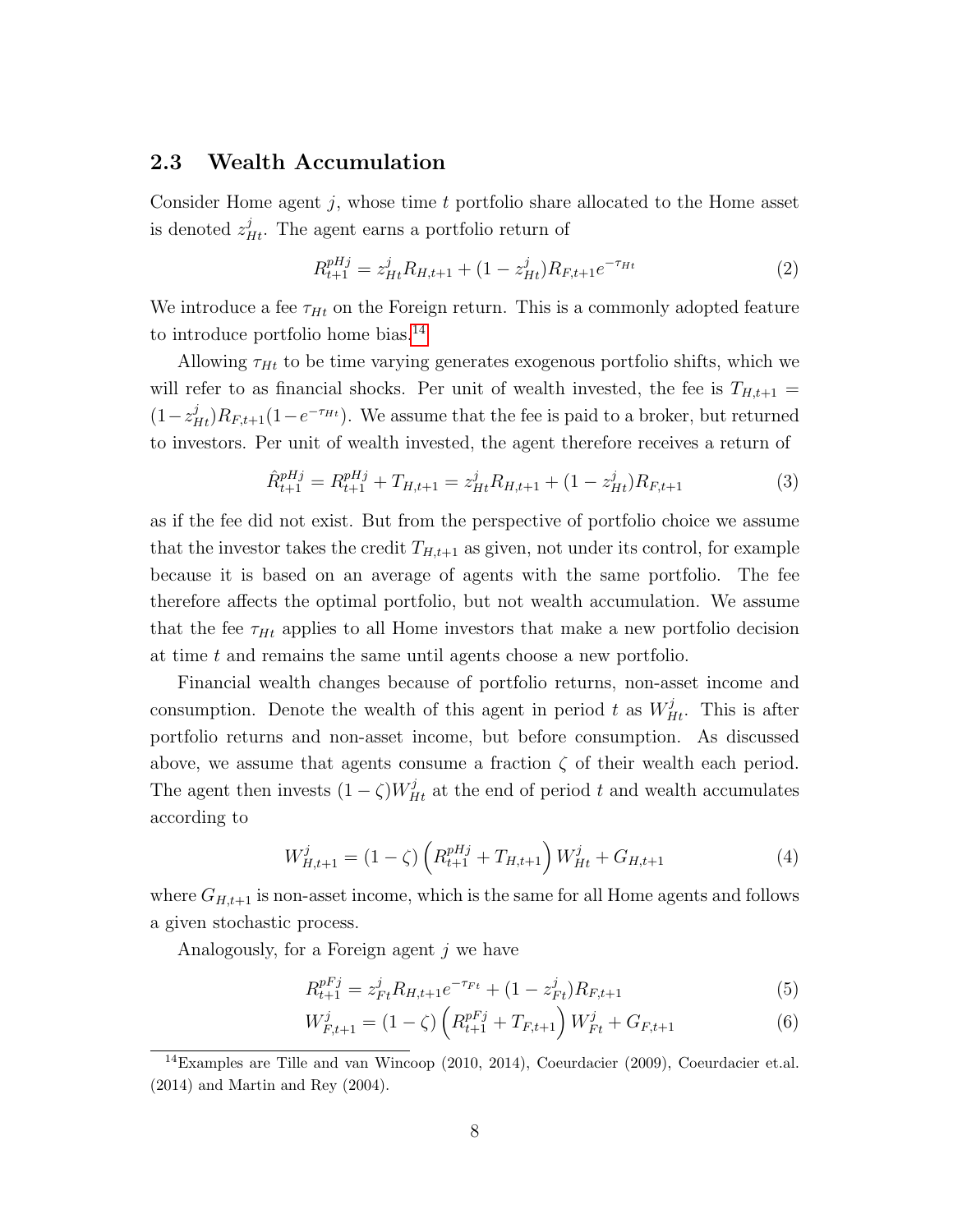The portfolio share  $z_{Ft}^j$  refers to the share by the Foreign agent j allocated to the Home asset and  $T_{F,t+1}$  is the reimbursement of the fee per unit of wealth, such that  $R_{t+1}^{pFj} + T_{F,t+1} = z_{Ft}^j R_{H,t+1} + (1 - z_{Ft}^j) R_{F,t+1}.$ 

#### 2.4 Optimal Portfolio Infrequent Traders

We will now consider the optimal portfolio choice of a Home agent  $j$  who makes a new portfolio decision at time  $t$ . The agent is an infrequent trader and therefore takes into account that the portfolio share  $z_{Ht}^j$  will remain constant until the next time a portfolio decision is made. To save notation, we will omit the  $j$  superscript as the portfolio problem will be identical for all Home infrequent traders choosing a new portfolio. We will add a tilde to indicate that it is a new portfolio, so  $z_{Ht}^{j} = \tilde{z}_{Ht}$  for all Home infrequent traders that choose a new portfolio at time t.

Since agents consume a constant fraction of wealth, we assume that they maximize

$$
\sum_{s=1}^{\infty} \beta^s E_t \frac{W_{H,t+s}^{1-\gamma}}{1-\gamma}
$$
 (7)

subject to [\(6\)](#page-9-1). The agent faces uncertainty about future portfolio returns, nonasset income, and the time of the next portfolio decision. The probability that the agent chooses the next portfolio at time  $t+i$  is  $p_i = p(1-p)^{i-1}$ . We can then write

$$
E_t W_{H,t+s}^{1-\gamma} = \sum_{i=1}^{s-1} p_i E_t W_{H,t+s}(i)^{1-\gamma} + \left(1 - \sum_{m=1}^{s-1} p_m\right) E_t \hat{W}_{H,t+s}^{1-\gamma} \tag{8}
$$

Here the expectations on the right hand side only depend on portfolio returns and non-asset income.  $W_{H,t+s}(i)$  denotes wealth at  $t+s$  conditional on the next portfolio change taking place at  $t + i < t + s$ . This means that the portfolio share  $\tilde{z}_{Ht}$  is held constant until  $t + i$ .  $\tilde{W}_{H,t+s}$  denotes wealth at  $t + s$  conditional on the next portfolio change taking place at  $t+s$  or later. In that case the portfolio share  $\tilde{z}_{Ht}$  remains constant until at least  $t + s$ .

The first-order condition for the optimal portfolio  $\tilde{z}_{Ht}$  is then

<span id="page-10-0"></span>
$$
\sum_{s=1}^{\infty} \sum_{i=1}^{s-1} p_i \beta^s E_t W_{H,t+s}(i)^{-\gamma} \frac{\partial W_{H,t+s}(i)}{\partial \tilde{z}_{Ht}} + \sum_{s=1}^{\infty} \left( 1 - \sum_{m=1}^{s-1} p_m \right) \beta^s E_t \hat{W}_{H,t+s}^{-\gamma} \frac{\partial \hat{W}_{H,t+s}}{\partial \tilde{z}_{Ht}} = 0 \tag{9}
$$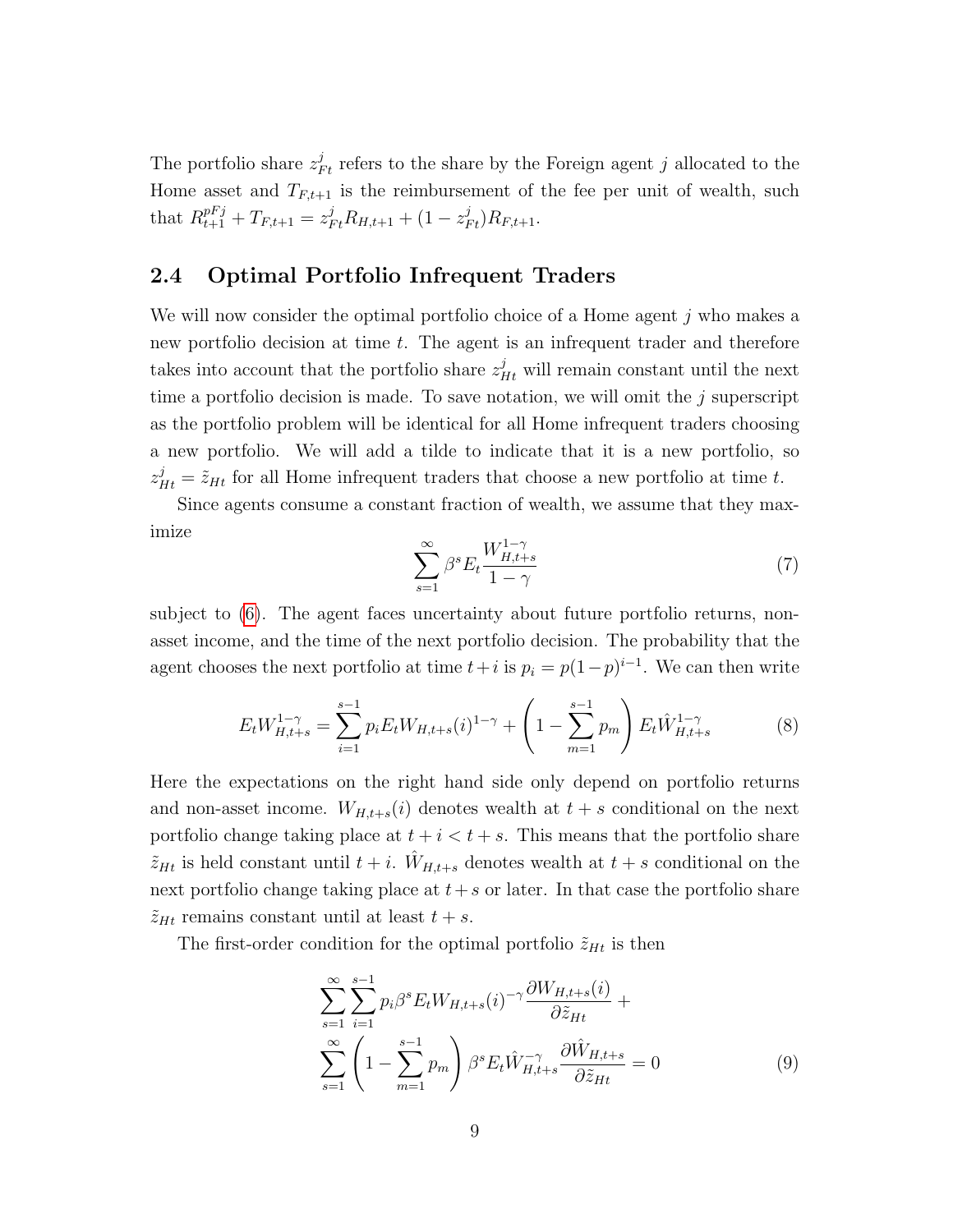We have

$$
\frac{\partial W_{H,t+s}(i)}{\partial \tilde{z}_{Ht}} = \frac{\partial W_{H,t+i}}{\partial \tilde{z}_{Ht}} \frac{\partial W_{H,t+s}}{\partial W_{H,t+i}} \tag{10}
$$

where

<span id="page-11-1"></span>
$$
\frac{\partial W_{H,t+s}}{\partial W_{H,t+i}} = (1 - \zeta)^{s-i} \hat{R}_{t+i,t+s}^{pH}
$$
\n(11)

$$
\frac{\partial W_{H,t+i}}{\partial \tilde{z}_{Ht}} = \sum_{j=1}^{i} (1 - \zeta)^{i-j+1} (R_{H,t+j} - R_{F,t+j} e^{-\tau_{Ht}}) \hat{R}_{t+j,t+i}^{pH} W_{H,t+j-1} \quad (12)
$$

Here  $\hat{R}_{t+i,t+s}^{pH} = \prod_{j=i+1}^s \hat{R}_{t+j}^{pH}$  is the cumulative portfolio return from  $t+i$  to  $t+s$ .  $\partial \hat{W}_{H,t+s}/\partial \tilde{z}_{Ht}$  is equal to  $\partial W_{H,t+i}/\partial \tilde{z}_{Ht}$  for  $i=s$ .

The next steps are similar to Campbell and Viceira (1999) and involve a significant amount of algebra that we leave to the Technical Appendix. After substituting the expressions in the last three equations into the first-order condition [\(9\)](#page-10-0), we log-linearize the first-order condition. We then substitute expressions for loglinearized portfolio returns and wealth, using the portfolio return [\(3\)](#page-9-2) and wealth accumulation equation [\(4\)](#page-9-3) for the Home country and analogously for the Foreign country.[15](#page-11-0)

In what follows the excess return is equal to

$$
er_{t+1} = r_{H,t+1} - r_{F,t+1}
$$
\n(13)

where  $r_{H,t+1}$  is the log of the Home return  $R_{H,t+1}$  and  $r_{F,t+1}$  is the log Foreign return.

Leaving the algebraic details to the Technical Appendix, we obtain the following optimal portfolio  $\tilde{z}_{Ht}$ :

<span id="page-11-2"></span>
$$
\tilde{z}_{Ht} = 0.5 + \frac{1}{V_t} \sum_{s=1}^{\infty} [\beta(1-p)]^{s-1} E_t e r_{t+s} + h^i_{Ht}
$$
\n(14)

where

<span id="page-11-3"></span>
$$
V_t = \sum_{s=1}^{\infty} [\beta(1-p)]^{s-1} \left[ \tilde{\gamma} var_t(er_{t+s}) + 2(\tilde{\gamma} - 1) \sum_{i < s} \theta^{s-i} cov_t(er_{t+s}, er_{t+i}) \right] \tag{15}
$$

<span id="page-11-0"></span><sup>&</sup>lt;sup>15</sup>For the Home portfolio return, we use the log-linear approximation  $\hat{r}_{t+1}^{p,H} = z_{Ht}r_{H,t+1} + (1$  $z_{Ht}$ ) $r_{F,t+1}$ . Campbell and Viceira (1999) add a second-order term,  $0.5z_{Ht}(1 - z_{Ht})var(r_{H,t+1} - z_{Ht})$  $r_{F,t+1}$ ). Doing so does not affect the optimal portfolio. In Campbell and Viceira (1999) it affects optimal consumption, but we have abstracted from consumption decisions here.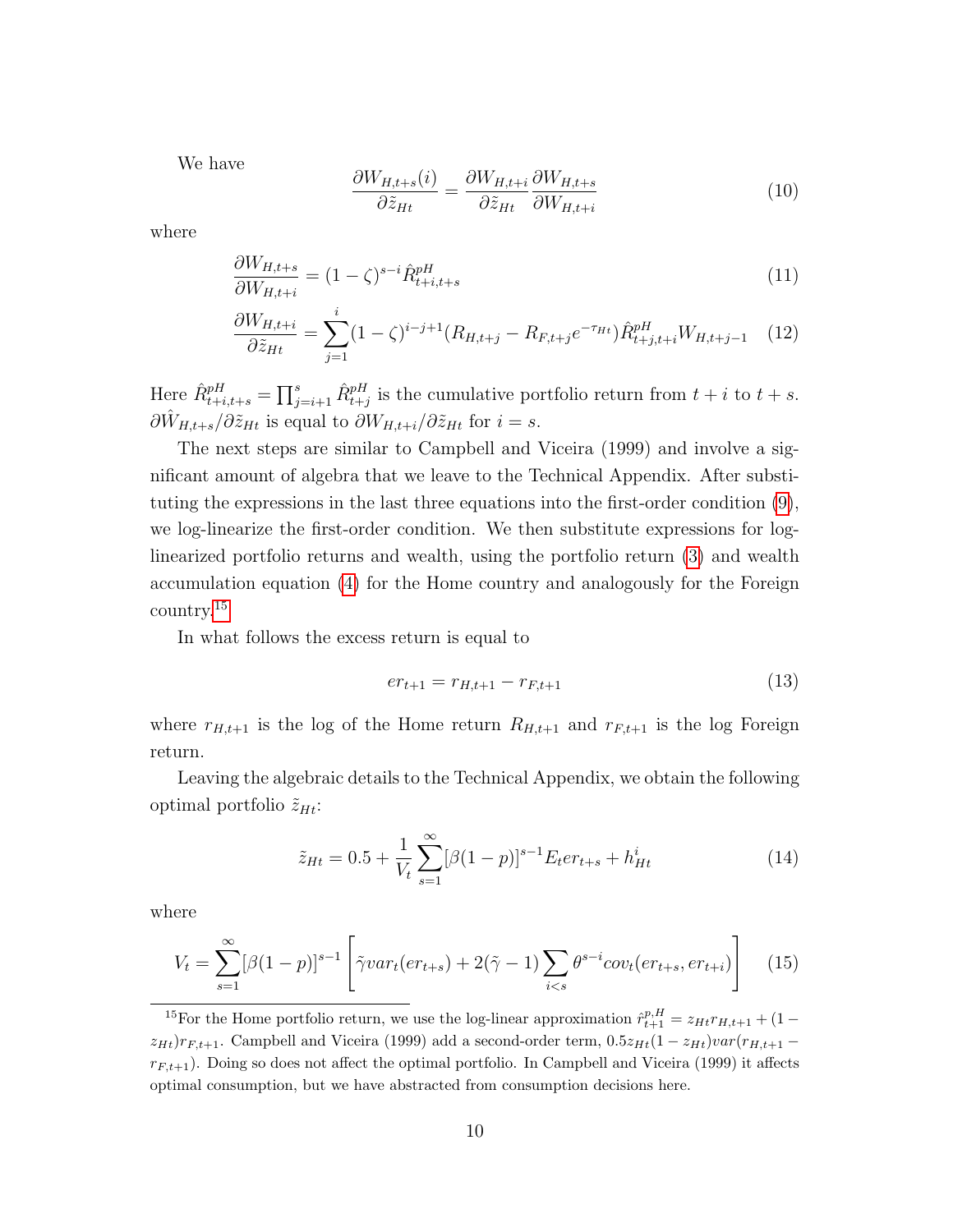and

<span id="page-12-2"></span>
$$
\tilde{\gamma} = \theta \frac{1 - \beta \theta}{1 - \beta \theta^2} \gamma \tag{16}
$$

and  $\theta = (1 - \zeta)\bar{R} < 1$ , with  $\bar{R}$  the steady state of asset returns.

The optimal portfolio has two components. The first and most important part depends on future expected excess returns. A lower  $p$  implies less frequent portfolio decisions are therefore a longer effective horizon. The expected length of time until the next portfolio decision is  $1/p$ . The optimal portfolio depends on expectations of all future excess returns, with the weight declining at the rate  $\beta(1-p)$ . A lower value of p therefore leads to a higher weight on expected excess returns further into the future.

As usual with optimal portfolios, the response to changes in expected returns is lower the higher the rate of risk aversion and the higher the risk associated with future excess returns. This is captured by the denominator  $V_t$  of the optimal portfolio. The risk-aversion parameter  $\tilde{\gamma}$  differs from  $\gamma$  as a result of non-asset income. As explained in Viceira (2001), in the presence of non-asset income the rate of relative risk aversion  $\gamma$  of the instantaneous utility function differs from the relative risk aversion of the value function, which we denote  $\tilde{\gamma}$ . Viceira (2001) shows that it is the latter that affects the optimal portfolio in a framework with frequent portfolio adjustment. This remains the case under gradual portfolio adjustment.<sup>[16](#page-12-0)</sup>

The second part of the optimal portfolio is the hedge term  $h_{Ht}^{i}$ . This is the part of the portfolio that does not depend on expectations of future excess returns. The full expression for  $h_{Ht}^i$  is lengthy and reported in Appendix B. It is made up of three types of terms, capturing a hedge against future non-asset income  $G_{H,t+1}$ , a hedge against changes in future portfolio returns (changing investment opportunity set) and the cost  $\tau_{Ht}$  of investing abroad. The optimal portfolio of Foreign infrequent traders  $\tilde{z}_{Ft}$  is the same, except for a different hedge term  $h_{Ft}^{i}$ .<sup>[17](#page-12-1)</sup>

<span id="page-12-0"></span>There is a close analogy between this optimal portfolio of infrequent traders

<sup>&</sup>lt;sup>16</sup>In order to see that  $\tilde{\gamma}$  is the rate of relative risk aversion with respect to the value function, denote the value function  $J(W_{Ht})$ . Using [\(11\)](#page-11-1) for  $i = 0$  and evaluated at steady state returns  $\bar{R}$ , we can derive  $J_W = \partial J/\partial W_{Ht} = \sum_{s=1}^{\infty} \beta^s \theta^s W_{H,t+s}^{-\gamma}$  and  $J_{WW} = \partial^2 J/\partial W_{Ht}^2 =$  $-\gamma \sum_{s=1}^{\infty} \beta^s \theta^{2s} W_{H,t+s}^{-\gamma-1}$ . At the steady state value for wealth  $\bar{W}$ , the rate of relative risk aversion  $-WJ_{WW}/J_W$  is equal to the expression for  $\tilde{\gamma}$  in [\(16\)](#page-12-2).

<span id="page-12-1"></span><sup>&</sup>lt;sup>17</sup>To make expected returns different for Home and Foreign investors, we would have to introduce information asymmetries, as in Albuquerque et al (2007, 2009), Brennan and Cao (1997) and Tille and van Wincoop (2014). We abstract from that here.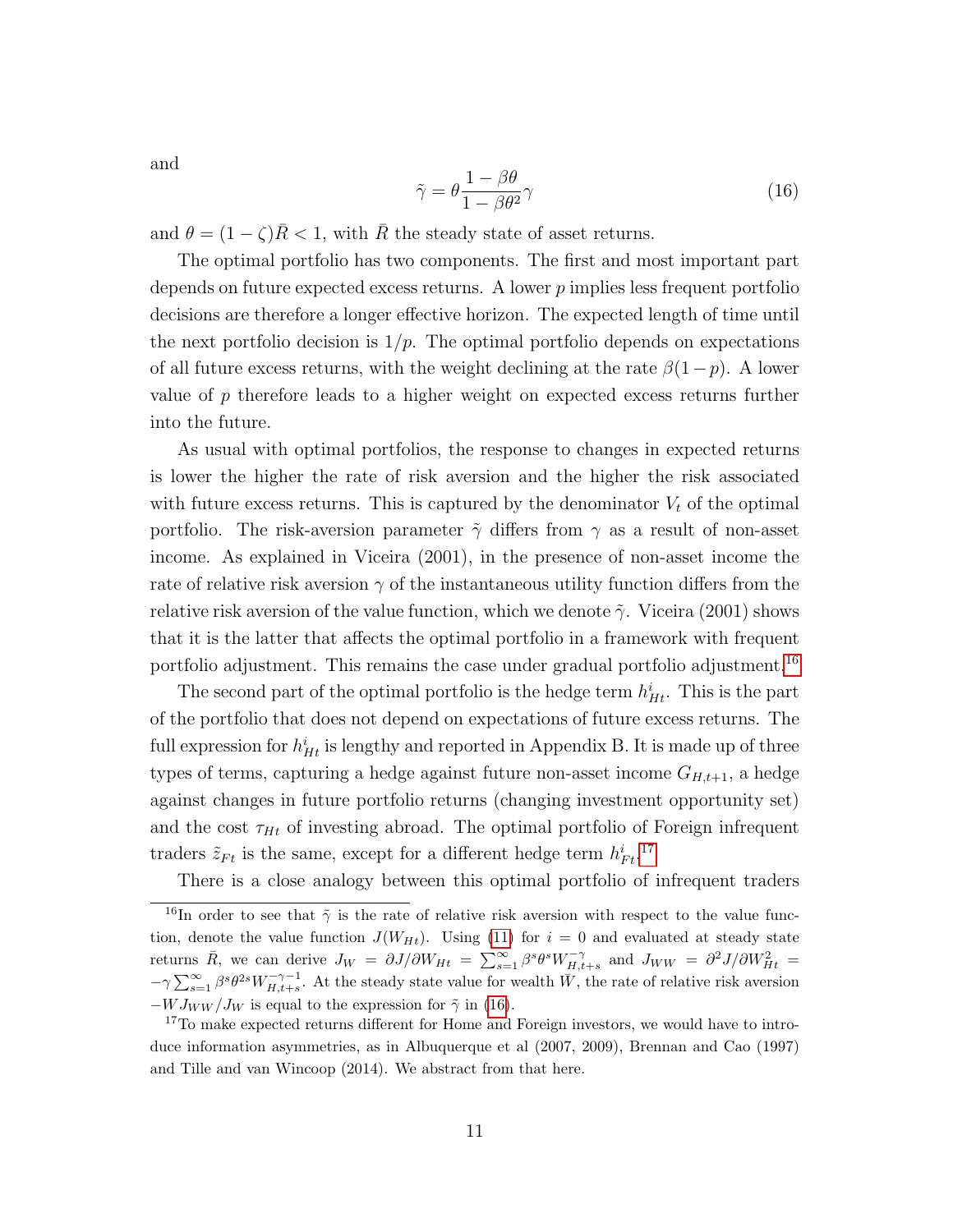and the optimal price under Calvo price setting. The latter assumes that there is a probability  $p$  of firms setting a new price each period. The expression for the optimal price (e.g. page 45 of Gali (2008)) depends on a weighted average of future marginal costs, with the weight declining at the same rate  $\beta(1-p)$  as in the optimal portfolio expression [\(14\)](#page-11-2). In the portfolio expression, the expected marginal cost at future dates is replaced by expected excess returns, scaled by  $V_t$ , and the markup is replaced by the hedge term.

This way of modeling infrequent traders is new to the literature. It is usually assumed that infrequent traders make a new portfolio decision every T periods. In that case the optimal portfolio of infrequent traders who make a new portfolio decision depends on the expected excess return over the next T periods. Drawing again on the analogy to price setting, this is like Taylor price setting, where firms choose a new optimal price every T periods. We initially experimented with a similar framework here. But it has an important drawback in quantitative implementation. There is a significant discontinuity in the impulse response to shocks that happens T periods after the shock. This occurs because the initial group of infrequent traders who change their portfolio at the time of the shock will change their portfolio again T periods later, with predictable certainty. Other traders know this, which significantly affects their behavior as well. The Calvo-type setup that we adopt here implies more smoothness as the agents who change their portfolio at the time of a shock will change their portfolio again at varying dates in the future.

### 2.5 Frequent Traders

For frequent traders the optimal portfolio can be obtained by letting  $p \to 1$ , which gives

$$
z_{Ht}^f = 0.5 + \frac{E_t e r_{t+1}}{\tilde{\gamma} v a r_t (e r_{t+1})} + h_{Ht}^f \tag{17}
$$

The portfolio share chosen by the frequent traders only depends on the expected excess return over the next period. The hedge term  $h_{Ht}^f$  again captures terms unrelated to the expected excess return. The optimal portfolio share  $z_{Ft}^f$  for Foreign frequent traders is the same, again with a different hedge term  $h_{Ft}^f$ .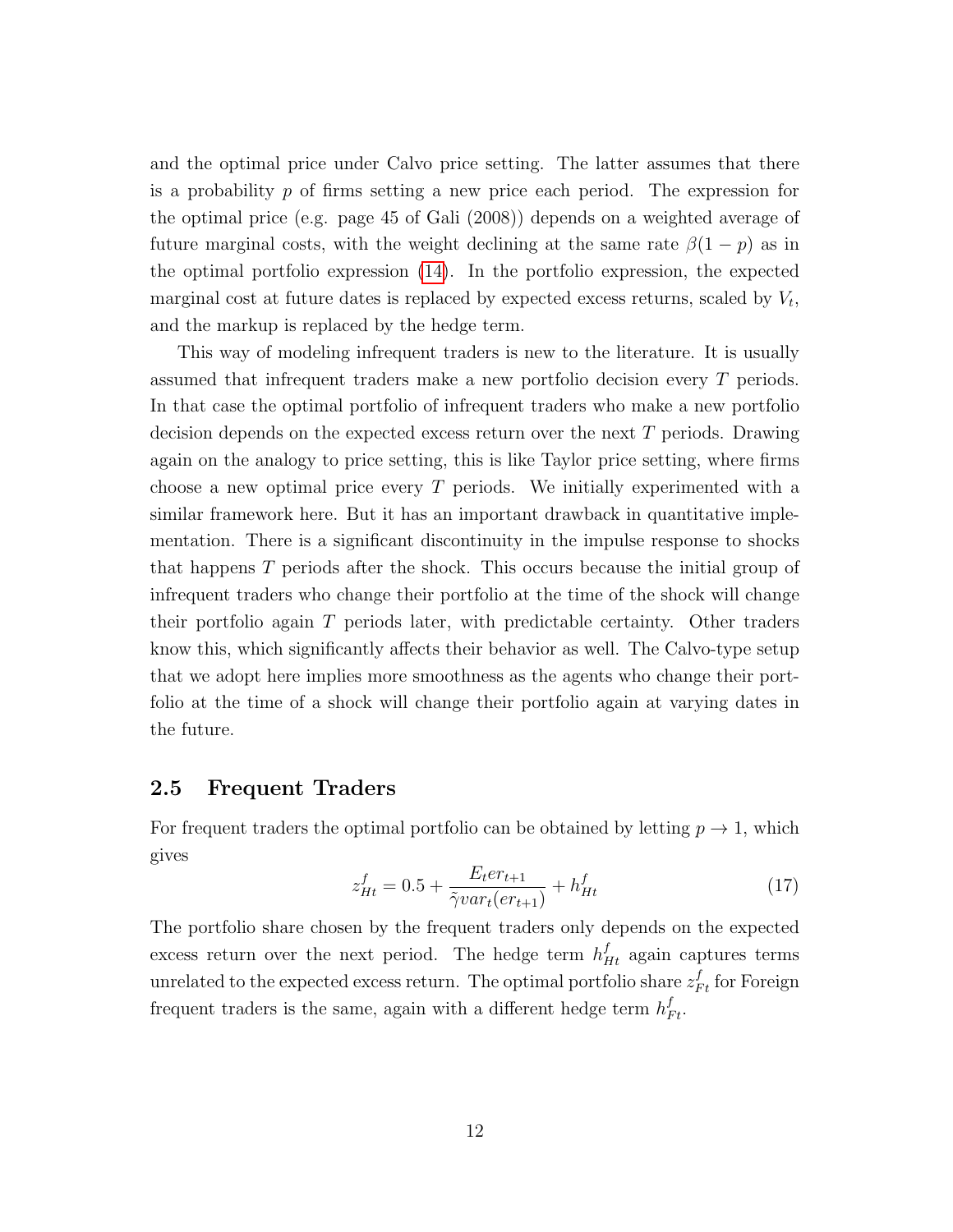# 2.6 Average Portfolio Share

When integrating this model of portfolio choice into a general equilibrium model in the next section, the average portfolio share allocated to the Home asset will be a key variable. Define  $z_{Ht}$  and  $z_{Ft}$  as the average portfolio share allocated to the Home asset by respectively Home and Foreign agents and  $z_t^A = 0.5(z_{Ht} + z_{Ft})$  as the average across all agents.

We assume that a fraction  $f$  of agents are frequent traders, so that

$$
z_{Ht} = fz_{Ht}^f + (1 - f)z_{Ht}^{in}
$$
\n(18)

where the average portfolio share of the infrequent traders evolves according to

$$
z_{Ht}^{in} = (1 - p)z_{H,t-1}^{in} + p\tilde{z}_{Ht}
$$
\n(19)

Analogously, for the Foreign country

$$
z_{Ft} = fz_{Ft}^f + (1 - f)z_{Ft}^{in}
$$
 (20)

$$
z_{Ft}^{in} = (1-p)z_{F,t-1}^{in} + p\tilde{z}_{Ft}
$$
\n(21)

Putting all results of this section together, we obtain the following expression for the average portfolio share  $z_t^A$ :

<span id="page-14-0"></span>
$$
z_t^A = 0.5 + f \frac{E_t e r_{t+1}}{\tilde{\gamma} v a r_t (e r_{t+1})} + (1 - f) z_t + n_t \tag{22}
$$

where

<span id="page-14-1"></span>
$$
z_t \equiv (1-p)z_{t-1} + \frac{p}{V_t} \sum_{s=1}^{\infty} [\beta(1-p)]^{s-1} E_t e r_{t+s}
$$
 (23)

and

$$
n_t \equiv f h_t^{A,f} + (1 - f) \sum_{i=0}^{\infty} (1 - p)^i p h_{t-i}^{A,in}
$$
 (24)

Here  $z_t$  is the component of the average portfolio share of infrequent traders that is associated with expected returns and  $h_t^{A,f}$  and  $h_t^{A,in}$  are the average of the Home and Foreign hedge terms of respectively frequent and infrequent traders.

The average hedge terms, derived in the Technical Appendix and discussed in Appendix B, are

$$
h_t^{A,in} = \frac{0.5}{V_t(1 - \beta(1 - p))} \tau_t^D
$$

$$
h_t^{A,f} = \frac{0.5}{\tilde{\gamma}var_t(er_{t+1})} \tau_t^D
$$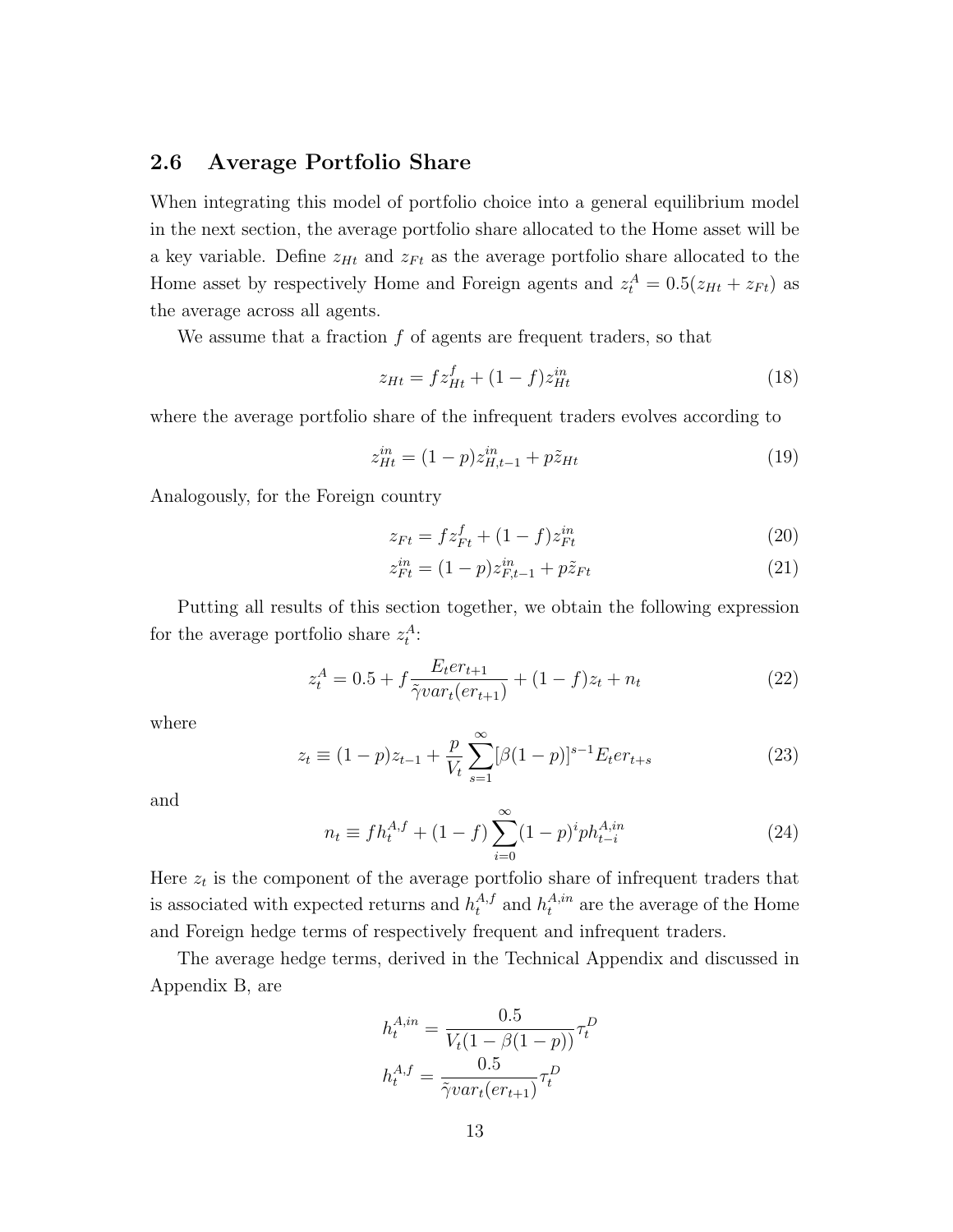where  $\tau_t^D = \tau_{Ht} - \tau_{Ft}$ . An increase in  $\tau_t^D$  implies a relative portfolio shift from the Foreign asset to the Home asset. We interpret  $n_t$  as exogenous portfolio shifts and its innovations as financial shocks. While model them here through  $\tau_t^D$ , this is mainly a matter of convenience. We interpret these portfolio shifts more broadly as resulting from such factors as time varying risk, noise trade (expectational errors), liquidity trade, time varying risk-aversion, time-varying risk-bearing capacity (Gabaix and Maggiori (2015)) and changes in other investment opportunities.

### 2.7 Impact of Infrequent Portfolio Choice

Equation [\(22\)](#page-14-0) captures the key features of our model of gradual portfolio adjustment. It describes the way the average portfolio share depends on expected future returns. There are at least four interrelated ways that gradual portfolio adjustment  $(f < 1)$  leads to a fundamentally different response to expected excess returns than in a model where all agents choose an optimal portfolio at all times  $(f = 1)$ .

First, infrequent traders who change their portfolio have a longer horizon than frequent traders and therefore base their portfolio decision on expected returns much further into the future:  $z_t$  depends on  $\sum_{s=1}^{\infty} [\beta(1-p)]^{s-1} E_t e r_{t+s}$  rather than on  $E_t$ er<sub>t+1</sub>. Second, and related to the first point, the longer horizon implies that infrequent traders are much less responsive to expected excess returns in the near future than frequent traders. The denominator  $V_t$  of the portfolio of infrequent traders is much larger than that of frequent traders. Third, only a fraction p of infrequent traders make a portfolio decision at any point in time. This further weakens the portfolio response to changes in expected returns. This can be seen in the expression for  $z_t$ , where the expected portfolio returns are multiplied by the fraction p that make a new portfolio decision.

Finally, in addition to a weaker portfolio response to expected returns in the near future, there is also a more gradual portfolio response. As can be seen in [\(23\)](#page-14-1), the average portfolio share of infrequent traders has significant persistence. Past portfolio decisions affect the average portfolio share of infrequent traders today. Even if expected future returns today were entirely uncorrelated with expected future returns yesterday, so that the portfolio of frequent traders is iid,  $z_t$  would still have an autocorrelation of  $1 - p$ .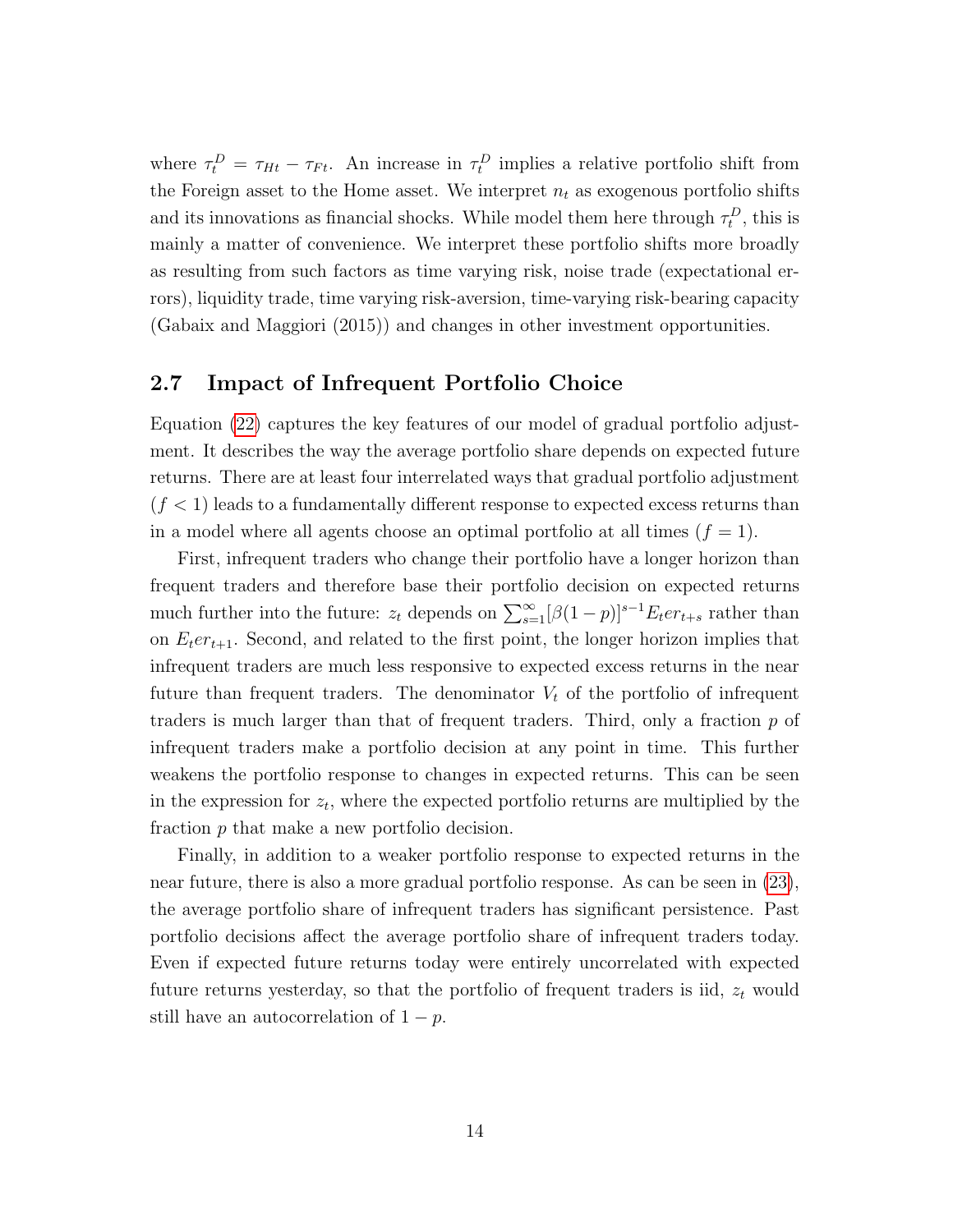# 3 Global Equity Market Model

We now integrate the portfolio choice framework from the previous section into a general equilibrium model of the global equity market.

# 3.1 Assets and Equilibrium

Home and Foreign equity prices and dividends at time t are  $Q_{i,t}$  and  $D_{i,t}$ . The return on equity of country  $i$  is

<span id="page-16-1"></span>
$$
R_{i,t+1} = \frac{D_{i,t+1} + Q_{i,t+1}}{Q_{i,t}}
$$
\n(25)

The asset supply  $K_{it}$   $(i = H, F)$  evolves according to

<span id="page-16-2"></span>
$$
K_{i,t+1} = (1 - \psi)K_{it} + I_{it} \tag{26}
$$

where  $\psi$  is the rate of depreciation. We take investment  $I_{it}$  exogenous:  $I_{it} = \overline{I}e^{u_{it}},$ where  $I$  is steady state investment and  $u_{it}$  is stochastic with mean zero.

There is a continuum of agents on the interval [0,1] in both countries, including both frequent and infrequent traders. The market equilibrium conditions are

<span id="page-16-3"></span>
$$
Q_{Ht}K_{Ht} = \int_0^1 z_{Ht}^j W_{Ht}^j dj + \int_0^1 z_{Ft}^j W_{Ft}^j dj \tag{27}
$$

$$
Q_{Ft}K_{Ft} = \int_0^1 (1 - z_{Ht}^j) W_{Ht}^j dj + \int_0^1 (1 - z_{Ft}^j) W_{Ft}^j dj \qquad (28)
$$

### 3.2 Linearization

We log-linearize the model, which requires first computing the steady state. Denote the steady state portfolio share  $z_{Ht}^j$  of all Home agents as  $\bar{z}$ . It is equal to 0.5 plus the steady state of the hedge term. We can set the steady state of  $\tau_{Ht}$  to get any  $\bar{z}$ <sup>[18](#page-16-0)</sup> By symmetry, the steady state of the portfolio share  $z_{Ft}^{j}$  of Foreign agents is  $1-\bar{z}$ . Denoting steady state variables with a bar, steady state values  $\bar{Q}$ ,  $\bar{R}$ ,  $\bar{K}$  and

<span id="page-16-0"></span><sup>18</sup>A technicality is that the steady state cost of investment abroad may have to be slightly different for frequent traders to deliver the same steady state portfolio share  $\bar{z}$ .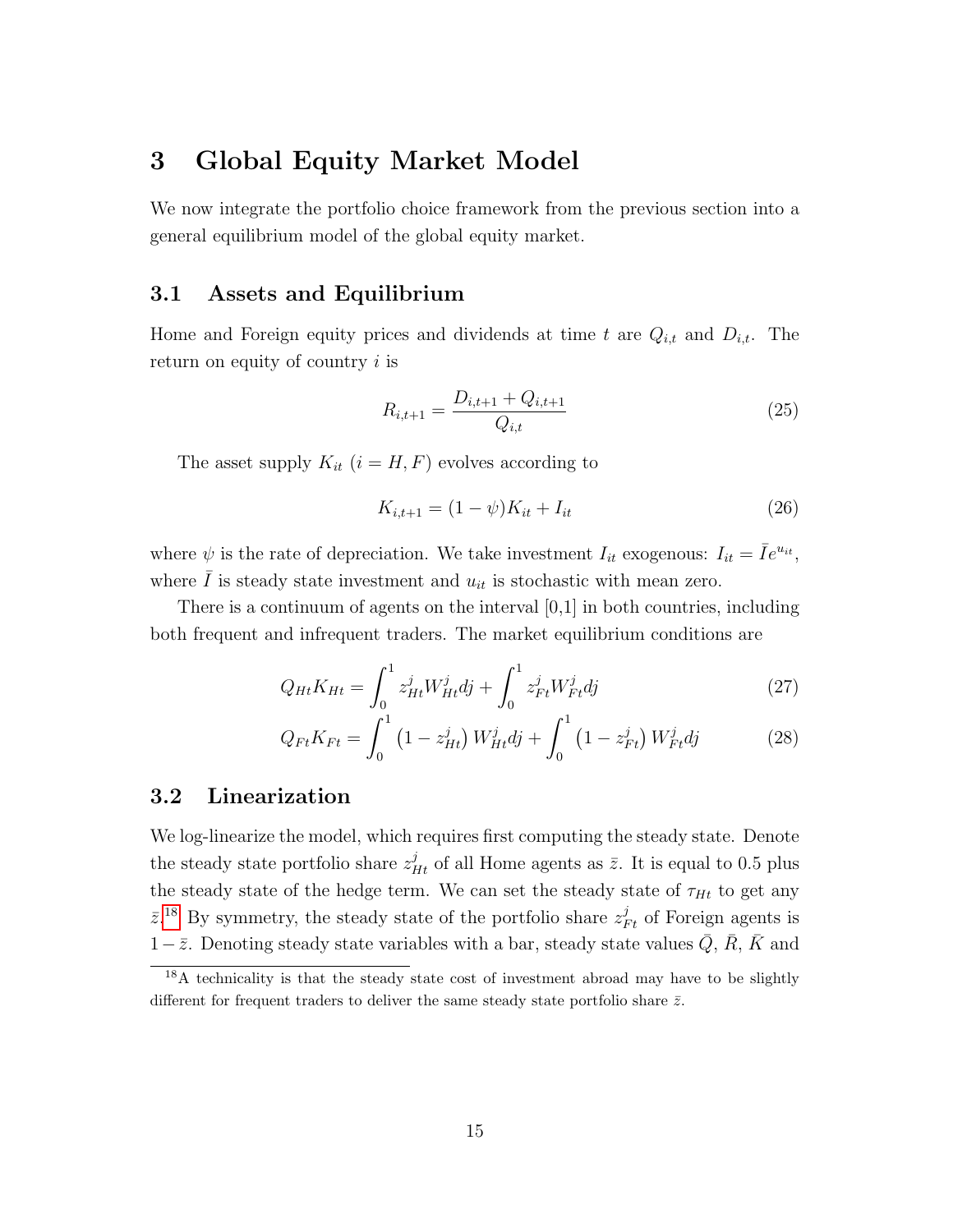$\bar{W}$  can be derived from [\(4\)](#page-9-3), [\(25\)](#page-16-1), [\(26\)](#page-16-2) and [\(27\)](#page-16-3):

<span id="page-17-1"></span>
$$
\bar{R} = 1 + \frac{\bar{D}}{\bar{Q}}\tag{29}
$$

$$
\bar{K} = \bar{I}/\psi \tag{30}
$$
\n
$$
\bar{K} = \bar{I}/\psi \tag{31}
$$

$$
\bar{W} = \frac{G}{1 - (1 - \zeta)\bar{R}}\tag{31}
$$

$$
\bar{Q}\bar{K} = \bar{W} \tag{32}
$$

where  $\overline{I}$ ,  $\overline{D}$  and  $\overline{G}$  are given.

We can now log-linearize the model around these steady state values. We keep the portfolio shares in levels, while for all other variables lower case letters refer to logs. Below all variables are in deviation from their steady state. Denoting  $z_{Ht} =$  $\int_0^1 z_{Ht}^j dy$ ,  $w_{Ht} = \int_0^1 w_{Ht}^j dy$  and analogous for the Foreign country, the (aggregated) wealth accumulation and market clearing conditions become

<span id="page-17-2"></span>
$$
w_{H,t+1} = \theta w_{Ht} + \theta \left( \bar{z}r_{H,t+1} + (1 - \bar{z})r_{F,t+1} \right) + (1 - \theta)g_{H,t+1} \tag{33}
$$

$$
w_{F,t+1} = \theta w_{Ft} + \theta \left( (1 - \bar{z})r_{H,t+1} + \bar{z}r_{F,t+1} \right) + (1 - \theta)g_{F,t+1}
$$
(34)

$$
k_{Ht} + q_{Ht} = z_{Ht} + z_{Ft} + \bar{z}w_{Ht} + (1 - \bar{z})w_{Ft}
$$
\n(35)

$$
k_{Ft} + q_{Ft} = -z_{Ht} - z_{Ft} + (1 - \bar{z})w_{Ht} + \bar{z}w_{Ft}
$$
\n(36)

where  $\theta = (1 - \zeta)\bar{R} < 1.^{19}$  $\theta = (1 - \zeta)\bar{R} < 1.^{19}$  $\theta = (1 - \zeta)\bar{R} < 1.^{19}$ 

We can take the sum and the difference of these equations across countries. When we take the sum, we can compute the average equity price and average wealth. Portfolio allocation does not affect these variables other than through steady state portfolios. We will focus on the difference of the equations across countries, which depends on the portfolio shares in deviation from steady state that is critical to our analysis. Denoting the difference between the Home and Foreign variables with a superscript  $D$ , we then have

$$
w_{t+1}^D = \theta w_t^D + \theta (2\bar{z} - 1) e r_{t+1} + (1 - \theta) g_{t+1}^D
$$
\n(37)

$$
k_t^D + q_t^D = 4z_t^A + (2\bar{z} - 1)w_t^D
$$
\n(38)

where  $z_{t+1}^A = 0.5(z_{H,t} + z_{F,t})$  and an expression for the excess return  $er_{t+1} =$  $r_{H,t+1} - r_{F,t+1}$  can be derived by log-linearizing Home and Foreign returns:

$$
er_{t+1} = (1 - \delta)q_{t+1}^D - q_t^D + \delta d_{t+1}^D
$$
\n(39)

<span id="page-17-0"></span>
$$
{}^{19}\text{Using (29)-(32), in steady state }\theta = \left[ (1-\zeta)\bar{G} + (1-\zeta)\bar{D}\bar{K} \right] / \left[ \bar{G} + (1-\zeta)\bar{D}\bar{K} \right] < 1.
$$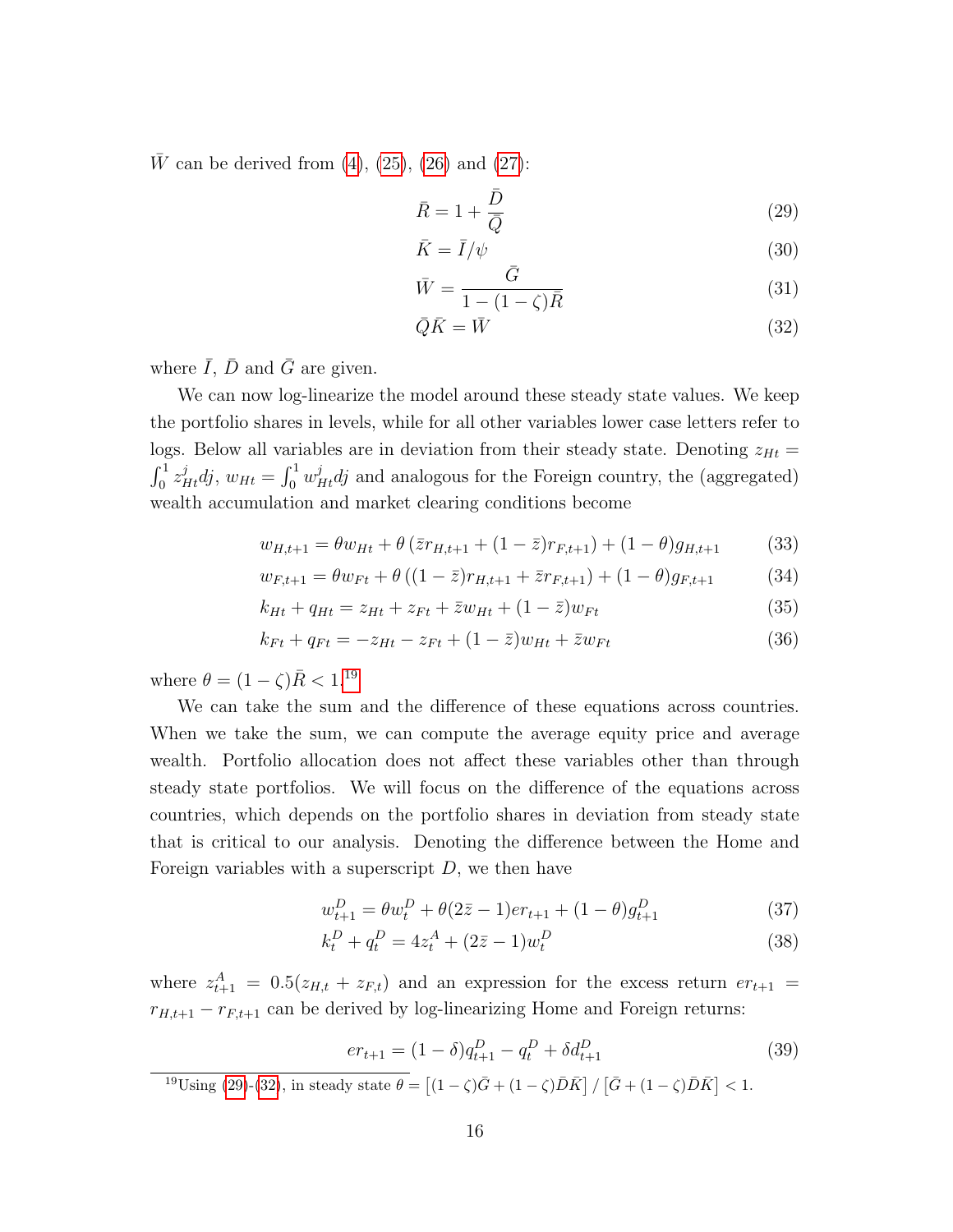where  $\delta = \bar{D}/(\bar{Q} + \bar{D}) = (\bar{R} - 1)/\bar{R}$ .

Given the exogenous investment specification, we also have

$$
k_t^D = (1 - \psi)k_{t-1}^D + \psi u_t^D
$$
\n(40)

In what follows we will set  $\psi = 1 - \theta$ . This simplifies the model and is a reasonable approximation.<sup>[20](#page-18-0)</sup> Define  $\tilde{w}_t^D = w_t^D - k_t^D/(2\bar{z} - 1)$ . This combines relative wealth and relative asset supply. Also define  $a_t^D = (1 - \theta)(g_t^D - u_t^D/(2\bar{z} - 1))$ , which combines relative wealth shocks (through non-asset income) with relative supply shocks. Then we can write the system as

$$
\tilde{w}_{t+1}^D = \theta \tilde{w}_t^D + \theta (2\bar{z} - 1) er_{t+1} + a_{t+1}^D
$$
\n(41)

$$
q_t^D = 4z_t^A + (2\bar{z} - 1)\tilde{w}_t^D
$$
\n(42)

#### 3.3 Shocks

The model will be driven by three types of shocks: dividend shocks, wealth/supply shocks and financial shocks. Dividend shocks apply to relative dividends  $d_t^D$  =  $d_{Ht} - d_{Ft}$ . Wealth/supply shocks apply to the variable  $a_t^D$ , while financial shocks apply to the exogenous portfolio shifter  $n_t$ . We assume that they all follow an AR(2) process:

$$
d_t^D = \rho_1^d d_{t-1}^D + \rho_2^d d_{t-2}^D + \varepsilon_t^d
$$
\n(43)

$$
a_t^D = \rho_1^a a_{t-1}^D + \rho_2^a a_{t-2}^D + \varepsilon_t^a \tag{44}
$$

$$
n_t = \rho_1 n_{t-1} + \rho_2 n_{t-2} + \varepsilon_t^n \tag{45}
$$

The innovations are all normally distributed with mean 0 and variance respectively  $\sigma_d^2$ ,  $\sigma_a^2$  and  $\sigma_n^2$ .

<span id="page-18-0"></span><sup>&</sup>lt;sup>20</sup>Our estimate of  $\theta$  for monthly data, discussed in Section 4.2, is 0.99, so that  $\psi = 1 - \theta = 0.01$ implies an annual depreciation rate of 12%, which accords well with the 10% that is generally used in calibration.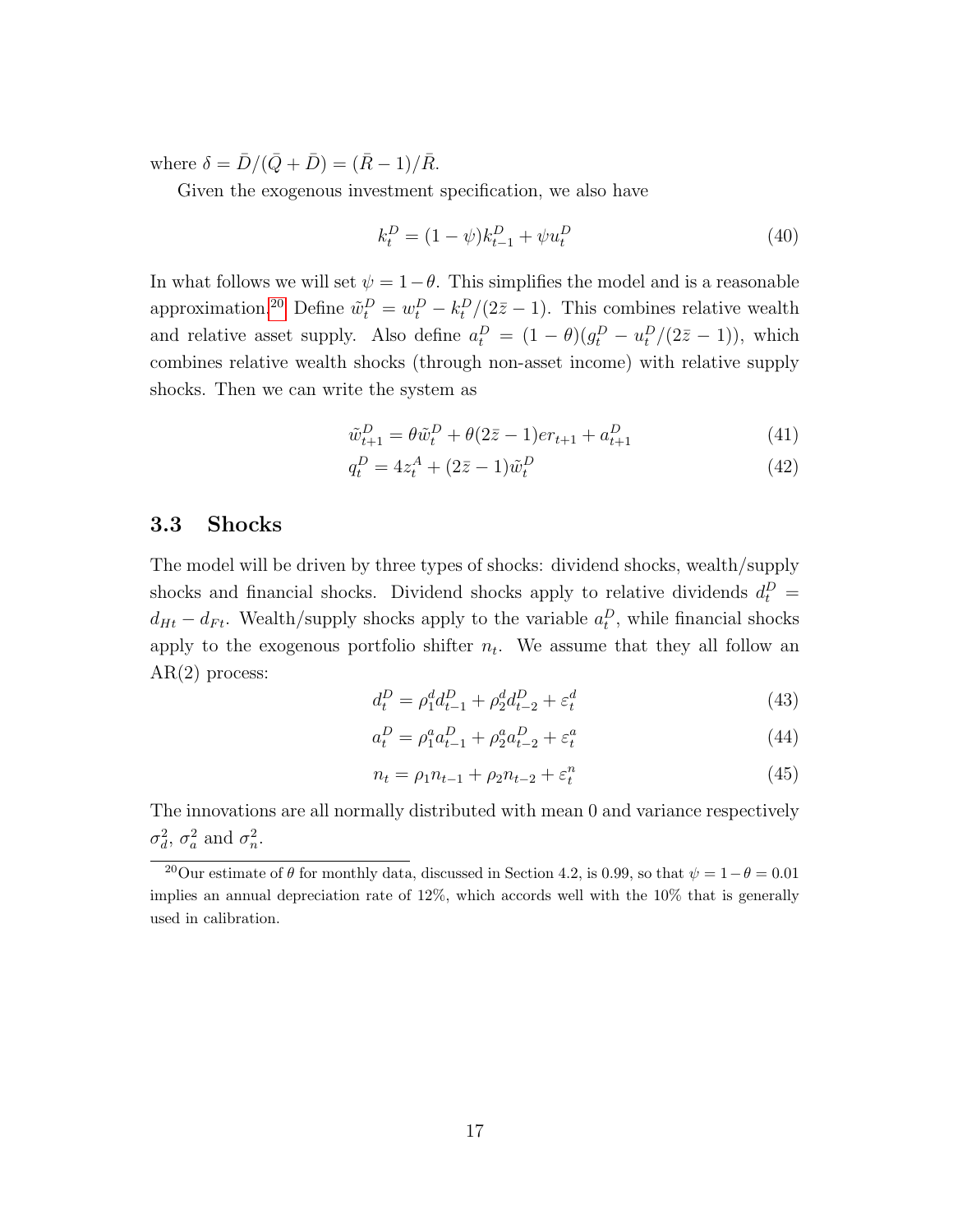## 3.4 Model Summary

It is useful to summarize the full set of equations that make up the model:

<span id="page-19-0"></span>
$$
q_t^D = 4z_t^A + (2\bar{z} - 1)\tilde{w}_t^D
$$
\n(46)

$$
\tilde{w}_t^D = \theta \tilde{w}_{t-1}^D + \theta (2\bar{z} - 1) er_t + a_t^D \tag{47}
$$

$$
z_t^A = f \frac{E_t e r_{t+1}}{\tilde{\gamma} v a r_t (e r_{t+1})} + (1 - f) z_t + n_t \tag{48}
$$

$$
z_t = (1 - p)z_{t-1} + \frac{p}{V_t} \sum_{s=1}^{\infty} [\beta(1 - p)]^{s-1} E_t e r_{t+s}
$$
(49)

$$
er_{t+1} = (1 - \delta)q_{t+1}^D - q_t^D + \delta d_{t+1}^D
$$
\n<sup>(50)</sup>

$$
d_t^D = \rho_1^d d_{t-1}^D + \rho_2^d d_{t-2}^D + \varepsilon_t^d \tag{51}
$$

$$
a_t^D = \rho_1^a a_{t-1}^D + \rho_2^a a_{t-2}^D + \varepsilon_t^a \tag{52}
$$

$$
n_t = \rho_1 n_{t-1} + \rho_2 n_{t-2} + \varepsilon_t^n \tag{53}
$$

with  $V_t$  as in [\(15\)](#page-11-3).

#### 3.5 Solution

Details regarding the solution can be found in the Technical Appendix. For given variances and covariances in the denominator of the portfolio expressions, we have a system of linear equations that can be solved with standard linear solution methods. We only need to truncate the infinite sum in [\(49\)](#page-19-0). We truncate at the horizon T, so that

$$
z_t = (1-p)z_{t-1} + \frac{p}{V} \sum_{s=1}^{T} [\beta(1-p)]^{s-1} E_t e r_{t+s}
$$
(54)

In practice we set  $T = 60$  months, so 5 years. Setting it longer does not affect the results. We remove the time subscript from  $V_t$  as the variances and covariances that enter  $V_t$  are time-invariant based on the first-order solution of the excess return.

While the variances and covariances that enter  $V$ , and in the portfolio of the frequent traders, are endogenous, we at first set all covariances in  $V$  equal to  $0$  and set the variance of excess returns equal to  $0.026^2$ . We then solve the model. We use this model solution when estimating the parameters with the Simulated Method of Moments, discussed in Section 4.3. When we have our parameter estimates, we compute the corresponding second moments that enter the portfolio expressions. We then slightly rescale f and  $\tilde{\gamma}$  such that  $f/[\tilde{\gamma}var_t(er_{t+1})]$  and  $(1-f)/V$  remain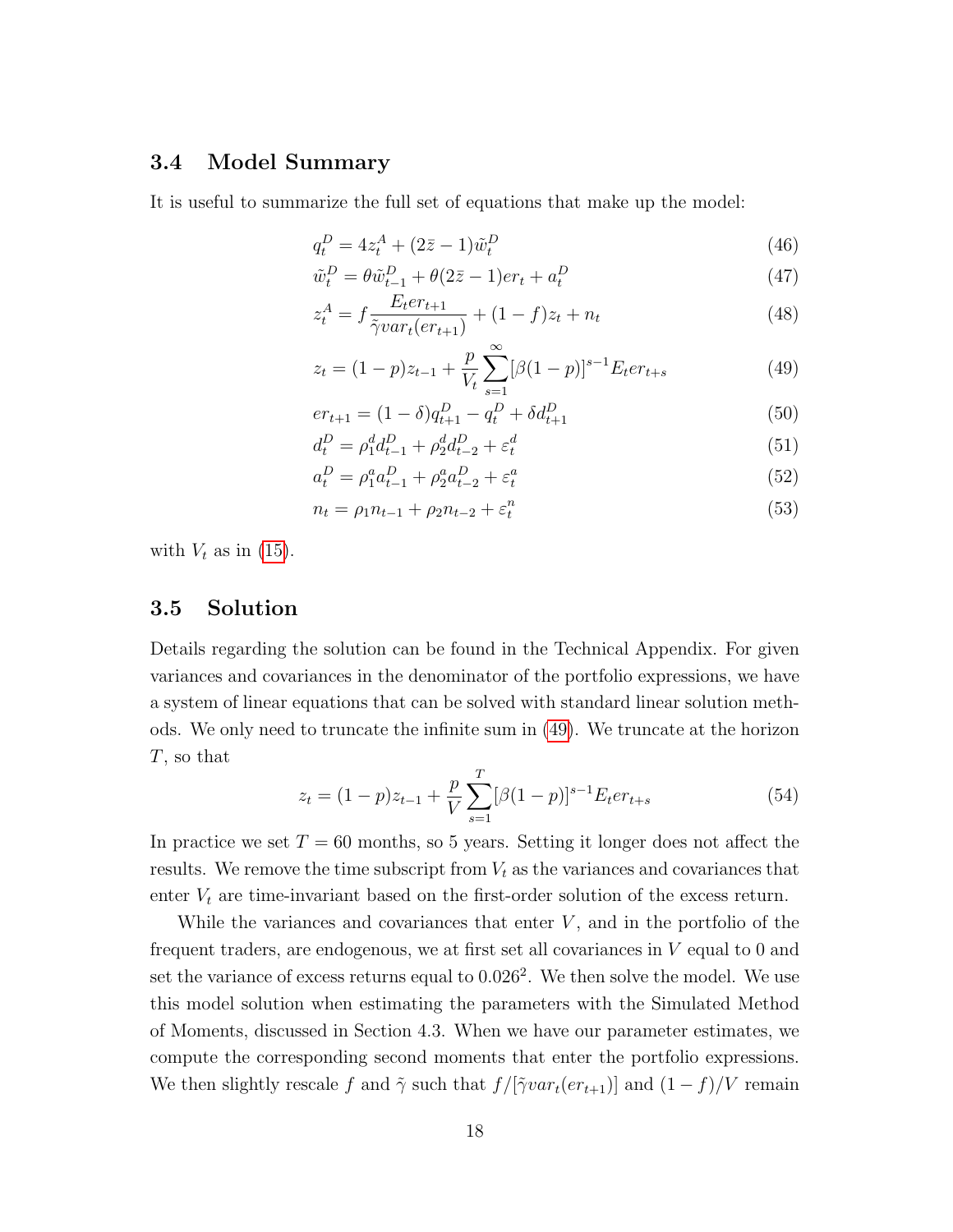exactly the same as based on the estimated f and  $\tilde{\gamma}$  with the exogenously imposed second moments. The Technical Appendix discusses the details of the rescaling. By keeping these two ratios unchanged, the solution remains unchanged.<sup>[21](#page-20-0)</sup> When the rescaled value of  $\tilde{\gamma}$  reaches an upper bound that we have set, we simply impose that the rescaled value  $\tilde{\gamma}$  must be equal to this upper bound.

We find numerically that in the case where all traders are frequent traders there is either one unique equilibrium or there are 3 equilibria. As described above, the model can be solved for a given variance of the excess return, which then maps into a new variance of the excess return implied by the solution. One can check for multiple equilibria by inspecting this mapping. Intuitively, when the variance of the excess return is low (high), portfolios respond more (less) to expected returns, leading to a smaller (larger) asset price response to financial shocks to clear markets, justifying the low (high) variance.<sup>[22](#page-20-1)</sup> We do not find multiple equilibria in the estimated model with infrequent traders. The difference is that infrequent traders always have a more muted portfolio response as only a limited fraction of these agents make a new portfolio decision and they have longer horizons. Even for frequent traders though, the presence of multiple equilibria does not pose a problem as the estimation will search for the solution where the variance of the excess return is close to that in the data.

#### 3.6 Impulse Responses

Before getting into the details of the data and calibration/estimation of parameters, it is useful to get a better understanding of how the model works by considering the impulse responses. Figure [1](#page-21-0) shows impulse responses for positive dividend and

<span id="page-20-0"></span><sup>21</sup>As described in the Technical Appendix, one can also follow an iterative procedure for a given set of parameters. One can solve the model for given second moments, then compute the implied second moments, then solve the model for this new set of second moments, and repeat this until the second moments no longer change. This gives exactly the same results, but is far more computationally intensive.

<span id="page-20-1"></span> $22$ McCafferty and Driskill (1980) argue that such multiple equilibria are a general feature of rational expectations models where behavior depends on a forecast variance. It also occurs in portfolio models with limited participation, such as Pagano (1989), Allen and Gale (1994) and Jeanne and Rose (2002), where a high variance leads agents to exit the market, making portfolios less responsive to prices and generating a high variance.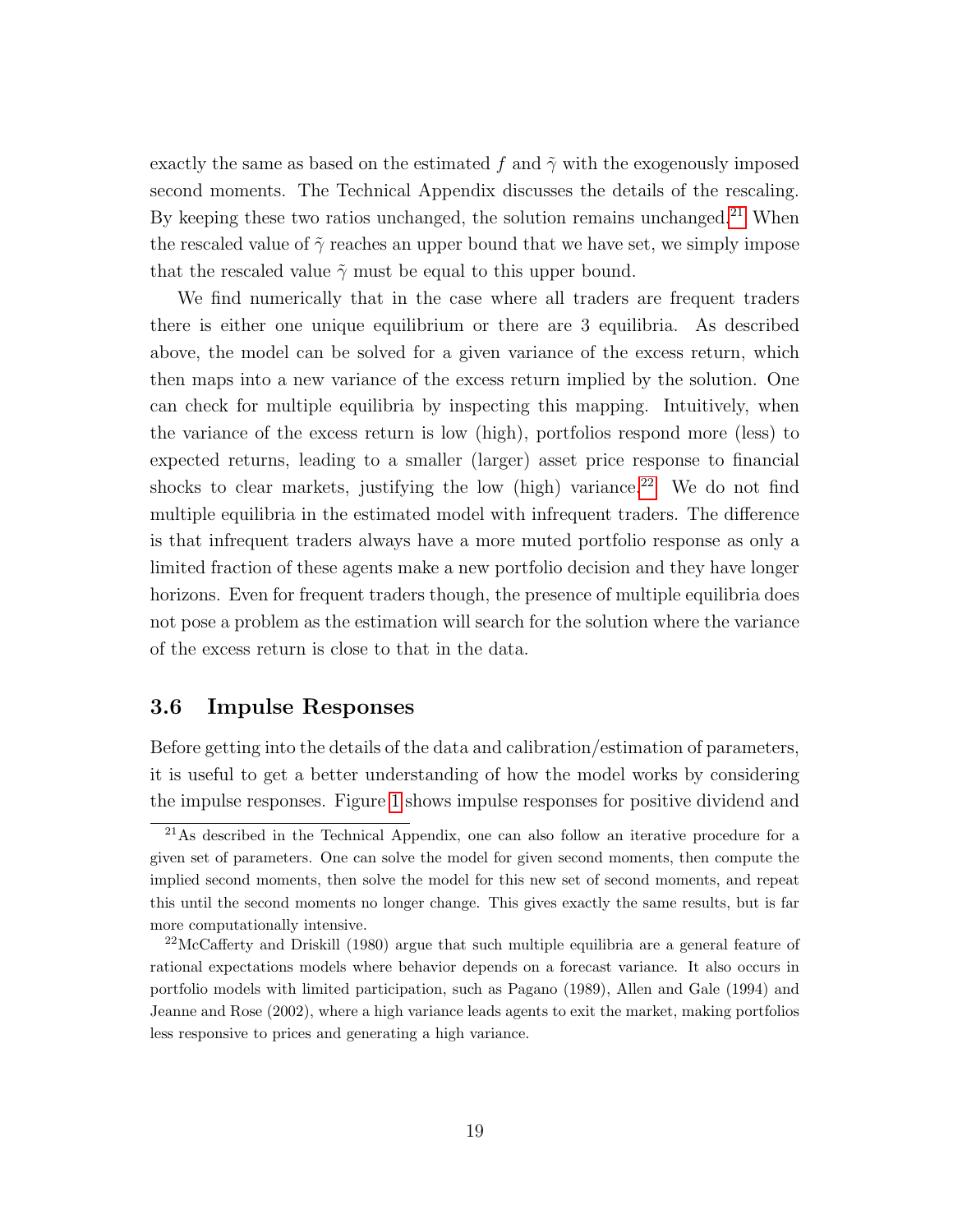wealth shocks in three cases.<sup>[23](#page-21-1)</sup> These cases are based on parameter estimates that will be discussed in the next two sections. We refer to these cases as IN, FRL and FRH. Case IN, labeled infrequent traders in Figure [1,](#page-21-0) is one where almost all traders are infrequent traders  $(f = 0.004)$  who change their portfolio quite infrequently ( $p = 0.01$ ) and have a risk aversion of  $\tilde{\gamma} = 13.9$ . In cases FRL and FRH all traders are frequent traders  $(f = 1)$ . In case FRL the rate of risk aversion is relatively low ( $\tilde{\gamma} = 10$ ), while in case FRH the rate of risk aversion is very high  $(\tilde{\gamma}=485).$ 

<span id="page-21-0"></span>



\*Infrequent traders (IN):  $p = 0.01, f = 0.004, \tilde{\gamma} = 13.9$ ; frequent traders, low  $\tilde{\gamma}$  (FRL):  $f = 1, \tilde{\gamma} =$ 10; frequent traders, high  $\tilde{\gamma}$  (FRH):  $f = 1, \tilde{\gamma} = 485$ . Others parameters as in Tables 1-3.

In all cases the direction of the change in  $q^D$  and  $z^A$  at the time of the shock is the same. A positive dividend shock increases the expected excess return on the Home asset, which raises the average portfolio share  $z^A$  and the relative price  $q^D$ . A positive relative Home wealth shock raises the relative demand for Home equity,

<span id="page-21-1"></span> $23$ We will discuss the impulse response to financial shocks in Section 5 as it is an unobserved variable for which the estimated process is different for each parameterization.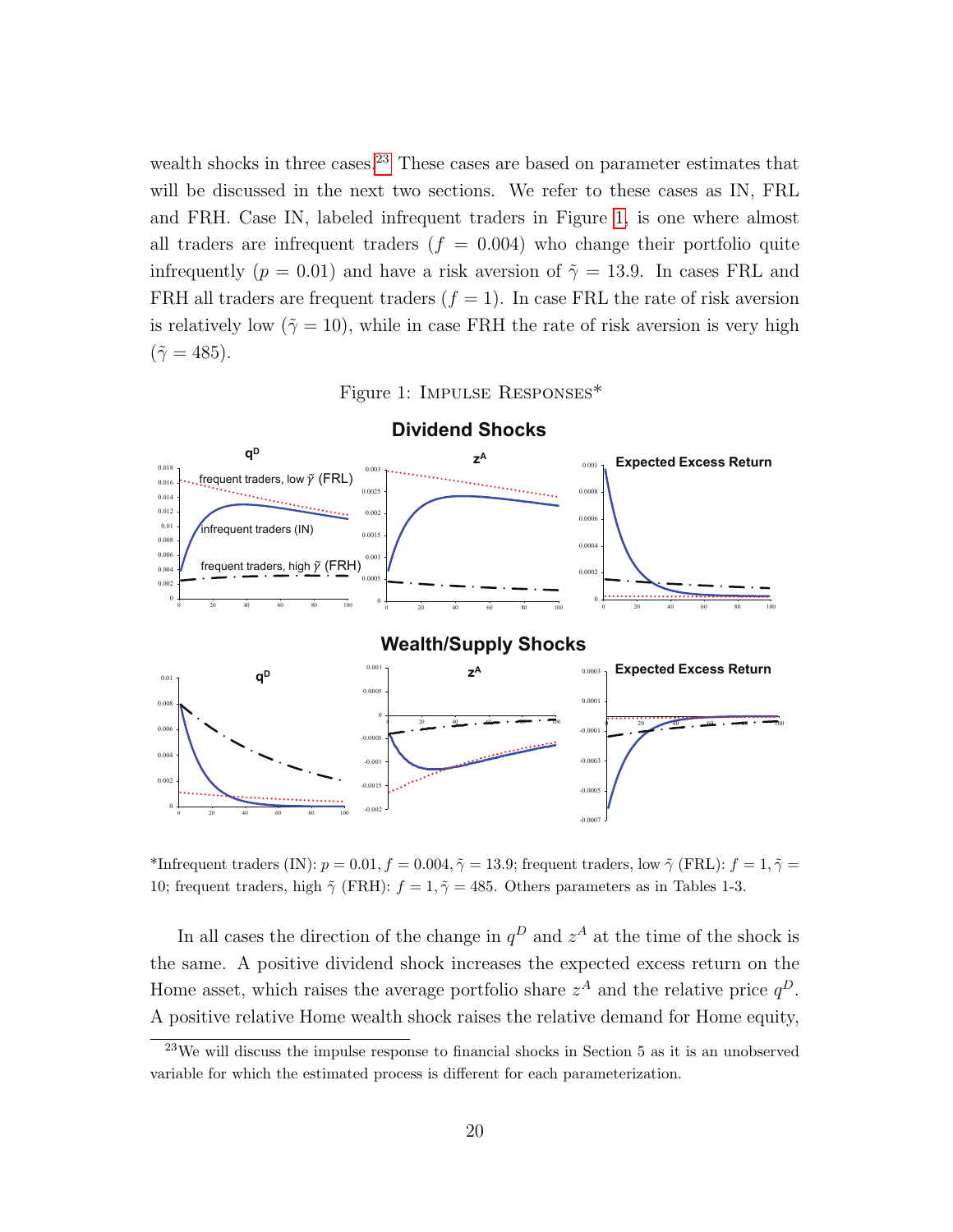which raises the relative price  $q^D$ . The higher relative price reduces the expected excess return on the Home asset, which lowers  $z<sup>A</sup>$ . What differs across the three cases is the magnitude of the immediate response and the subsequent dynamics.

There are two key distinctions between the three cases. First, portfolios are much more sensitive to expected returns in the FRL case than in the FRH and IN cases. In the FRH case all agents respond right away to a change in expected returns, but they all take limited positions because of the very high risk aversion. In the IN case only a limited fraction of agents respond to a change in expected returns and even those agents have a limited response because of longer horizons. While for different reasons, both in the FRH and IN cases the immediate portfolio response is significantly more muted than in the FRL case. The second difference is in the subsequent dynamics. In the IN case portfolios respond gradually to a shock, while in the FRL and FRH cases portfolios respond immediately and then gradually return to steady state.

These distinctions are evident in Figure [1.](#page-21-0) First consider the immediate response at the time of the shock. For both dividend and wealth shocks,  $z^A$  changes much more in the FRL case than in the FRH and IN cases. The weaker portfolio response also translates into a much smaller change in the relative price  $q^D$  under dividend shocks in the FRH and IN cases than in the FRL case. The exact opposite happens under wealth shocks. A positive relative Home wealth shock leads to an excess demand for the Home asset. In the FRL case, where portfolios are very sensitive to expected returns, a very small increase in  $q^D$  leads to a significant portfolio response that clears the market. The weak portfolio response in the FRH and IN cases implies that the expected excess return, and therefore  $q^D$ , needs to rise much more to clear the market.

With regards to the dynamics subsequent to the shock, the response is quite different with infrequent traders (IN) than frequent traders (FRH, FRL). In the case of infrequent traders the portfolio share  $z^A$  continues to change for quite some time in the same direction as the initial change after the shock. This is because agents gradually adjust portfolios in response to expected return changes. This happens even though expected future excess returns are slowly falling (in absolute value). By contrast, in the two cases with frequent traders the average portfolio share moves in the direction opposite to its initial change, gradually returning to its steady state due to expected excess returns that are declining in absolute value.

For dividend shocks the continued increase in the average portfolio share  $z^A$  in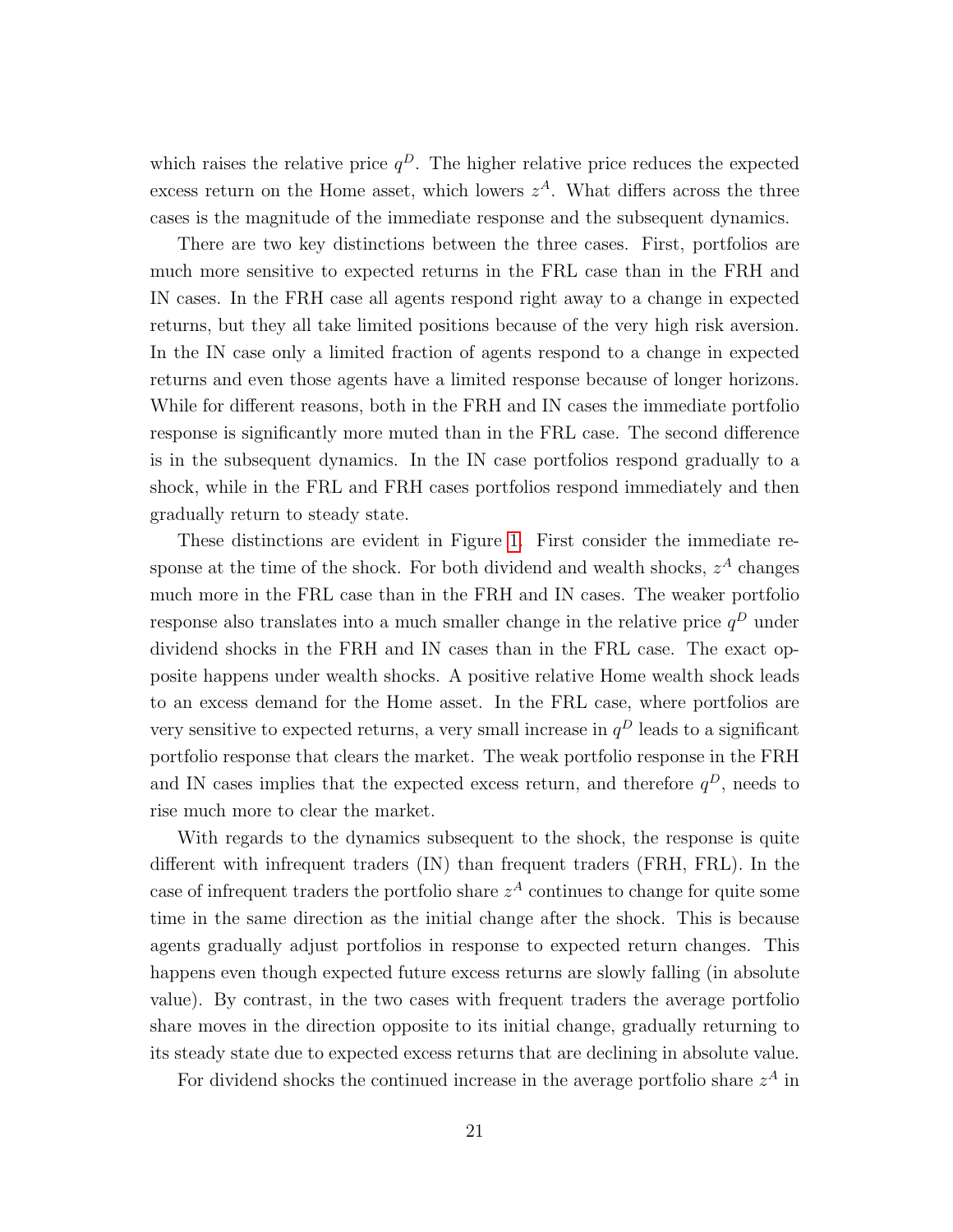the IN case also implies a continued increases in  $q<sup>D</sup>$  for a significant length of time. This is consistent with the phenomenon known as post earnings announcement drift, where equity prices continue to drift in the same direction as the initial change after an earnings announcement.<sup>[24](#page-23-0)</sup> By contrast, in the cases with only frequent traders the relative equity price gradually falls after the initial increase. With wealth shocks the relative price  $q^D$  declines in all three cases subsequent to the initial increase, but much faster in the case of infrequent traders who continue to reallocate their portfolios away from the Home asset after the shock.

The chart on the right hand side shows the expected excess return, which changes much more in the case of infrequent traders than in both cases with frequent traders. The case of the dividend shock has a close analogy to the forward discount puzzle, which considers another income component of asset returns (interest differentials). As Bacchetta and van Wincoop (2010) have shown, the forward discount puzzle can be explained by gradual portfolio adjustment. A rise in the interest rate of one currency leads to a gradual portfolio shift towards that currency, which leads to continued appreciation and a positive excess return. Analogously, here the higher relative Home dividend implies a gradual shift to Home equity, which continues to raise the relative price of Home equity and therefore gives rise to a high expected excess return on Home equity. This is not arbitraged away as only a small subset of agents makes new portfolio decisions and they are responsive to expected returns over longer horizons. The same phenomenon also explains the much larger change in the expected excess return under wealth shocks. This is an important way that the IN case sets itself apart from both the FRL and FRH cases.

# 4 Quantitative Analysis

We now turn to the quantitative analysis. We first discuss the data. After that we describe the calibration of a subset of parameters and the estimation of the remaining parameters with the Simulated Method of Moments. The estimation minimizes the distance between 15 data moments and corresponding model moments.

<span id="page-23-0"></span> $24$ See Hong and Stein (1999) and references therein.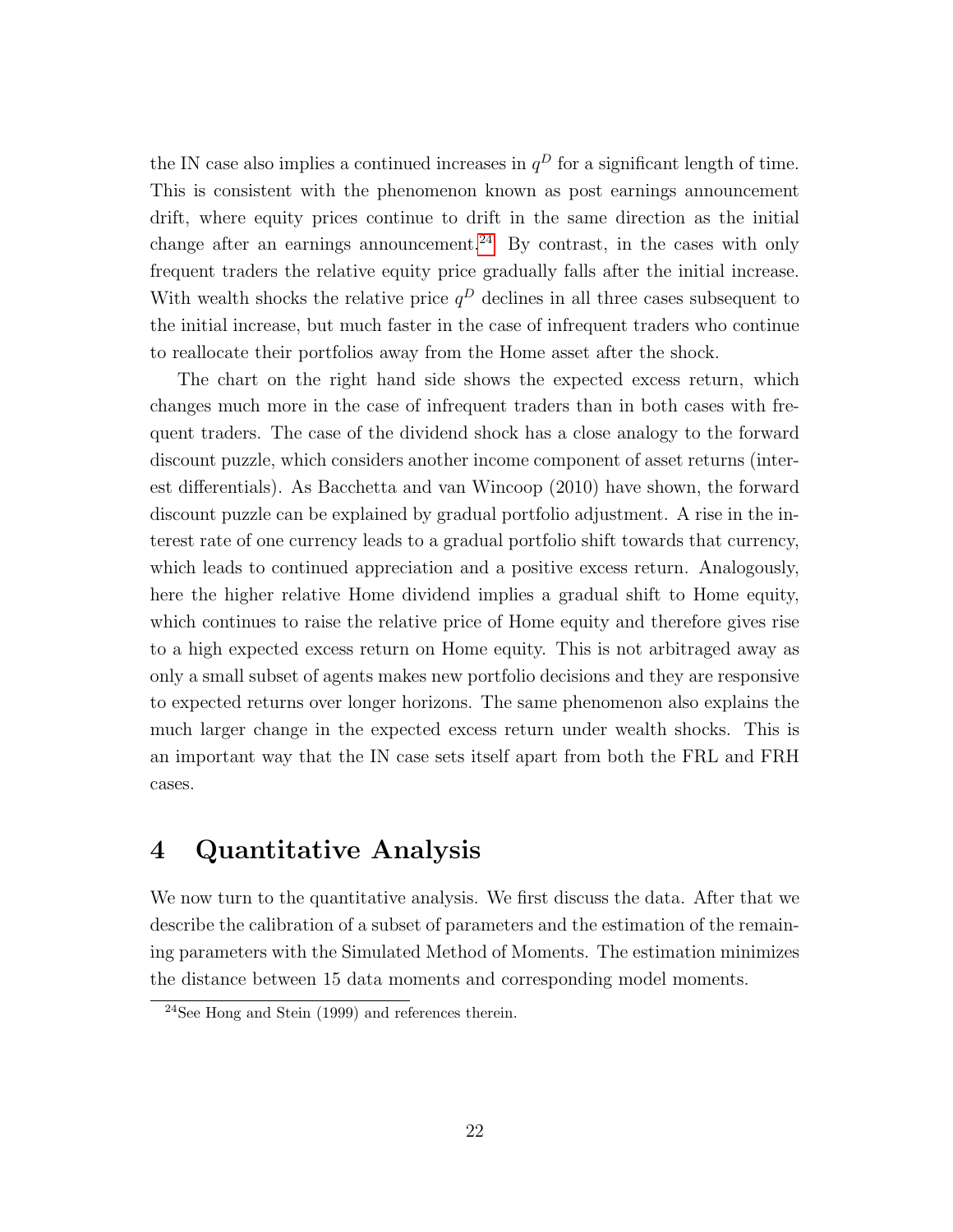### 4.1 Data

Details regarding data construction and data sources are discussed in Appendix A. We use four series to confront the model to the data:  $z_t^A$ ,  $er_t$ ,  $d_t^D$  and  $a_t^D$ . The sample consists of 230 months from November 1995 to December 2014. The Home country is the US and the Foreign country is the rest of the world (ROW).

Portfolio data are obtained from Bertaut and Tryon (2007) and Bertaut and Judson (2014).<sup>[25](#page-24-0)</sup> We compute  $z_t^A = (z_{Ht} + z_{Ft})/2$ , where  $z_{Ht} = \text{US external claims}$ on ROW/(US market capitalization - US external liabilities + US external claims on ROW) and  $z_{Ft} = \text{ROW external claims on US/(ROW market capitalization -})$ US external claims + ROW external claims on US). Market capitalization data are from MSCI.<sup>[26](#page-24-1)</sup> We also compute  $\bar{z}$  as the mean of the average domestic portfolio share  $(z_{Ht} + (1 - z_{Ft}))/2$ . We find that  $\bar{z} = 0.7634$ .

The data for  $d_t^D$  and  $er_t$  are obtained from MSCI. Return data for the US and the aggregate of the other countries are based on the total return index. We use the difference in log earnings to compute  $d_t^D$ . We use earnings rather than dividends as dividends do not include share repurchases, which have become a preferred method of shareholder payments. One drawback of earnings is that the MSCI only provides the 12-month trailing average rather than the monthly earnings. Firms do not report monthly earnings. Moreover, even if we did have monthly or quarterly earnings, it would have a significant seasonal component and would be very volatile. Our measure is reasonable if payouts (dividends and repurchases) keep up with the 12-month trailing average of earnings. One comforting finding is that  $d^D$  computed this way based on relative earnings has a correlation of 0.81 with the same series computed based on relative dividends, which is quite large in light of the absence of repurchases from dividends.<sup>[27](#page-24-2)</sup>

Finally, from  $(46)-(47)$  $(46)-(47)$  $(46)-(47)$  we have

$$
a_t^D = \frac{q_t^D - 4z_t^A - \theta(q_{t-1}^D - 4z_{t-1}^A)}{2\bar{z} - 1} - \theta(2\bar{z} - 1)er_t
$$
\n<sup>(55)</sup>

We can therefore compute  $a_t^D$  from the data on  $q_t^D$ ,  $z_t^A$  and  $er_t$ . This does require

<span id="page-24-0"></span><sup>25</sup>Bertaut and Tryon (2007) and Bertaut and Judson (2014) correct TIC data to adjust for various biases. This data is used in several other studies, e.g., Curcuru et al. (2011).

<span id="page-24-1"></span><sup>26</sup>The MSCI market capitalization data is for an aggregate of 44 foreign countries, including 21 developed and 23 emerging market economies.

<span id="page-24-2"></span> $^{27}$ They also have comparable standard deviations, 0.22 for relative log earnings versus 0.17 for relative log dividends.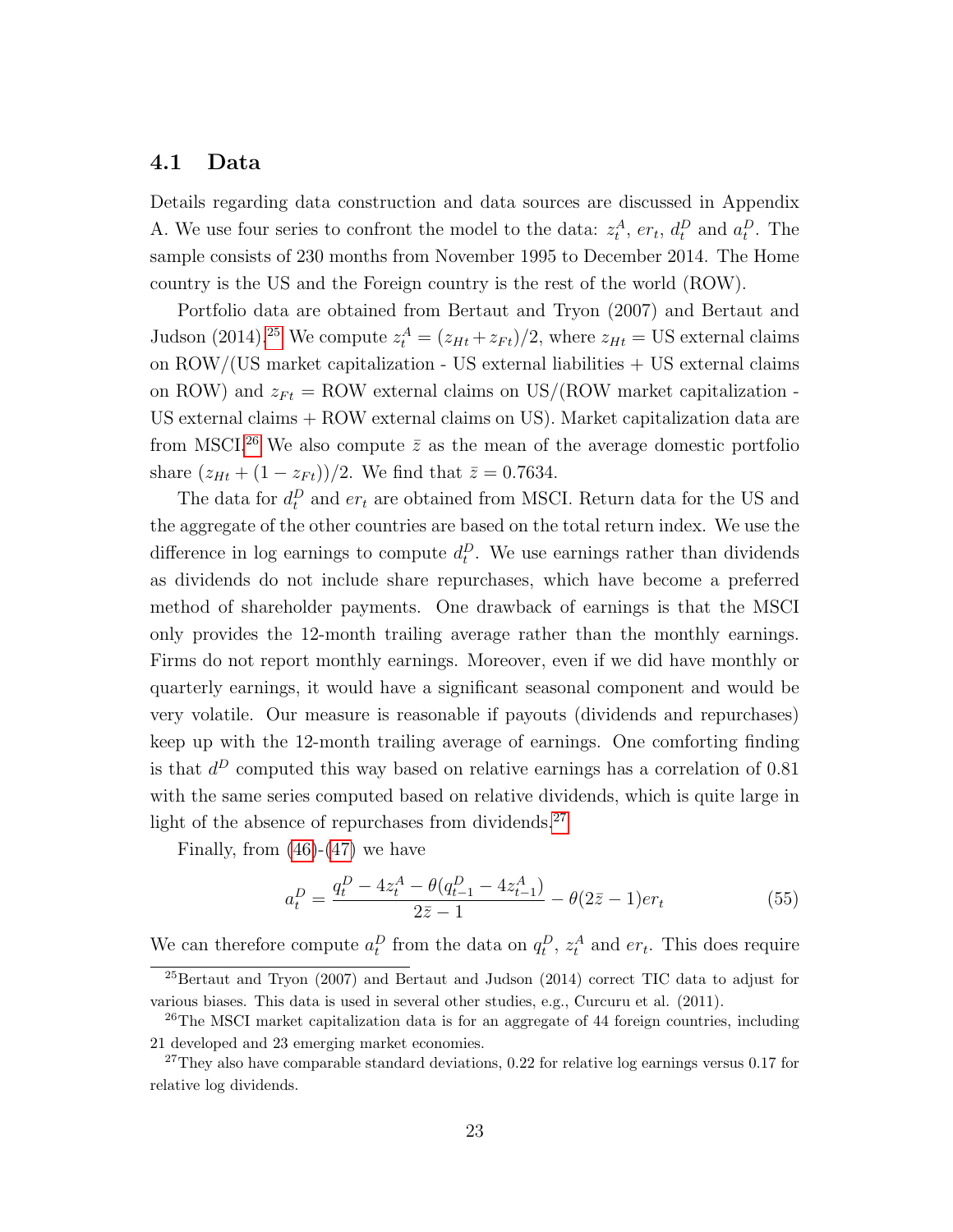an estimate of  $\theta$ , which we discuss below.

# 4.2 Calibrated Parameters

We estimate the parameters p, f,  $\tilde{\gamma}$  and the parameters associated with the financial shock process  $n_t$ . All other parameters are calibrated and reported in Table [1.](#page-25-0) For the dividend process there are three parameters,  $\rho_1^d$ ,  $\rho_2^d$  and  $\sigma_d$ . It is wellknown that estimation of these parameters through a simple regression leads to small sample bias. We therefore produce  $10,000$  simulations of the  $AR(2)$  process of  $d_t^D$  over 230 months and choose the parameters of the process such that the average variance and first and second-order autocovariance of  $d_t^D$  match the corresponding moments in the data.

| Parameter                                 | Description                                     |
|-------------------------------------------|-------------------------------------------------|
| $\rho_1^d = 0.90706$                      | autoregressive coefficient dividend process     |
| $\rho_2^d = 0.089257$                     | autoregressive coefficient dividend process     |
| $\sigma_d = 0.045377$                     | standard deviation dividend innovations         |
| $\rho_1^a = 0$                            | autoregressive coefficient $a_t^D$              |
| $\rho_2^a = 0$                            | autoregressive coefficient $a_t^D$              |
| $\sigma_a = 0.014$                        | standard deviation wealth shock $(a_t^D)$       |
| $R-1 = 0.01/3$                            | steady state rate of return                     |
| $\beta = 1/\bar{R} = 0.9967$              | time discount rate                              |
| $\delta = (\bar{R} - 1)/\bar{R} = 0.0033$ | steady state ratio of dividend/(price+dividend) |
| $\bar{z} = 0.7634$                        | steady state fraction invested domestically     |
| $\theta = 0.99$                           | persistence parameter in wealth accumulation    |

<span id="page-25-0"></span>Table 1: CALIBRATED PARAMETERS

In order to compute  $a^D$  we first need an estimate of  $\theta$ . For this we use an orthogonality condition based on the wealth accumulation equation [\(47\)](#page-19-0). Since it is a bit technical, we leave a discussion of our estimate of  $\theta = 0.99$  to Appendix C. We find that  $a^D$  is essentially i.i.d., with an autocorrelation of only 0.02. We therefore set  $\rho_1^a = \rho_2^a = 0$  and set  $\sigma_a$  equal to the standard deviation of  $a_t^D$ .

We set  $\bar{R} - 1 = 0.01/3$ , which implies an annualized return of 4%.  $\delta$  is equal to  $(\bar{R}-1)/\bar{R}$ . We set  $\beta = 1/\bar{R}$ . We have already discussed  $\bar{z}$  above.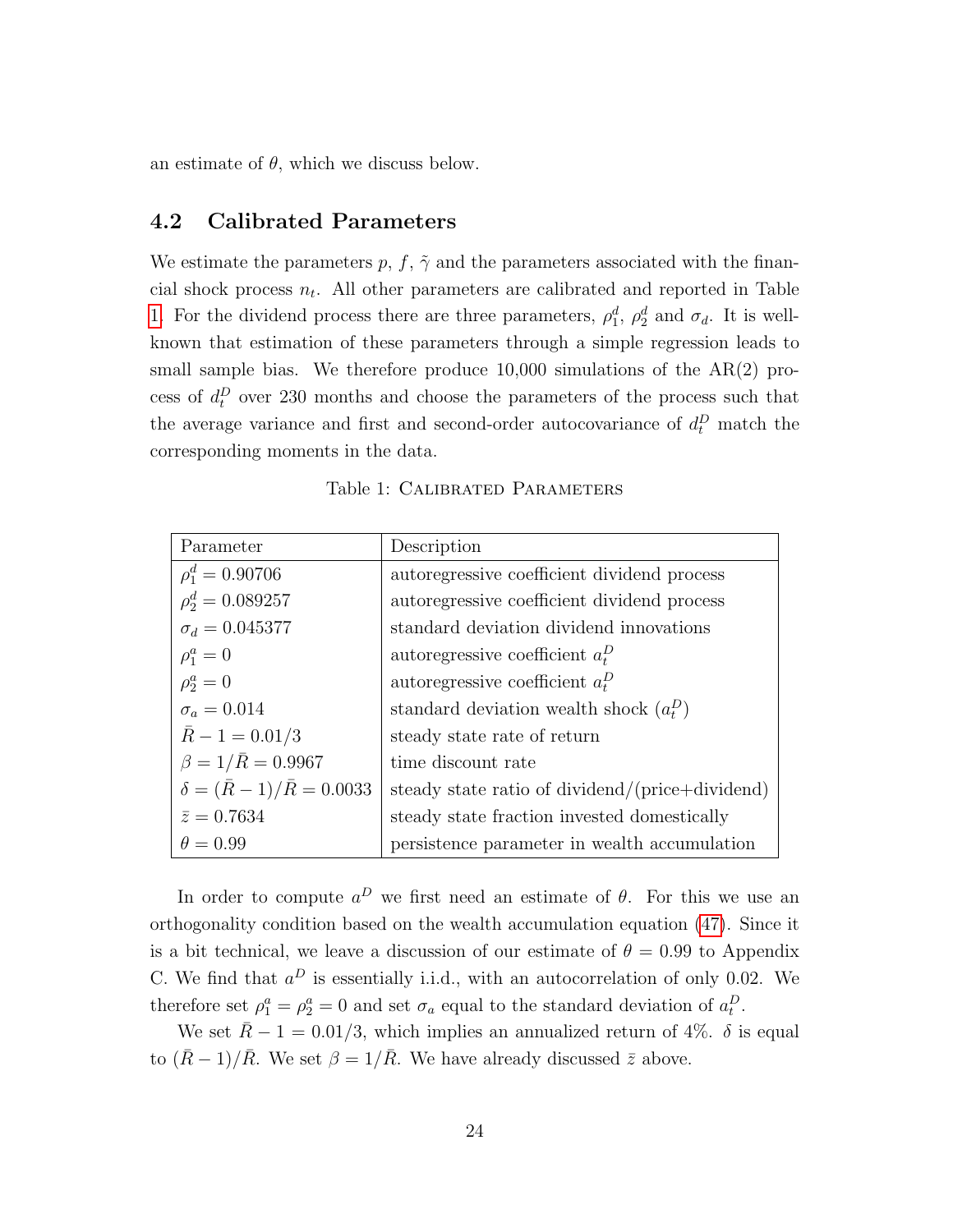### 4.3 Estimation

When estimating the remaining parameters with the Simulated Method of Moments, we minimize

$$
\left(\mathbf{m}^{data} - \mathbf{m}^{model}(\nu)\right)^{\prime} \Sigma^{-1} \left(\mathbf{m}^{data} - \mathbf{m}^{model}(\nu)\right) \tag{56}
$$

Here  $\mathbf{m}^{data}$  is a vector of data moments and  $\mathbf{m}^{model}(\nu)$  are the corresponding moments in the model as a function of the vector  $\nu$  of model parameters.  $\Sigma^{-1}$  is a weighting matrix, where  $\Sigma$  corresponds to the variance of the vector of moments. The average model moments and the variance of the moments are computed based on 1000 simulations of the model over 230 months for which we have data. We adopt the common practice of only using the diagonal elements of the weighting matrix as the full matrix can lead to finite sample bias (e.g. Altonji and Segal (1996)). The objective function is therefore

$$
\sum_{i=1}^{M} \left( \frac{\mathbf{m}^{data}(i) - \mathbf{m}^{model}(i)}{\Sigma_{ii}^{0.5}} \right)^2 \tag{57}
$$

where  $M$  is the number of moments. We therefore minimize the sum of the squared t-values of the moments. We obtain parameter estimates for a given weighting matrix, then use these parameter estimates to compute a new weighting matrix. We iterate a couple of times this way until the weighting matrix and parameter estimates no longer change. Under the null that the model is correct, the objective function has a  $\chi^2$  distribution with degrees of freedom equal to the number of moments minus the number of estimated prameters.

The variance covariance matrix of parameter estimates is given by

$$
\frac{1}{S} \left[ \left( \frac{\partial \mathbf{m}^{model}}{\partial \nu} \right)^{\prime} \Sigma^{-1} \left( \frac{\partial \mathbf{m}^{model}}{\partial \nu} \right) \right]^{-1} \tag{58}
$$

where S is the sample length and the derivatives  $\partial \mathbf{m}^{model}/\partial \nu$  are evaluated at the estimated parameter vector  $\hat{\nu}$ .

#### 4.4 Data Moments

We use 15 data moments for the estimation, which are shown in the first column of Table [2.](#page-32-0) We include the standard deviations of the excess return and the average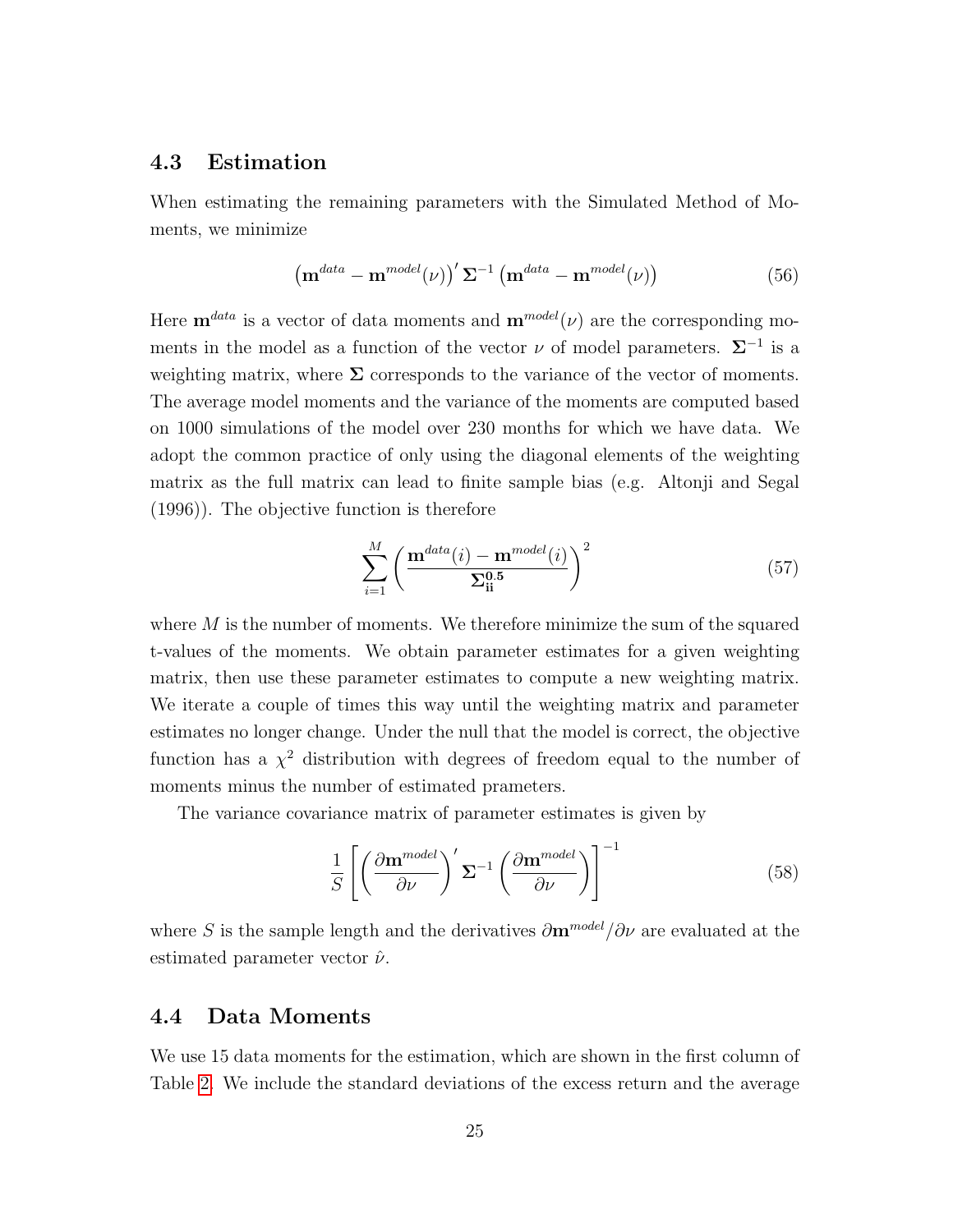portfolio share, as well as the change in the average portfolio share. We also consider the standard deviation of the expected excess return. Since the expected excess return is unobservable, we compute an estimate of it through a regression of the excess return on three lags of the excess return and three lags of portfolio share changes:  $er_{t-i}$ ,  $z_{t-i}^A - z_{t-i-1}^A$ , for  $i = 1, 2, 3$ .

We include the autocorrelation of these same variables as well as the autocorrelation of the excess return over 3 quarters,  $er_{t,t+3}$  and the portfolio share change over 3 quarters,  $z_t^A - z_{t-3}^A$ . Note that the average portfolio share is very persistent, with an autocorrelation of 0.976. Both excess returns and changes in portfolio shares are also positively autocorrelated.

The final set of moments is a set of contemporaneous correlations. We focus on the contemporaneous correlations between endogenous variables and observable shocks. The endogenous variables are the excess return  $er_t$  and the change  $z_t^A - z_{t-1}^A$ in the average portfolio share. The observable shocks are the wealth/supply shocks  $a_t^D$  and dividend shocks  $d_t^D - d_{t-1}^D$ . We also consider the correlation between the two endogenous variables. One could include correlations between levels of variables as well, such as  $d_t^D$  and  $q_t^D$  or  $z_t^A$  and  $d_t^D$ . But since these levels tend to drift during the sample, these correlations vary significantly across simulations and are therefore not very helpful for estimation purposes.

# 5 Results

### 5.1 Two Key Findings

It is useful to start by summarizing the key overall results first.

**Result 1** With an unconstrained rate of risk aversion, the model cannot be rejected, no matter the frequency of portfolio changes p. Estimates of risk aversion become extremely large as we raise p above small levels.

Result 2 When constraining risk aversion to reasonable levels, the model is not rejected only when  $p < \bar{p}$  with  $\bar{p}$  small. In that case most traders are infrequent traders and the frequency of portfolio adjustment is low.

In the remainder of this section we will document these results and explain what drives these findings.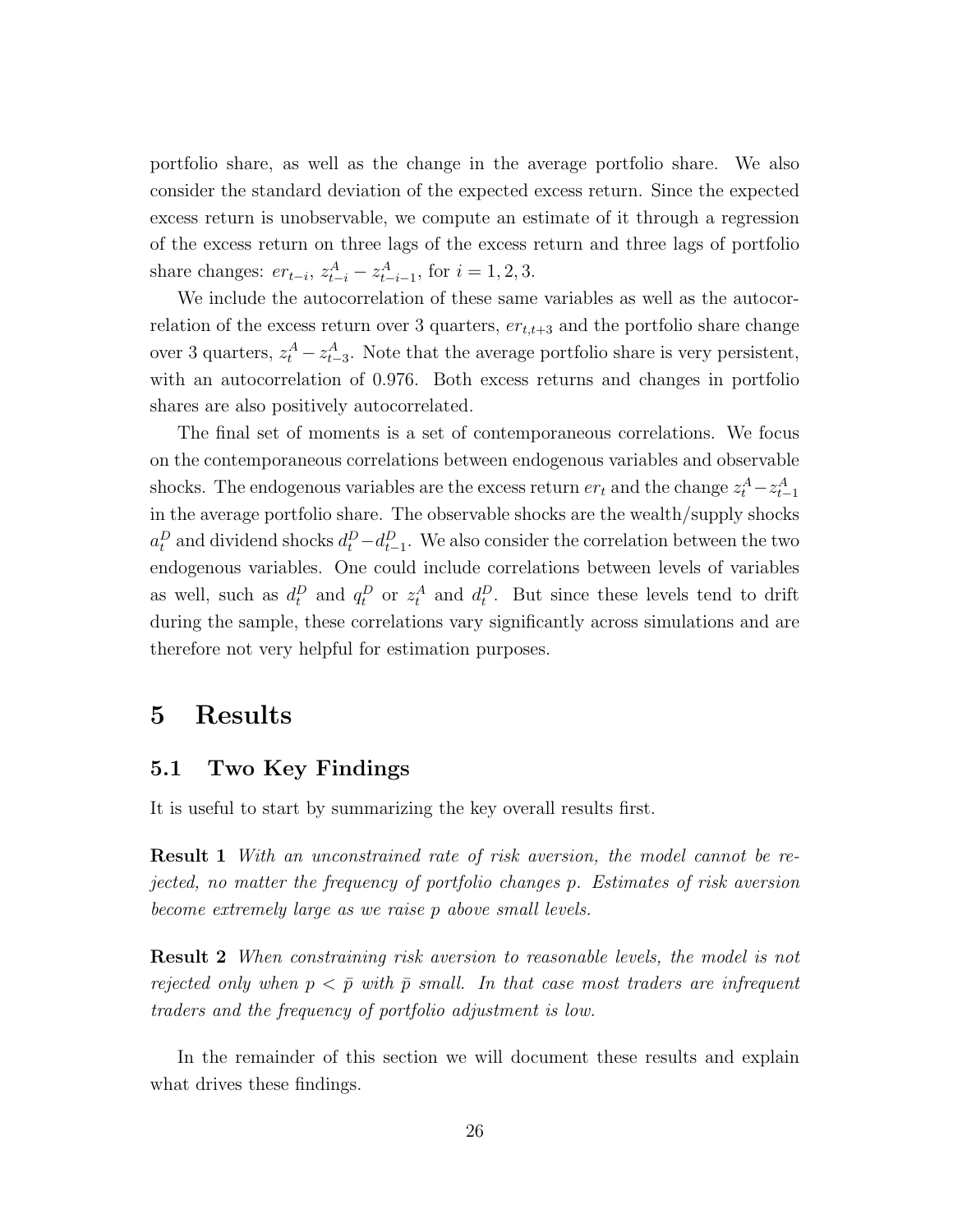Figure [2](#page-28-0) documents both results. The top two charts and bottom left chart show respectively the value of the objective function, estimate of  $\tilde{\gamma}$  and estimate of f when we vary  $p$  from 0 to 1, for each value of  $p$  re-estimating all the other parameters ( $\tilde{\gamma}$ ,  $f$ ,  $\rho_1$ ,  $\rho_2$  and  $\sigma_n$ ). Remarkably, the objective function varies very little with p. The objective function has a  $\chi^2$  distribution with 10 degrees of freedom (upper left panel). At the 5 percent significance level we cannot reject the model when the objective function is less than 18.3, which is the case for all values of  $p$  from 0 to 1. No conclusion can therefore be drawn about the frequency of portfolio changes, which is Result 1.



<span id="page-28-0"></span>Figure 2: IMPACT OF VARYING  $P^*$ 

\*The top two charts and bottom left chart show the objective function, estimate of  $\tilde{\gamma}$ , and estimate of  $f$  when varying  $p$  from 0 to 1 while re-estimating all the other parameters. The bottom right chart shows the objective function when varying  $p$ , while re-estimating the other parameters under the constraint  $\tilde{\gamma} \leq 50$ . The 5 percent confidence level is the value of the objective function below which we cannot reject the model.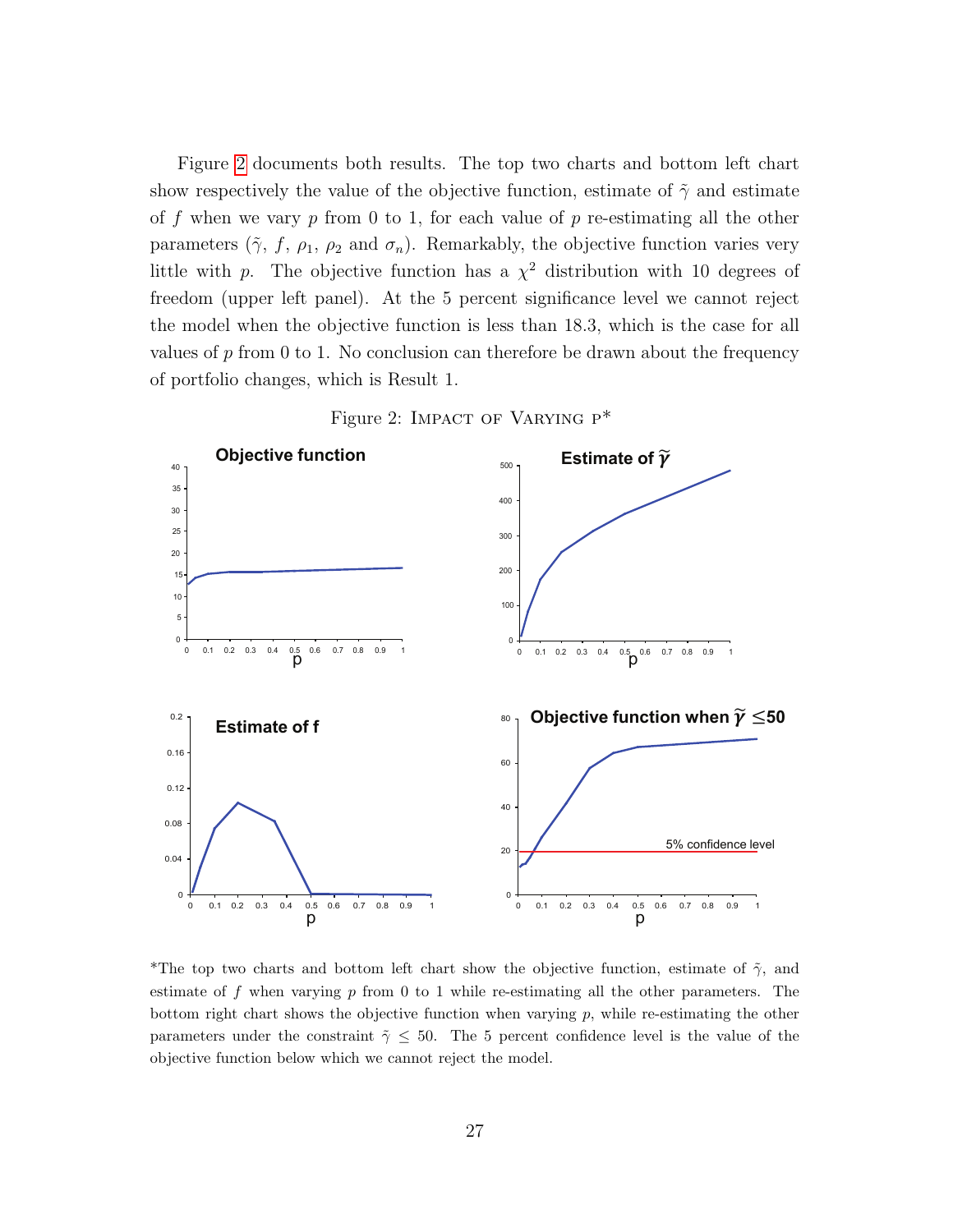The chart in the upper right of Figure [2](#page-28-0) provides insight into what is going on. When  $p$  is small, most traders are infrequent traders as estimates of  $f$  are small (bottom left chart). As we raise p, at some point the estimate of f drops to 0, but this makes little difference as the infrequent traders become like frequent traders when they change portfolios very frequently. The key point is that the estimate of  $\tilde{\gamma}$  rises monotonically as we raise p and reaches the astronomical number of 485 when  $p = 1$ . This is the same case as  $f = 1$ . As we will discuss further below, the data is telling us that the portfolio response to expected returns must be weak. As we have seen in Section 3.6, this can happen either through infrequent portfolio adjustment (low p) or through a high risk aversion  $\tilde{\gamma}$ .

The results in Figure [2](#page-28-0) suggests that the data is not able to distinguish between weakening the portfolio response by raising  $\tilde{\gamma}$  and lowering p. They are essentially substitutes. As we raise  $p$  from 0 to 1, making portfolios more responsive to expected returns, the estimate of  $\tilde{\gamma}$  rises, making portfolios less responsive. This is not to say that the response to shocks is very similar in cases with low p and  $\tilde{\gamma}$  as in cases with high p and  $\tilde{\gamma}$ . We saw in the impulse responses in Figure [1](#page-21-0) that the dynamic response to dividend and wealth shocks is remarkably different in the IN case (mostly infrequent traders with low  $p$ ) than in the FRH case (only frequent traders with high risk aversion). The estimation is nonetheless unable to separate the IN case from the FRH case. The reasons for this will be further explored in Section 5.3. But before we do so, we first discuss Result 2.

The bottom right chart of Figure [2](#page-28-0) shows the objective function when we restrict  $\tilde{\gamma}$  to be no larger than 50. This becomes binding when  $p > 0.03$ , as can be seen from the upper right chart. When  $p = 0.01$ , risk aversion  $\tilde{\gamma}$  is estimated to be 13.9, but then quickly rises as  $p$  rises. The bottom right chart shows that restricting  $\tilde{\gamma}$  to be no larger than 50 leads to a sharp rise in the objective function the moment this becomes binding. The chart also shows the level of the objective function where we are unable to reject the model at a 5 percent significance level. This will be the case as long as  $p < 0.065$ , with the upper bound representing an expected length between portfolio changes of 15 months. As we increase  $p$  further, without raising  $\tilde{\gamma}$  further, portfolios become too responsive to expected returns to be consistent with the data. The features of the data that lead to this are discussed below. First though we need to make some comments on the logic of restricting risk aversion.

Estimates of risk aversion in the literature based on portfolio data, and the price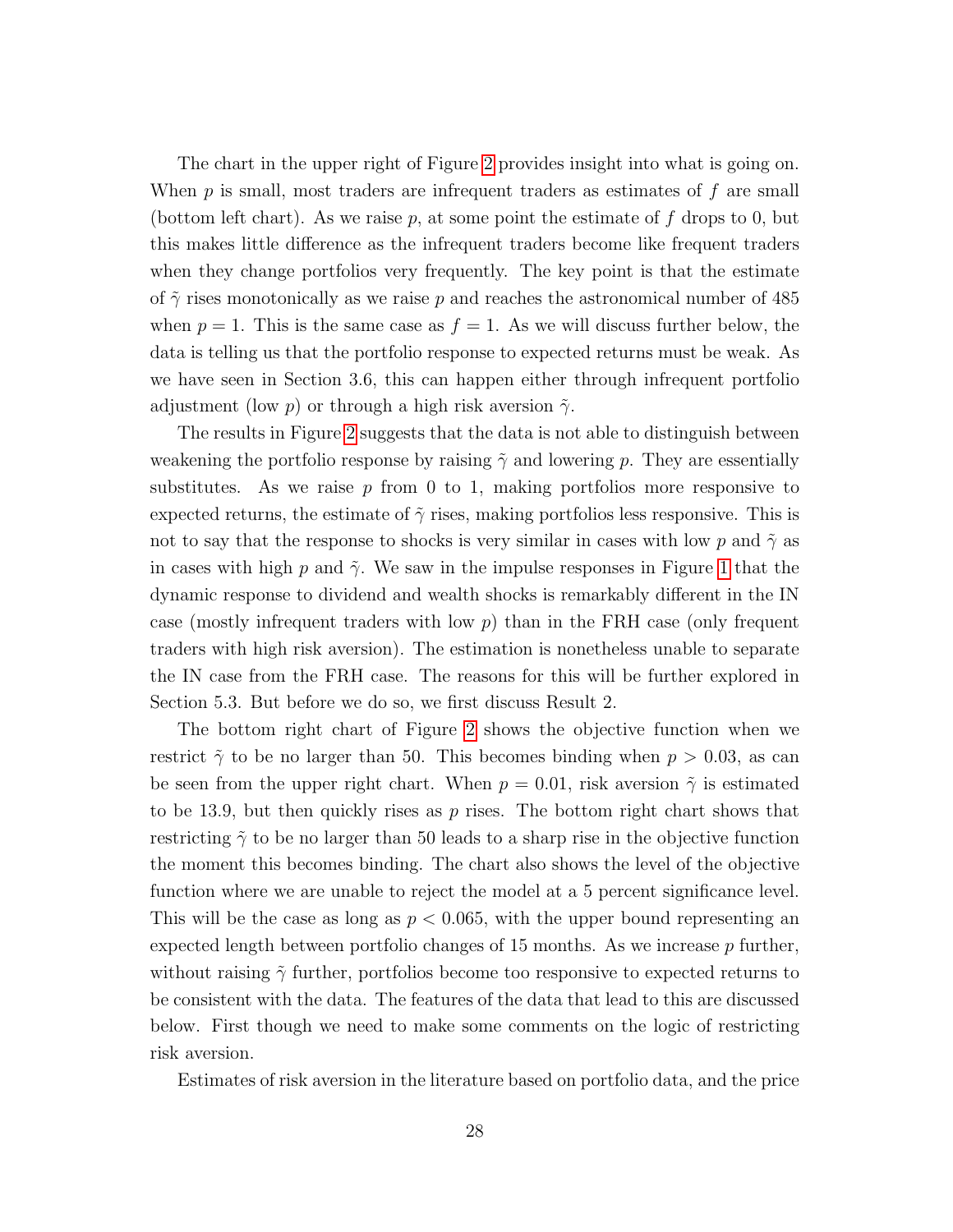individuals are willing to pay to avoid risky gambles, correspond to  $\tilde{\gamma}$  rather than  $\gamma$ . Most estimates of risk aversion are less than 10, and tend to be closer to 1 than 10. Mehra and Prescott (1985) famously showed that such risk-aversion parameters are insufficient to match the observed equity premium.[28](#page-30-0) Mehra (2003) finds that risk-aversion just below 50 is needed to match the equity premium. Kocherlakota (1996) finds that a risk-aversion of 18 is sufficient. While such higher rates of risk aversion are inconsistent with a lot of micro studies, Kandel and Stambaugh (1991) argue that these studies are often based on very large risky bets. For smaller risky bets as a fraction of an investor's wealth, a higher rate of risk aversion of 30 implies more reasonable bets. To accommodate such considerations, we allow for a risk-aversion  $\tilde{\gamma}$  up to 50. Clearly though, extreme risk-aversion of 485 that we estimate when there are only frequent traders is well beyond anything that is reasonable.

As long as we are willing to constrain risk aversion to such "reasonable" levels, the conclusion is that the data implies values of  $p$  no larger than 0.065. This is Result 2.

# 5.2 Model Moments

We will now further explore what features of the data give rise to Result 2 by considering the 15 model moments used to estimate model parameters. In Table [2](#page-32-0) we report the model moments for two values of p less than 0.065:  $p = 0.01$  and  $p =$ 0.04. The objective function is a bit lower for  $p = 0.01$  than  $p = 0.04$  (respectively 12.8 and 15.5), but we cannot reject the model in either case.<sup>[29](#page-30-1)</sup>  $p = 0.01$  implies an average length of 8 years between portfolio adjustments, while  $p = 0.04$  implies a more plausible average period of 2 years between portfolio changes.<sup>[30](#page-30-2)</sup>

<span id="page-30-0"></span><sup>28</sup>Our model has no implications for the equity premium as we have focused on differences of the equations [\(33\)](#page-17-2)-[\(36\)](#page-17-2), which allow us to solve the expected equity return of the Home country relative to the Foreign country as opposed the expected excess return of equity over bonds.

<span id="page-30-1"></span><sup>&</sup>lt;sup>29</sup>When we estimate p without any constraint we find implausible values of both p and  $\tilde{\gamma}$  very close to 0, which is why we do not report these. As can be seen from the upper left chart of Figure [2,](#page-28-0) the objective function is just a little bit higher for extremely low values of  $p$ .

<span id="page-30-2"></span> $30$ This is the same frequency of price changes that Bacchetta and van Wincoop (2010) use to explain the forward discount puzzle, though they assume a constant rather than stochastic time interval between portfolio changes for individual agents. They argue that this frequency is reasonable based on both direct evidence of the frequency of portfolio changes and evidence based on portfolio Euler equations, which fit better with 1-3 year horizons.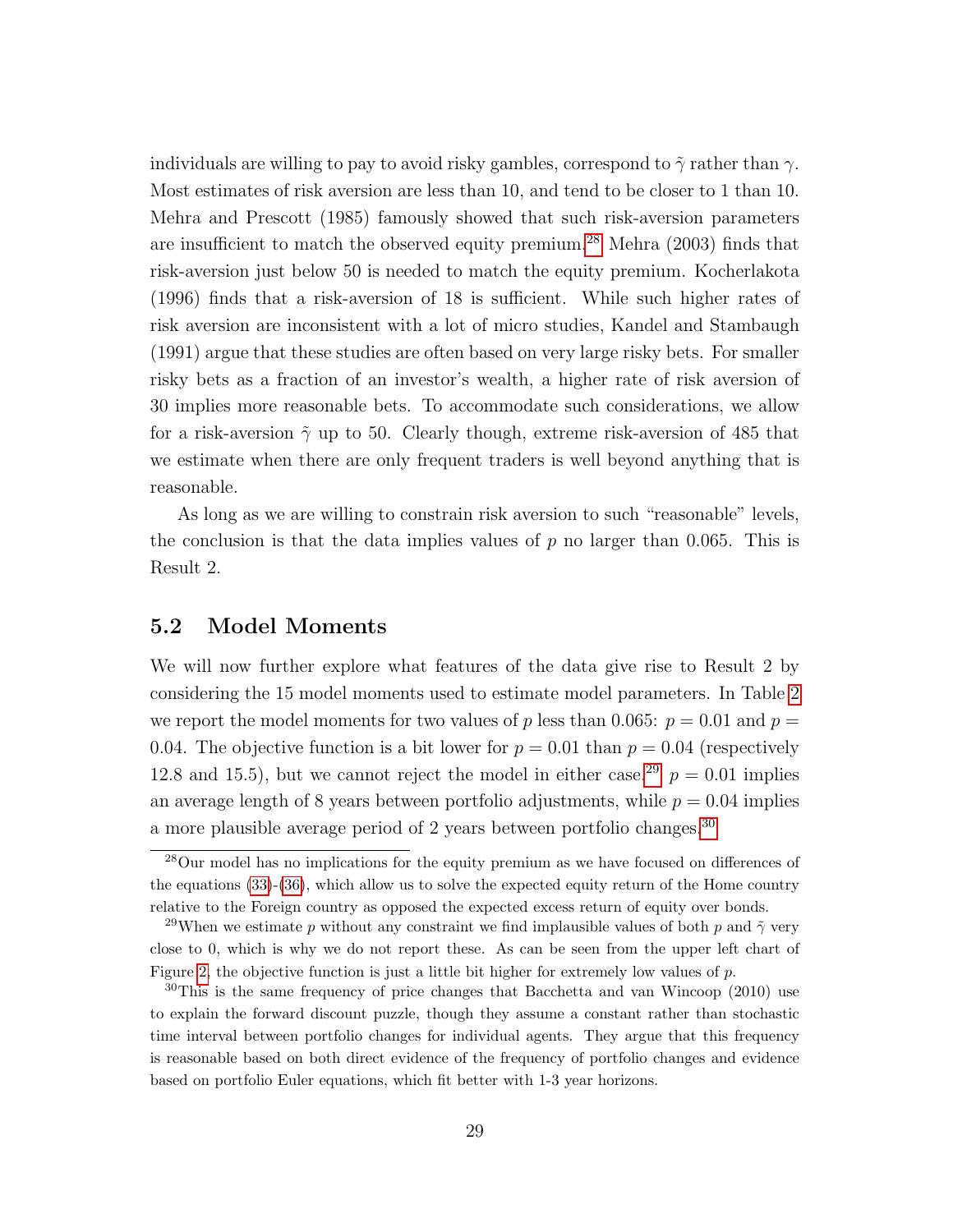Table [2](#page-32-0) reports both data and model moments, as well as the t-value, which is the difference between the model moment and the data moment divided by the standard deviation of the model moment. For  $p = 0.01$  the t-value is always less than 2, so that all model moments are consistent with the data. For  $p = 0.04$ , only two moments have t-values just slightly above 2. Clearly, the fit of the model is very strong in both cases.

Table [3](#page-33-0) reports results when there are only frequent traders  $(p = 1 \text{ or } f = 1)$ . Results are reported for three levels of risk aversion:  $\tilde{\gamma} = 10$ ,  $\tilde{\gamma} = 50$  and  $\tilde{\gamma} = 485$ . The latter is the level of risk aversion we estimate without imposing constraints on  $\tilde{\gamma}$ . The objective function is respectively 184, 70.7 and 16.5 in these three cases. As discussed above, only for extreme risk aversion are we unable to reject the model with only frequent traders.

Table [3](#page-33-0) identifies the moments that lead to the weak performance of the model with frequent traders only for reasonable rates of risk aversion. The standard deviation of the change in the portfolio share,  $z_t^A - z_{t-1}^A$  is too high relative to the data, while the contemporaneous correlations are even more inconsistent with the data. To understand this, it is useful to go back to the impulse responses in Figure 1. The case of infrequent traders (IN) corresponds to the parameterization with  $p = 0.01$  in Table [2.](#page-32-0) The two cases with only frequent traders, FRH and FRL, correspond to respectively the case of  $\tilde{\gamma} = 485$  and  $\tilde{\gamma} = 10$  in Table [3.](#page-33-0)

In the FRL case, the immediate portfolio response to both dividend and wealth shocks is very large. Although there are also financial shocks, which we will discuss below, this contributes to the finding that  $z_t^A - z_{t-1}^A$  is too volatile. Next consider the contemporaneous correlations. The first four of them relate to the contemporaneous correlation between dividend and wealth changes on the one hand and the excess return and change in average portfolio share on the other hand. This relates closely to the contemporaneous response of  $q^D$  and  $z^A$  to dividend and wealth shocks reported in Figure [1.](#page-21-0)

First consider wealth shocks  $a_t^D$ . A positive relative Home wealth shock implies an increased relative demand for the Home assets and therefore a rise in  $q_t^D$  and  $er_t$ . This leads to a positive correlation between  $a_t^D$  and  $er_t$ , which is 0.4 in the data. But in the FRL case there is a sharp drop in the average portfolio share  $z^A$ as the increase in  $q^D$  lowers the expected excess return. This significantly dampens the rise in  $q^D$ , leading to a correlation between the excess return and the wealth shock that is much lower than in the data. The sharp drop in  $z^A$  also leads to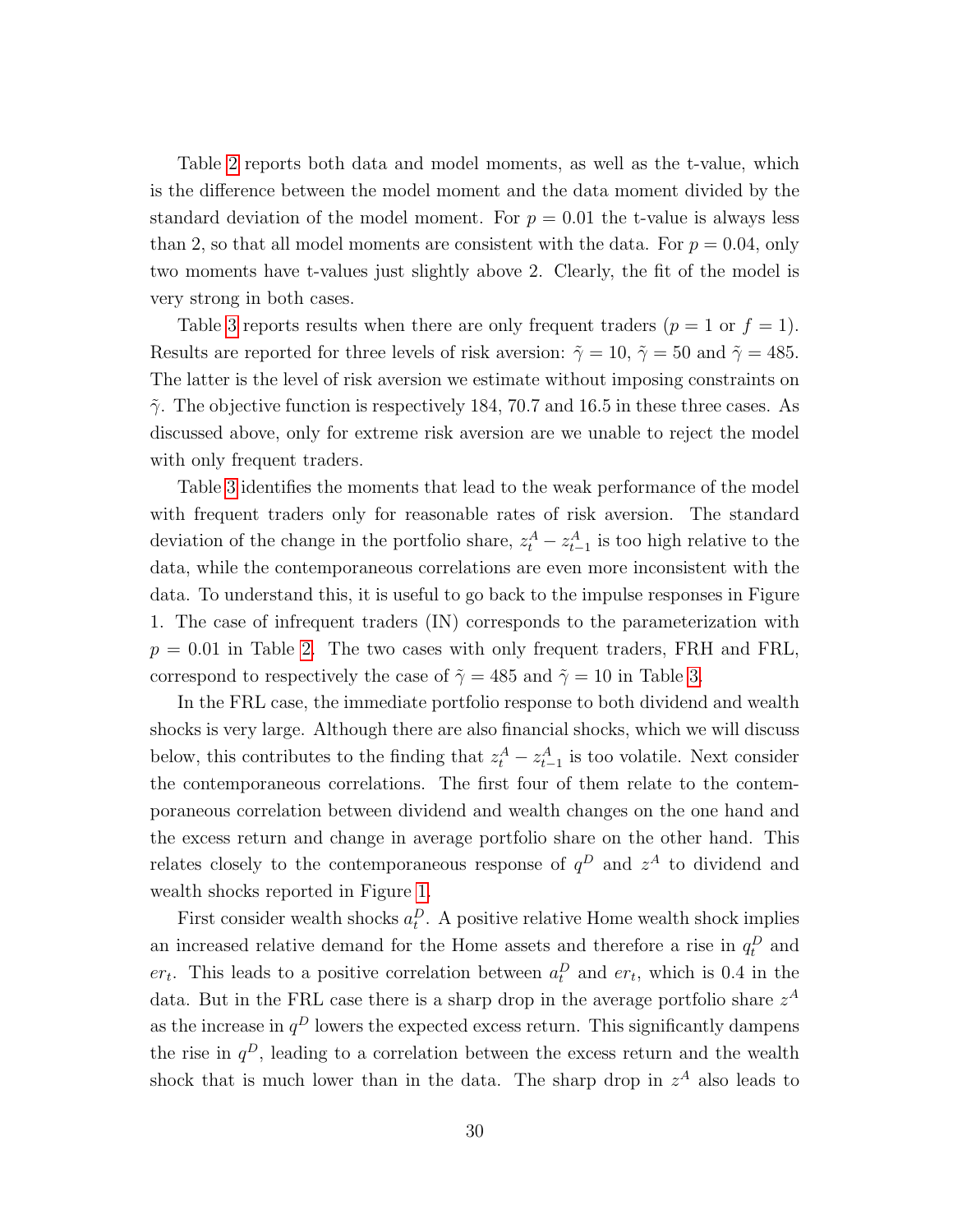|                                              |             | $p = 0.01$      |         | $p = 0.04$ |         |  |  |
|----------------------------------------------|-------------|-----------------|---------|------------|---------|--|--|
|                                              | <b>DATA</b> | Model           | t-value | Model      | t-value |  |  |
| <b>STANDARD DEVIATIONS</b>                   |             |                 |         |            |         |  |  |
| $er_t$                                       | 0.0271      | 0.0263          | 0.65    | 0.0262     | 0.66    |  |  |
| $z_t^A$                                      | 0.0261      | 0.0254          | 0.09    | 0.0285     | 0.23    |  |  |
| $z_t^A - z_{t-1}^A$                          | 0.0045      | 0.0046          | 0.17    | 0.0046     | 0.35    |  |  |
| $E_t er_{t+1} - estimate$                    | 0.0067      | 0.0058          | 0.54    | 0.0062     | 0.31    |  |  |
| <b>AUTOCORRELATIONS</b>                      |             |                 |         |            |         |  |  |
| $er_t$                                       | 0.086       | 0.143           | 0.81    | 0.161      | 1.07    |  |  |
| $er_{t,t+3}$                                 | $0.191\,$   | 0.092           | 1.05    | 0.091      | 1.07    |  |  |
| $z_t^A$                                      | 0.976       | 0.978           | 0.18    | 0.982      | 0.43    |  |  |
| $z_t^A - z_{t-1}^A$                          | 0.155       | 0.161           | 0.09    | 0.182      | 0.39    |  |  |
| $z_t^A - z_{t-3}^A$                          | 0.059       | 0.110           | 0.53    | 0.112      | 0.56    |  |  |
| $E_t er_{t+1} - estimate$                    | 0.231       | 0.289           | 0.23    | 0.308      | 0.34    |  |  |
| <b>CONTEMPORANEOUS CORRELATIONS</b>          |             |                 |         |            |         |  |  |
| $corr(a_t^D, er_t)$                          | 0.401       | 0.295           | 1.89    | 0.274      | 2.21    |  |  |
| $corr(a_t^D, z_t^A - z_{t-1}^A)$             | 0.024       | $-0.094$        | 1.90    | $-0.116$   | 2.24    |  |  |
| $corr(d_t^D - d_{t-1}^D, er_t)$              | 0.177       | 0.146           | 0.50    | 0.163      | 0.21    |  |  |
| $corr(d_t^D - d_{t-1}^D, z_t^A - z_{t-1}^A)$ | 0.248       | 0.146           | 1.60    | 0.163      | 1.34    |  |  |
| $corr(er_t, z_t^A - z_{t-1}^A)$              | 0.922       | 0.922           | 0.02    | 0.922      | 0.03    |  |  |
| Objective                                    |             |                 | 12.8    |            | 15.5    |  |  |
| Parameter Estimates                          |             |                 | s.e.    |            | s.e.    |  |  |
| $\tilde{\gamma}$                             |             | 13.9            | 1.73    | 50         |         |  |  |
| $\rho_1$                                     |             | 1.6180          | 0.071   | 1.6606     | 0.017   |  |  |
| $\rho_2$                                     |             | $-0.6182$ 0.072 |         | $-0.6611$  | 0.017   |  |  |
| $\sigma_n$                                   |             | 0.0029          | 0.0004  | 0.0029     | 0.0001  |  |  |
| f                                            |             | 0.0039          | 0.0014  | 0.0146     | 0.0006  |  |  |

<span id="page-32-0"></span>Table 2: DATA AND MODEL MOMENTS WITH GRADUAL PORTFOLIO ADJUST- $\operatorname{MENT}$ 

\*The Table shows results for 2 cases: (i)  $p = 0.01$ , (ii)  $p = 0.04$ . The estimated parameters of  $\tilde{\gamma} \le 50$ , the noise process  $(\rho_1, \rho_2, \text{ and } \sigma_n)$  and f, and standard errors, are at the bottom of the table. The table reports the average model moments over 1000 simulations (under Model) and the t-value of each moment. The latter is the difference between the average model moment and data moment, divided by the standard deviation of the model moment based on the 1000 simulations. The objective function is shown right below the moments, which corresponds to the sum of the squared t-values of the moments.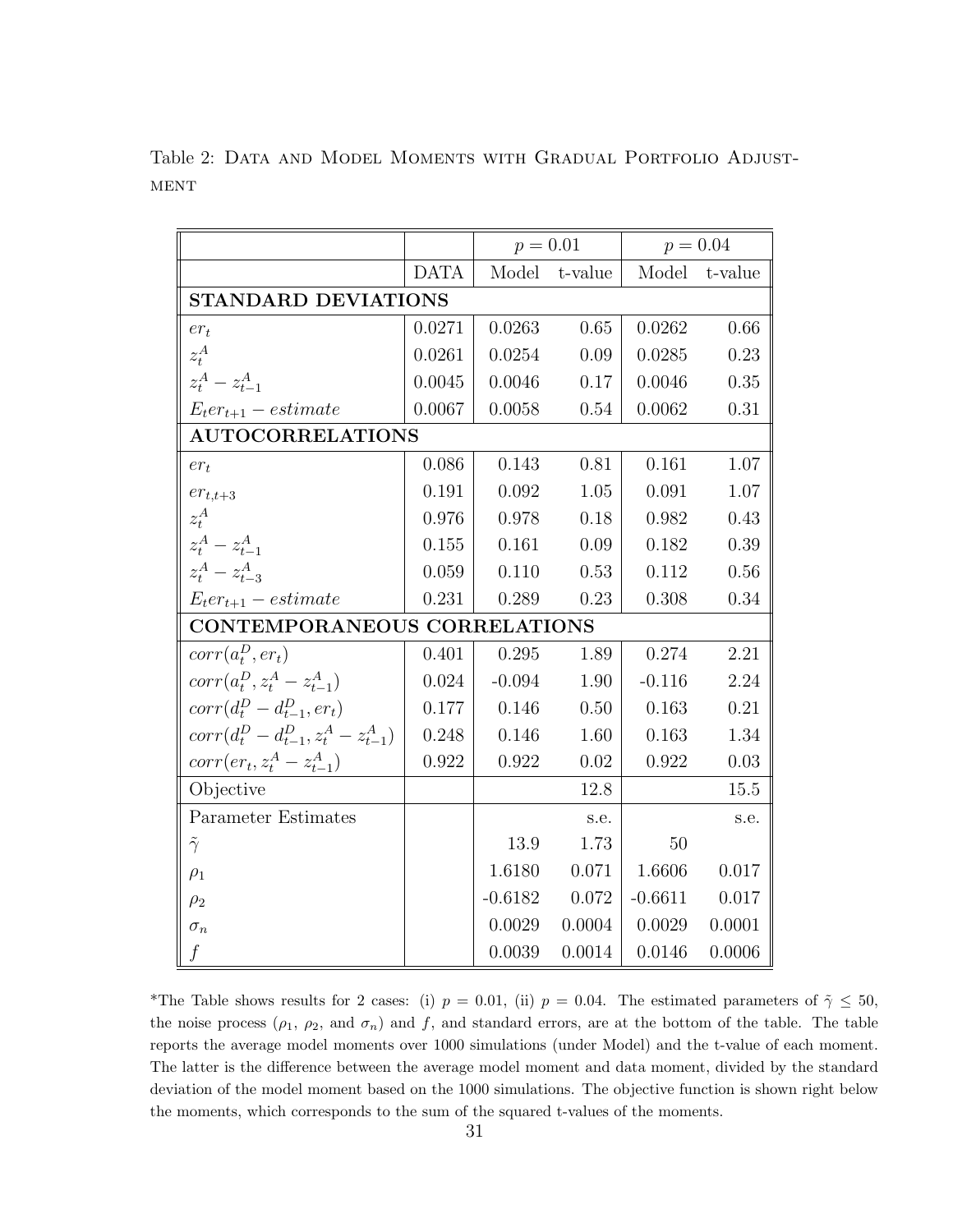|                                              |             | $\tilde{\gamma}=10$ |         | $\tilde{\gamma} = 50$ |         | $\tilde{\gamma} = 485$ |         |
|----------------------------------------------|-------------|---------------------|---------|-----------------------|---------|------------------------|---------|
|                                              | <b>DATA</b> | Model               | t-value | Model                 | t-value | Model                  | t-value |
| <b>STANDARD DEVIATIONS</b>                   |             |                     |         |                       |         |                        |         |
| $er_t$                                       | 0.0271      | 0.0313              | 2.68    | 0.0286                | 1.01    | 0.0263                 | 0.62    |
| $z_t^A$                                      | 0.0261      | 0.0275              | 0.21    | 0.0235                | 0.47    | 0.0241                 | 0.33    |
| $z_t^A - z_{t-1}^A$                          | 0.0045      | 0.0059              | 4.80    | 0.0053                | 2.92    | 0.0046                 | 0.21    |
| $E_t er_{t+1} - estimate$                    | 0.0067      | 0.0057              | 0.51    | 0.0055                | 0.64    | 0.0053                 | 0.79    |
| <b>AUTOCORRELATIONS</b>                      |             |                     |         |                       |         |                        |         |
| $er_t$                                       | 0.086       | 0.056               | 0.38    | 0.069                 | 0.22    | 0.085                  | 0.01    |
| $er_{t,t+3}$                                 | 0.191       | 0.123               | 0.56    | 0.148                 | 0.34    | 0.177                  | 0.12    |
| $z^A_t$                                      | 0.976       | 0.973               | 0.24    | 0.970                 | 0.39    | 0.979                  | 0.24    |
| $z_t^A - z_{t-1}^A$                          | 0.155       | 0.054               | 1.33    | 0.068                 | 1.11    | 0.096                  | 0.75    |
| $z_t^A - z_{t-3}^A$                          | 0.059       | 0.119               | 0.49    | 0.147                 | 0.69    | 0.197                  | 1.16    |
| $E_t er_{t+1} - estimate$                    | 0.231       | 0.185               | 0.15    | 0.229                 | 0.01    | 0.294                  | 0.20    |
| CONTEMPORANEOUS CORRELATIONS                 |             |                     |         |                       |         |                        |         |
| $corr(a_t^D, er_t)$                          | 0.401       | 0.035               | 6.01    | 0.112                 | 4.83    | 0.297                  | 1.86    |
| $corr(a_t^D, z_t^A - z_{t-1}^A)$             | 0.024       | $-0.277$            | 5.15    | $-0.237$              | 4.35    | $-0.093$               | 1.85    |
| $corr(d_t^D - d_{t-1}^D, er_t)$              | 0.177       | 0.514               | 6.95    | 0.357                 | 3.19    | 0.104                  | 1.16    |
| $corr(d_t^D - d_{t-1}^D, z_t^A - z_{t-1}^A)$ | 0.248       | 0.491               | 4.84    | 0.345                 | 1.68    | 0.103                  | 2.25    |
| $corr(er_t, z_t^A - z_{t-1}^A)$              | 0.922       | 0.949               | 4.08    | 0.937                 | 1.81    | 0.921                  | 0.09    |
| Objective                                    |             |                     | 184.0   |                       | 70.7    |                        | 16.5    |
| Parameter Estimates                          |             |                     | s.e.    |                       | s.e.    |                        | s.e.    |
| $\tilde{\gamma}$                             |             | 10                  |         | 50                    |         | 484.6                  | 13.9    |
| $\rho_1$                                     |             | $1.9741\,$          | 0.002   | 1.9707                | 0.001   | 1.9409                 | 0.004   |
| $\rho_2$                                     |             | $-0.9790$           | 0.002   | $-0.9759$             | 0.001   | $-0.9448$              | 0.004   |
| $\sigma_n$                                   |             | 0.0140              | 0.0001  | 0.00377               | 0.0002  | 0.00086                | 0.00002 |

<span id="page-33-0"></span>Table 3: DATA AND MODEL MOMENTS WHEN  $p = 1$ 

\*The Table assumes  $p = 1$  and reports results for 3 cases: (i)  $\tilde{\gamma} = 10$ , (ii)  $\tilde{\gamma} = 50$  and (iii)  $\tilde{\gamma}$  estimated without restriction. The estimated parameters of the noise process  $(\rho_1, \rho_2 \text{ and } \sigma_n)$  and  $\tilde{\gamma}$ , and standard errors, are at the bottom of the table. The table reports the average model moments over 1000 simulations (under Model) and the t-value of each moment. The latter is the difference between the average model moment and data moment, divided by the standard deviation of the model moment based on the 1000 simulations. The objective function is shown right below the moments, which corresponds to the sum of the squared t-values of the moments.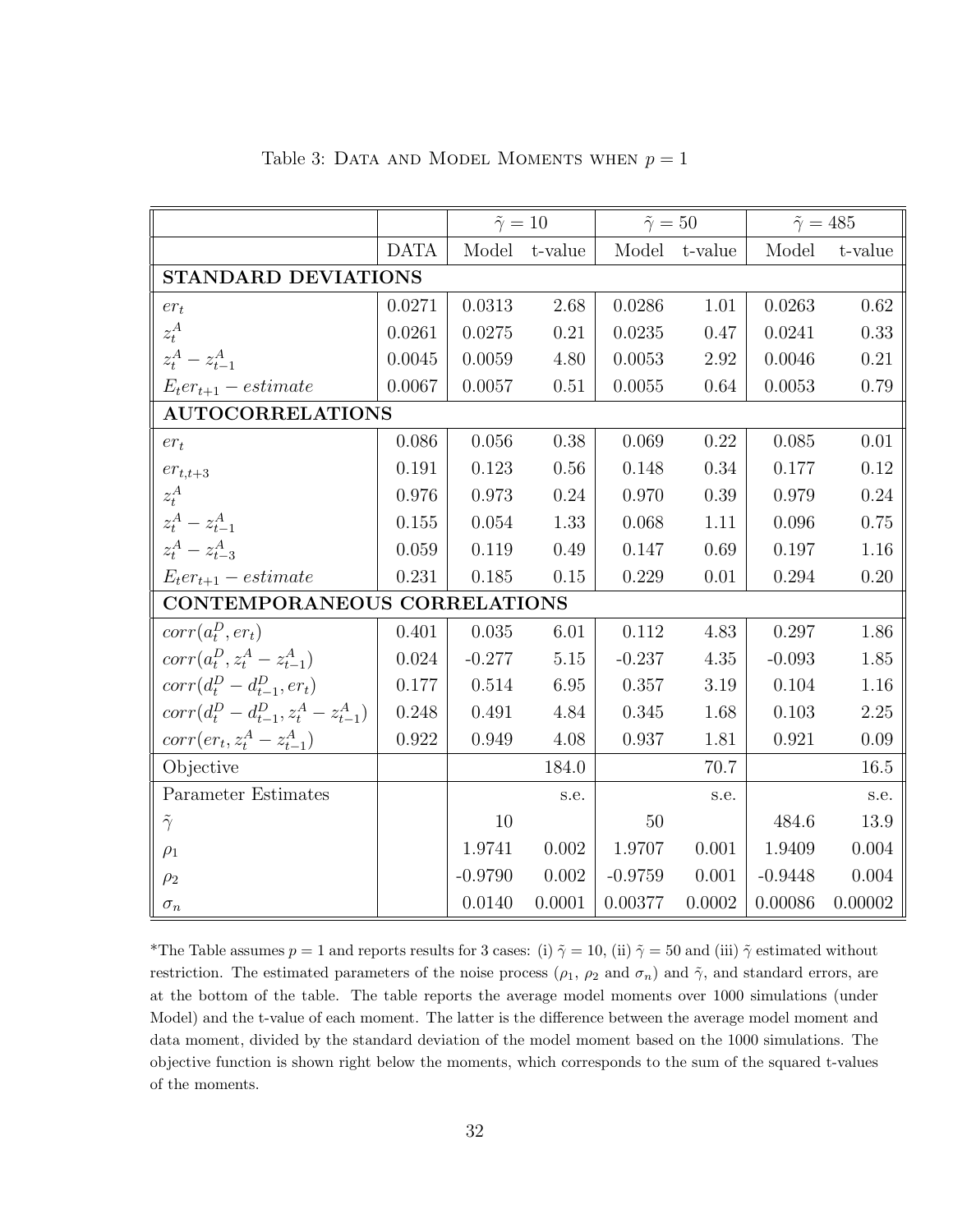a strongly counterfactual negative correlation between the change in  $z<sup>A</sup>$  and the wealth shock. The model performs better when the portfolio response is much weaker, either due to infrequent traders with low p or a very large  $\tilde{\gamma}$ . This is also illustrated in Figure [1,](#page-21-0) where we see that in the IN and FRH cases  $q^D$  rises much more and  $z^A$  drops much less in response to the shock.

The next two contemporaneous correlations are between the change in the log dividend  $d_t^D - d_{t-1}^D$  and respectively  $z_t^A - z_{t-1}^A$  and  $er_t$ . As we see in the impulse responses in Figure [1,](#page-21-0) in the FRL case where portfolios are very sensitive to expected returns both the average portfolio share and the relative price are very responsive to changes in dividends. This is because higher Home dividends, which are persistent, imply a higher expected return on Home equity that leads to a large portfolio shift to Home equity. The correlation between the change in dividends and both the excess return and portfolio share change are higher in the model than in the data. This problem is again resolved by weakening the portfolio response to expected returns, either through a low p or high  $\tilde{\gamma}$ , as can be seen in Figure [1.](#page-21-0)

So far we have not discussed the financial shocks. Figure [3](#page-35-0) reports the impulse response to financial shocks (increase in  $n<sub>t</sub>$ ) for the same three parameter combina-tions as for dividend and wealth shocks in Figure [1:](#page-21-0)  $p = 0.01$  (IN),  $f = 1, \tilde{\gamma} = 10$ (FRL) and  $f = 1, \tilde{\gamma} = 485$  (FRH). A key difference with the dividend and wealth shocks is that the financial shocks cannot be directly measured. The parameters of the  $AR(2)$  process for  $n_t$ , reported in Tables [2](#page-32-0) and [3,](#page-33-0) are such that the model moments fit the data as well as possible. In all three cases the financial shock is therefore different, while wealth and dividend shocks are always the same.

The bottom right chart in Figure [3](#page-35-0) shows  $n_t$  over time in response to a one standard deviation financial shock. The magnitude of the financial shock in the FRL case is massive compared to the IN and FRH cases. The reason for this is that financial shocks have very little effect when portfolios are very sensitive to expected returns. A small change in the asset price that leads to a small change in the expected excess return can generate a very large portfolio shift that clears markets in response to the exogenous portfolio shift  $n_t$ . As a result the financial shock needs to be made extremely big in order to make it matter.

In the FRL case the increase in  $n_t$  peaks at 0.16 after just a one standard deviation financial innovation in a particular month. This translates into a change in the average allocation to Home equity from 0.5 to 0.66 with a one standard deviation shock and 0.82 with a two standard deviation shock. Such massive shocks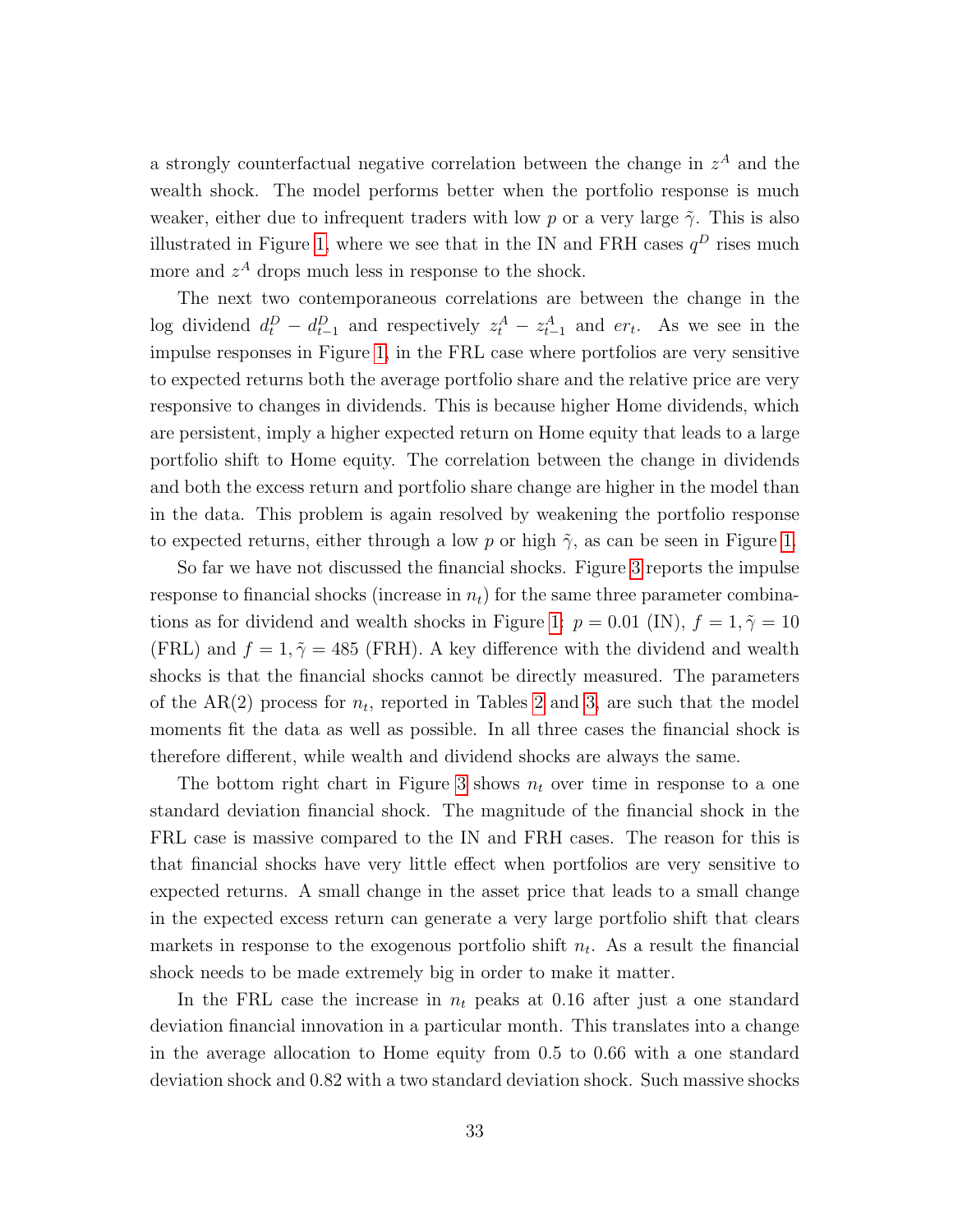<span id="page-35-0"></span>



\*Infrequent traders (IN):  $p = 0.01, f = 0.004, \tilde{\gamma} = 13.9$ ; frequent traders, low  $\tilde{\gamma}$  (FRL):  $f = 1, \tilde{\gamma} =$ 10; frequent traders, high  $\tilde{\gamma}$  (FRH):  $f = 1, \tilde{\gamma} = 485$ . Others parameters as in Tables 1-3.

are highly implausible. The same is the case as well when  $\tilde{\gamma} = 50$ . This further reinforces that the model with frequent traders and plausible risk aversion is not a good description of the data. For reasonable levels of risk aversion the model is only consistent with the data when agents change their portfolios infrequently.

# 5.3 Infrequent Trading versus Frequent Trading with Extreme Risk Aversion

A remaining question is why it is so hard to distinguish the IN and FRH cases. Even if we set aside the extreme risk aversion of 485 in the FRH case, should we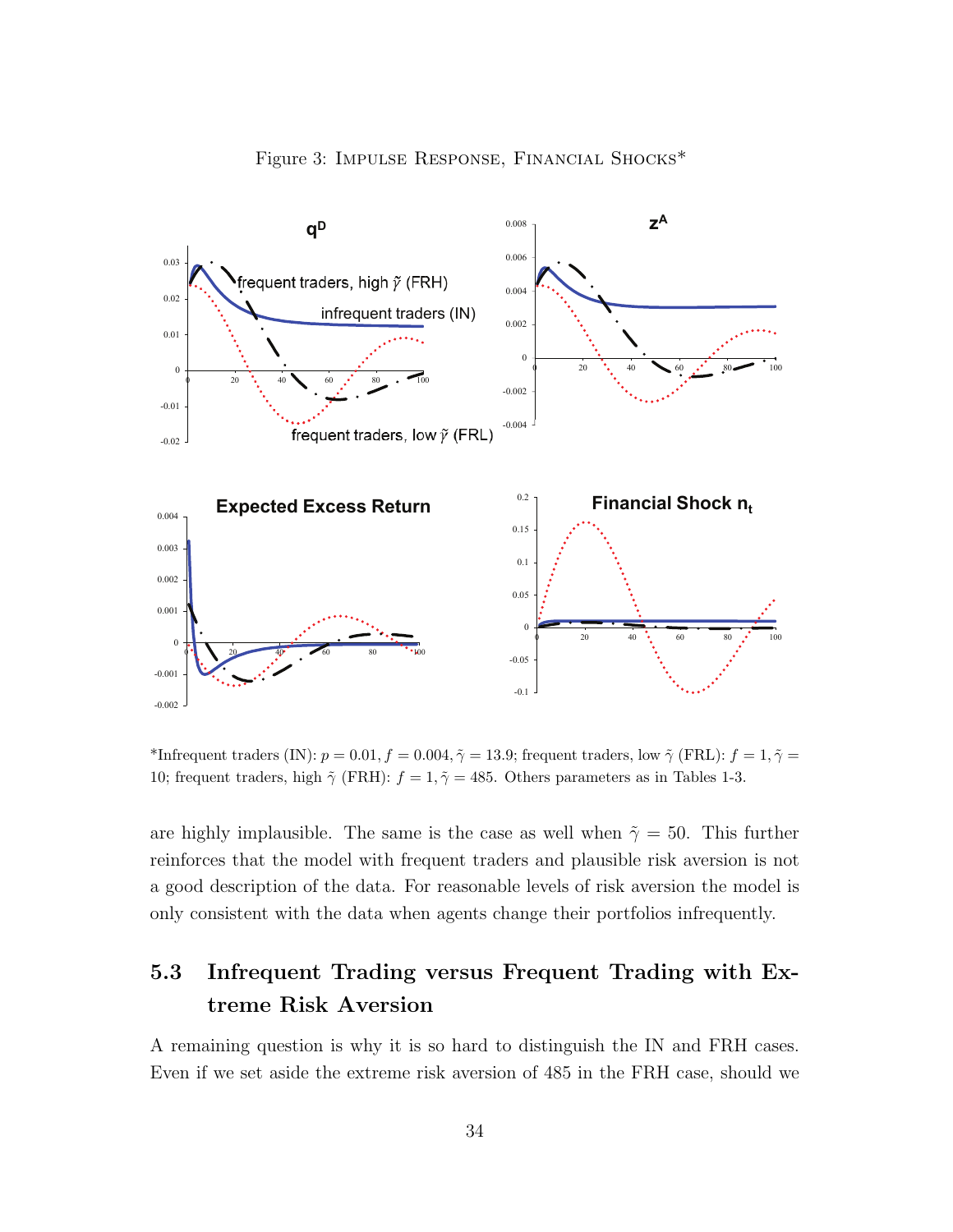not be able to separate the IN and FRH cases based on features of the data? If we look at the impulse response to the observed dividend and wealth shocks in Figure [1,](#page-21-0) we see that the instantaneous response of  $q^D$  and  $z^A$  is quite similar in the IN and FRH cases. It is for this reason that the contemporaneous correlations in the FRH case (last two columns of Table [3\)](#page-33-0) and IN case ( $p = 0.01$  in Table [2\)](#page-32-0) are similar, both consistent with the data. But we also see in Figure [1](#page-21-0) that the subsequent dynamics is quite different.

This difference in dynamics subsequent to the shock can be captured by various correlations that measure predictability. These are correlations between variables at time t and excess returns or portfolio share changes over the next 1, 3 and 12 months. We report the results for these correlations in Table [4.](#page-37-0) The variables at time t include the change in the relative dividend  $d_t^D - d_{t-1}^D$ , the level  $d_t^D$  of the relative dividend, the wealth shock  $a_t^D$ , the portfolio share change  $z_t^A - z_{t-1}^A$  and the excess return  $er_t$ . Results are reported for both the IN case  $(p = 0.01)$  and the FRH case  $(f = 1, \tilde{\gamma} = 485)$ .

The key takeaway from Table [4](#page-37-0) is that for both the IN and FRH case the model is consistent with the data. Almost all t-values are less than 2. Correlations capturing the predictability of excess returns and portfolio shares therefore provide little guidance. The moments vary significantly across model simulations. For example, the correlation between the relative dividend  $d_t^D$  and the subsequent excess return  $er_{t+1}$  is 0.044 in the infrequent trading model, but the 95 percent confidence interval in the model is [-0.08,0.17]. This is consistent with the data moment of -0.001, but if the model is correct the data moment could also have been a substantial positive number.

There are two reasons for this result. The first is the large role of the unobserved financial shocks. A comparison of the scales in Figures [1](#page-21-0) and [3](#page-35-0) shows that financial shocks have an immediate impact on  $q<sup>D</sup>$  and  $z<sup>A</sup>$  that is 3-10 times larger as for dividend and wealth shocks. The dominant role of the unobserved financial shocks makes it harder to observe predictability of excess returns and portfolio changes. The role of these shocks can be determined by removing them in the model. We find that financial shocks increase the standard deviation of the model moments across simulations. Even more important, they significantly reduce the size of the correlations in Table [4,](#page-37-0) sometimes by a factor 3 or 4.

The second factor that plays a role in making predictability harder to identify is associated with the magnitude of the dividends shocks. This relates to the point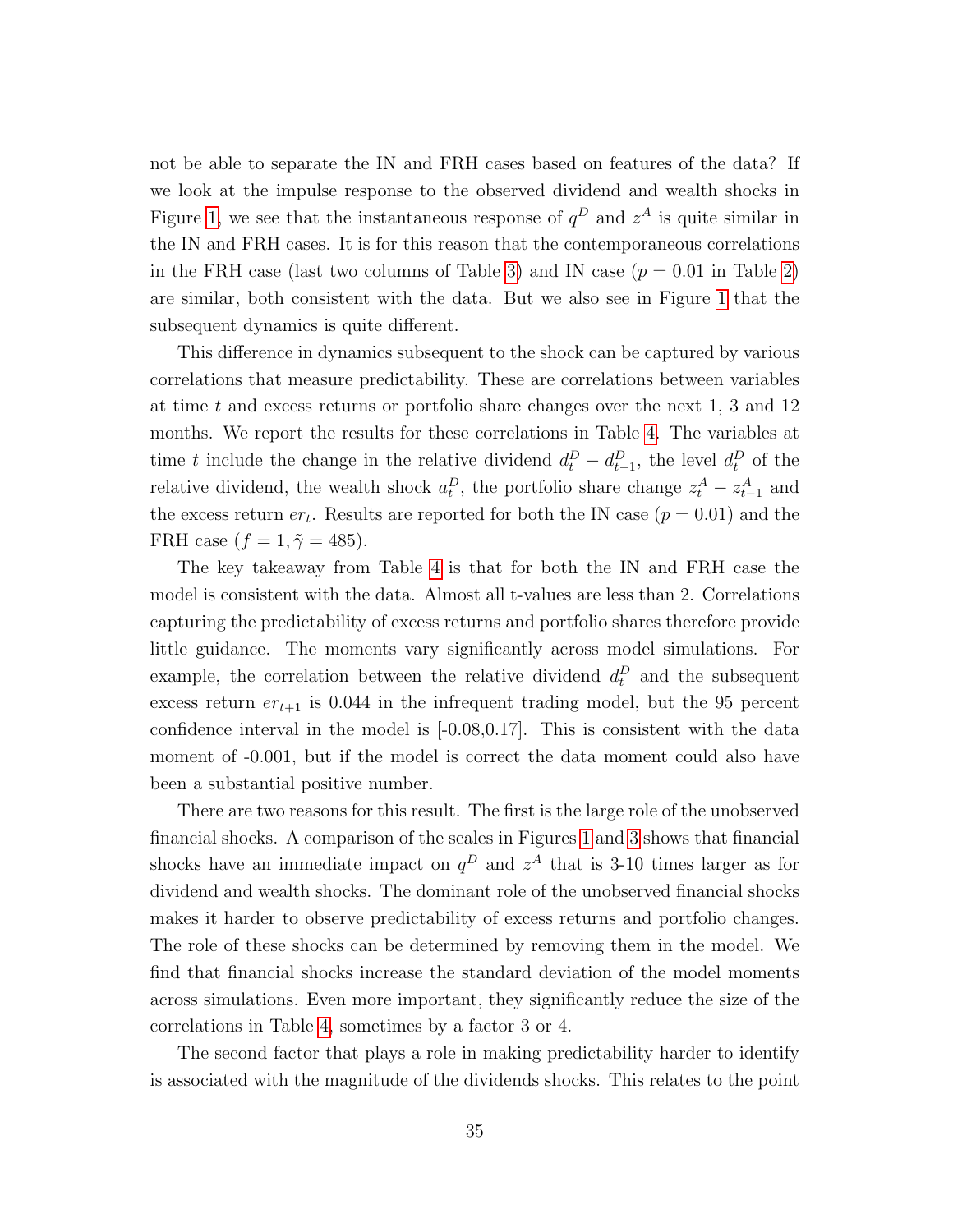|                                                |             | $p = 0.01$ |         | $p = 1, \tilde{\gamma} = 485$ |            |  |  |
|------------------------------------------------|-------------|------------|---------|-------------------------------|------------|--|--|
|                                                | <b>DATA</b> | Model      | t-value | Model                         | $t$ -value |  |  |
| ONE-MONTH FORWARD CORRELATIONS                 |             |            |         |                               |            |  |  |
| $corr(d_t^D - d_{t-1}^D, z_{t+1}^A - z_t^A)$   | $-0.059$    | 0.027      | 1.29    | 0.000                         | 0.88       |  |  |
| $corr(d_t^D - d_{t-1}^D, er_{t+1})$            | $-0.036$    | 0.030      | 0.99    | 0.003                         | 0.59       |  |  |
| $corr(d_t^D, z_{t+1}^A - z_t^A)$               | $-0.027$    | 0.030      | 0.84    | $-0.006$                      | 0.26       |  |  |
| $corr(d_t^D, er_{t+1})$                        | $-0.001$    | 0.044      | 0.72    | 0.022                         | 0.29       |  |  |
| $corr(a_t^D, z_{t+1}^A - z_t^A)$               | $-0.105$    | $-0.019$   | 1.34    | $-0.001$                      | 1.61       |  |  |
| $corr(a_t^D, er_{t+1})$                        | $-0.088$    | $-0.025$   | 0.98    | $-0.008$                      | 1.24       |  |  |
| $corr(z_t^A - z_{t-1}^A, er_{t+1})$            | 0.127       | 0.163      | 0.50    | 0.093                         | 0.43       |  |  |
| $corr(er_t, z_{t+1}^A - z_t^A)$                | 0.100       | 0.162      | 0.87    | 0.099                         | 0.01       |  |  |
| THREE-MONTH FORWARD CORRELATIONS               |             |            |         |                               |            |  |  |
| $corr(d_t^D - d_{t-1}^D, z_{t+3}^A - z_t^A)$   | $-0.046$    | 0.036      | 1.32    | $-0.002$                      | 0.72       |  |  |
| $corr(d^{D}_{t} - d^{D}_{t-1}, er_{t,t+3})$    | $-0.056$    | 0.040      | 1.55    | 0.003                         | 0.96       |  |  |
| $corr(d_t^D, z_{t+3}^A - z_t^A)$               | $-0.032$    | 0.036      | 0.67    | $-0.009$                      | 0.18       |  |  |
| $corr(d_t^D, er_{t,t+3})$                      | 0.011       | 0.058      | 0.49    | 0.034                         | 0.19       |  |  |
| $corr(a_t^D, z_{t+3}^A - z_t^A)$               | 0.002       | $-0.025$   | 0.39    | 0.001                         | 0.01       |  |  |
| $corr(a_t^D, er_{t,t+3})$                      | 0.050       | $-0.035$   | 1.27    | $-0.010$                      | 0.89       |  |  |
| $corr(z_t^A - z_{t-1}^A, er_{t,t+3})$          | 0.120       | 0.141      | 0.30    | 0.132                         | 0.14       |  |  |
| $corr(er_t, z_{t+3}^A - z_t^A)$                | 0.097       | 0.142      | 0.64    | 0.144                         | 0.56       |  |  |
| <b>12-MONTH FORWARD</b><br><b>CORRELATIONS</b> |             |            |         |                               |            |  |  |
| $corr(d_t^D - d_{t-1}^D, z_{t+12}^A - z_t^A)$  | $-0.076$    | 0.050      | 2.03    | $-0.000$                      | 1.21       |  |  |
| $corr(d_t^D - d_{t-1}^D, er_{t,t+12})$         | $-0.023$    | 0.058      | 1.32    | 0.008                         | 0.51       |  |  |
| $corr(d_t^D, z_{t+12}^A - z_t^A)$              | 0.010       | 0.012      | 0.02    | $-0.012$                      | 0.11       |  |  |
| $corr(d_t^D, er_{t,t+12})$                     | 0.053       | 0.045      | 0.05    | 0.048                         | 0.03       |  |  |
| $corr(a_t^D, z_{t+12}^A - z_t^A)$              | 0.005       | $-0.029$   | 0.49    | 0.003                         | 0.03       |  |  |
| $corr(a_t^D, er_{t,t+12})$                     | 0.103       | $-0.048$   | 2.20    | $-0.016$                      | 1.73       |  |  |
| $corr(z_t^A - z_{t-1}^A, er_{t,t+12})$         | 0.031       | 0.010      | 0.30    | 0.115                         | 0.96       |  |  |
| $corr(er_t, z_{t+12}^A - z_t^A)$               | 0.049       | 0.023      | 0.37    | 0.147                         | 1.08       |  |  |

<span id="page-37-0"></span>Table 4: Correlations Capturing Predictability

\*The Table shows results for one-month, 3-month and 12-month predictive correlations in two cases: (i)  $p = 0.01$  (Table [2\)](#page-32-0), (ii)  $p = 1$  and  $\tilde{\gamma} = 485$  (Table [3\)](#page-33-0). T-values are computed analogously to Tables [2](#page-32-0) and [3.](#page-33-0)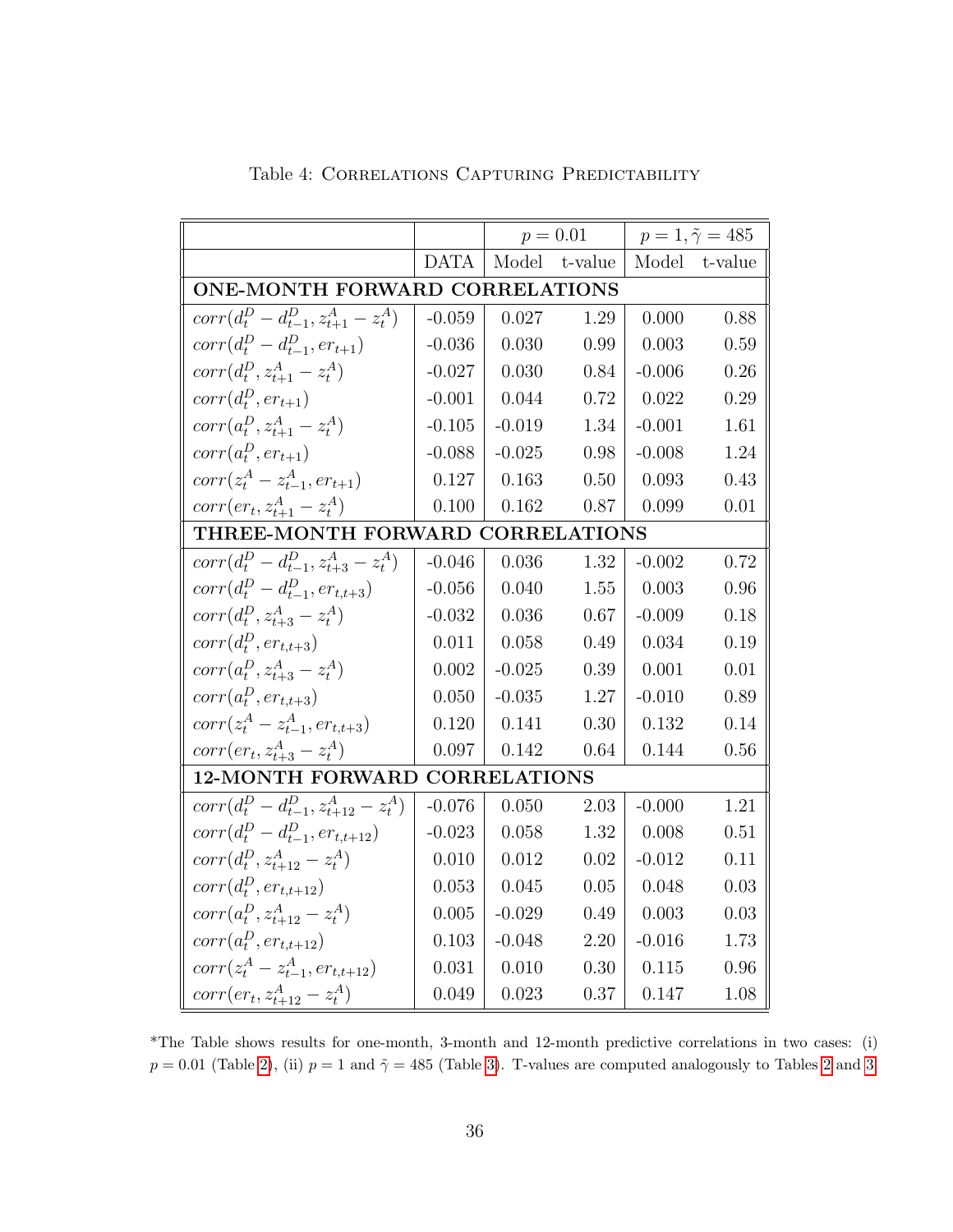above as it would be easier to identify predictability the larger the dividend shocks relative to financial shocks. One can draw a comparison to the foreign exchange market, where Bacchetta and van Wincoop (2010) find that a model with gradual portfolio adjustment is consistent with excess return predictability in the data. In the foreign exchange market exchange rate fluctuations are also dominated by financial shocks and the standard deviation of quarterly excess returns is similar to the quarterly excess returns in our data for equity.<sup>[31](#page-38-0)</sup> However, the volatility of the income component of the excess return is much higher in the foreign exchange market. The interest differential is about three times as volatile as the income component of the excess return in the equity market,  $\delta d_t^D$ .

With a higher standard deviation of dividends  $\sigma_d$ , the correlations in the data in Table [4](#page-37-0) would likely have been higher and it might have been easier to separate the IN and FRH cases. As an experiment we triple  $\sigma_d$  to make the income component equally volatile as in the foreign exchange market. We find that the correlations between  $d_t^D$  and the subsequent excess return and portfolio share change rise significantly in the IN case. Both correlations also increase relative to the FRH case, where correlations with subsequent portfolio share changes actually become more negative.[32](#page-38-1)

# 6 Conclusion

Even though there is a growing body of evidence consistent with gradual portfolio adjustment, modern open economy macro models assume the exact opposite: the continuous adjustment of international portfolio allocation by all investors. This paper introduces gradual portfolio adjustment to an open economy model of the equity market and confronts it with data on international portfolio shares and equity prices.

Apart from a focus on open economy aspects, we have contributed along two dimensions to the literature on gradual portfolio adjustment. First, we have developed a theory of infrequent portfolio adjustment where the timing of portfolio

<span id="page-38-0"></span> $31$ See also Itskhoki and Mukhin (2017) for the importance of financial shocks for exchange rate determination.

<span id="page-38-1"></span> $32$ Another factor that may play a role in predictability is that there are larger measurement errors associated with  $d_t^D$  than with the interest differential. We have also used relative dividends instead of relative earnings for  $d_t^D$ , but this does not improve predictability.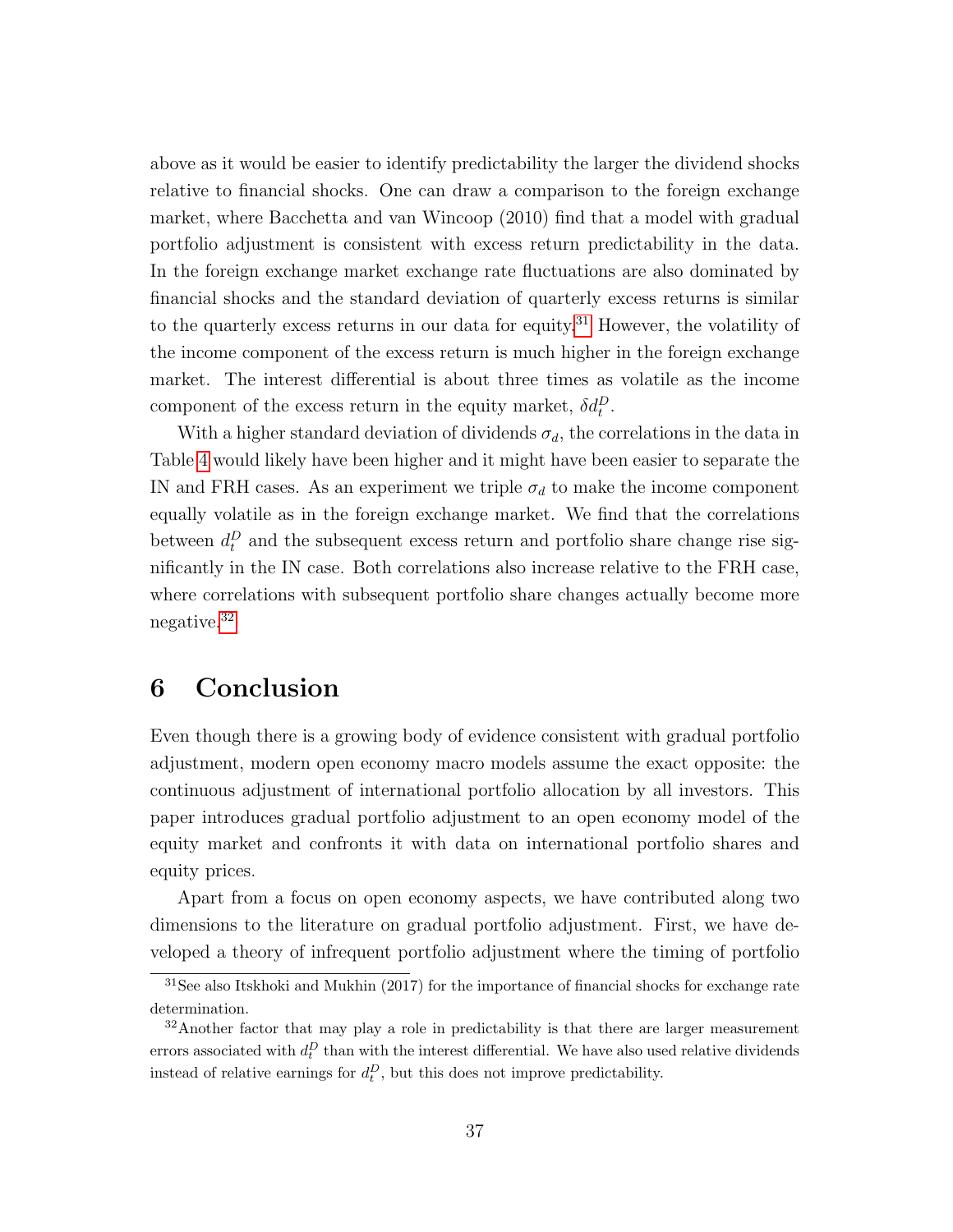changes is stochastic, following a Poisson distribution instead of taking place at predictable intervals of constant length. This leads to a smoother response of endogenous variables to shocks than in models where the length of time between portfolio decisions is fixed. Second, we have used both asset price data and portfolio data to evaluate the implications of the model empirically. This contrasts with work to date that has focused mostly on data features involving asset prices only. It is natural to consider evidence on portfolios since after all this is a theory of gradual portfolio adjustment.

Our findings can be summarized with two key results. Conditional on a reasonable rate of risk aversion, we find that the data is consistent with infrequent portfolio decisions, with an average frequency of at most once in 15 months. We find that the model where all agents adjust portfolios continuously, when combined with plausible rates of risk aversion, leads to an excessive response of portfolios to expected returns that generates inconsistencies with the data. At the same time we are unable to distinguish the model with infrequent portfolio decisions from one where all agents choose an optimal portfolio at all times and the rate of risk aversion is extremely large, well above what is plausible. The latter also leads to a weak portfolio response to expected returns. While these imply different dynamics with different predictability of excess returns and portfolios shares, the relatively large role of unobserved financial shocks makes it hard to separate them empirically.

Looking to future work, several directions should be considered. First, on the modeling front we have made the assumption that agents hold portfolio shares constant when they do not make a new portfolio decision. This implies complete rebalancing. We need to consider the implications under the alternative of not rebalancing at all, as well as partial rebalancing. Second, on the empirical front we need to consider extending the approach to other markets where both asset returns and portfolio shares are available. While we have discussed a two-country model for the global equity market (US versus rest of world), one could consider a multi-country model, using data on portfolio shares allocated to individual foreign countries. The Bertaut and Tryon (2007) and Bertaut and Judson (2014) data are also available for the bond market, which is another natural application. The framework can be applied to closed economy setting as well, for example considering the portfolio allocation between stocks and bonds within the United States.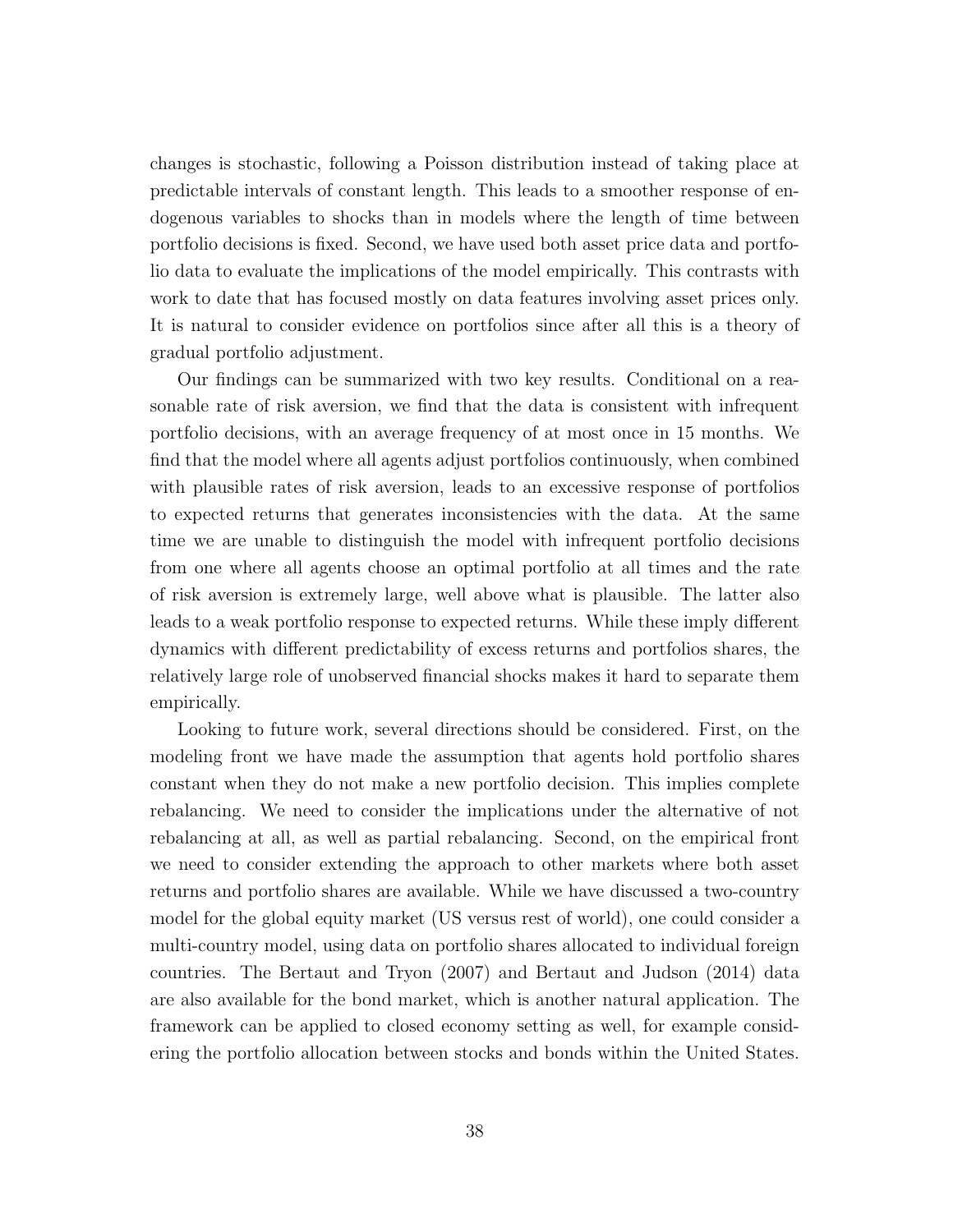# Appendix

Appendix A. Data Description

Using MSCI data notation, the precise data definition for excess returns is:

$$
\begin{array}{lcl} er_t & = & \textrm{ln (msci_ius\_TR}_{t}/\textrm{msci_ius\_TR}_{t-1})\\ & & - \textrm{ln (msci_iacwi}\textrm{exus\_TR}_{t}/\textrm{msci_iacwi}\textrm{exus\_TR}_{t-1} \end{array}
$$

where msci\_us\_TR is "MSCI US Total Return Index" and msci\_acwi\_exus\_TR is "MSCI ACWI ex US Total Return Index" (ACWI stands for "All Country World").

 $d_t^D$  is computed as relative earnings and earnings are derived by dividing the price index (PI) by the price earnings ratio (PER):

 $d_t^D = \ln \left( \text{msci\_us\_PI} / \text{msci\_us\_PER} \right) - \ln \left( \text{msci\_acwi\_us\_PI} / \text{msci\_acwi\_us\_PER} \right)$ 

For portfolio shares, we use:

$$
z_{Ht} = \frac{\text{US} \text{ external claims on ROW}}{\text{US} \text{ market capitalization-US external liabilities} + \text{US external claims on ROW}} \frac{\text{ROW external liabilities}}{\text{ROW external claims on US}} = \frac{\text{ROW external claims on TOW}}{\text{ROW material claims} + \text{ROW external claims on US}}
$$

)

US market capitalization: msci us MV; ROW market capitalization: msci acwi exus MV. US external claims on ROW : us\_stk\_est\_pos derived bertaut\_tryon\_claims\_thru2011.csv and bertaut judson positions claims 2015.csv.

ROW external claims on US: ftot stk est pos derived from ticdata.liabilities.ftot.txt and bertaut judson positions liabs 2015.csv. Both are for all countries, item 69995. We use all countries for ROW rather than using bilateral data for the 44 countries in MSCI data. Bilateral country data may be biased because it does not always capture the true destination or source country (e.g., portfolios with financial centers).

#### Appendix B. Hedge Terms Optimal Portfolio

For a variable  $x$ , define

$$
\tilde{x}_{t,t+i} = \sum_{j=1}^{i} \theta^{1-j} x_{t+j}
$$
\n(59)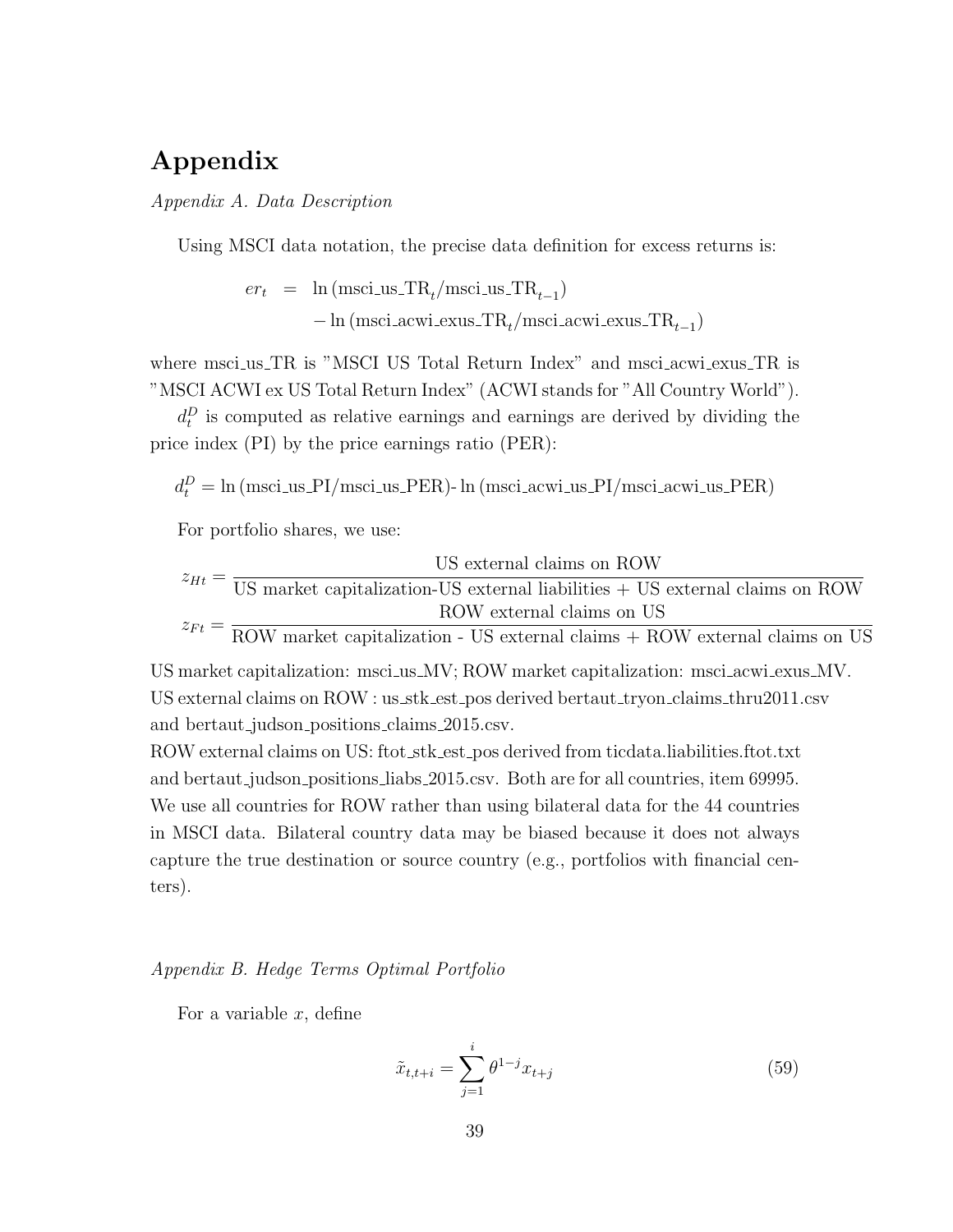As shown in the Technical Appendix, where we derive the optimal portfolio of infrequent traders, the hedge term for Home infrequent investors is

$$
h_{Ht}^{in} = \frac{1 - \beta \theta}{\beta \theta} \frac{N_{Ht}}{V_t} \tag{60}
$$

where

$$
N_{Ht} = -\sum_{s=1}^{\infty} \sum_{i=1}^{s-1} (\beta \theta)^s p_i \gamma \theta^{s-i} cov(\tilde{er}_{t,t+i}, \tilde{r}_{t+i,t+s}^{pH})
$$
  
\n
$$
-\sum_{s=1}^{\infty} \sum_{i=1}^{s-1} (\beta \theta)^s p_i \gamma \frac{1-\theta}{\theta} \theta^s cov(\tilde{er}_{t,t+i}, \tilde{g}_{H,t,t+s})
$$
  
\n
$$
+\sum_{s=1}^{\infty} \sum_{i=1}^{s-1} (\beta \theta)^s p_i \frac{1-\theta}{\theta} \sum_{j=1}^{i} cov(\tilde{g}_{H,t,t+j-1}, er_{t+j})
$$
  
\n
$$
+\sum_{s=1}^{\infty} \sum_{i=1}^{s-1} (\beta \theta)^s p_i cov(\tilde{er}_{t,t+i}, \tilde{r}_{t+i,t+s}^{pH})
$$
  
\n
$$
-\sum_{s=1}^{\infty} (\beta \theta)^s \left(1 - \sum_{m=1}^{s-1} p_m \right) \gamma \frac{1-\theta}{\theta} \theta^s cov(\tilde{er}_{t,t+s}, \tilde{g}_{H,t,t+s})
$$
  
\n
$$
+\sum_{s=1}^{\infty} (\beta \theta)^s \left(1 - \sum_{m=1}^{s-1} p_m \right) \frac{1-\theta}{\theta} \sum_{j=1}^{s} cov(\tilde{g}_{H,t,t+j-1}, er_{t+j})
$$
  
\n
$$
+\sum_{s=1}^{\infty} \sum_{i=1}^{s-1} \sum_{j=1}^{i} (\beta \theta)^s p_i \theta^{1-j} \tau_{Ht}
$$
  
\n
$$
+\sum_{s=1}^{\infty} \sum_{j=1}^{s} (\beta \theta)^s \theta^{1-j} \left(1 - \sum_{m=1}^{s-1} p_m \right) \tau_{Ht}
$$
(61)

The terms involve a hedge against future portfolio returns and non-asset income, as well as fee  $\tau_{Ht}$  of investing abroad.

For Foreign investors the hedge term is the same, with  $N_{Ht}$  replaced by  $N_{Ft}$ . Superscripts and subscripts H are placed with F and  $\tau_{Ht}$  is replaced with  $-\tau_{Ft}$ . The average hedge term  $h_t^{A,in} = (h_{Ht}^{in} + h_{Ft}^{in})/2$  is much simpler as all terms other than those involving the fees  $\tau_{Ht}$  and  $\tau_{Ft}$  drop out. The reason for this is that when we add up the Home and Foreign hedge terms, the covariances in all cases can be written as a covariance between the excess return and the average of variables across countries. This covariance is zero as the Home and Foreign returns by symmetry have the same covariance with variables that are an average across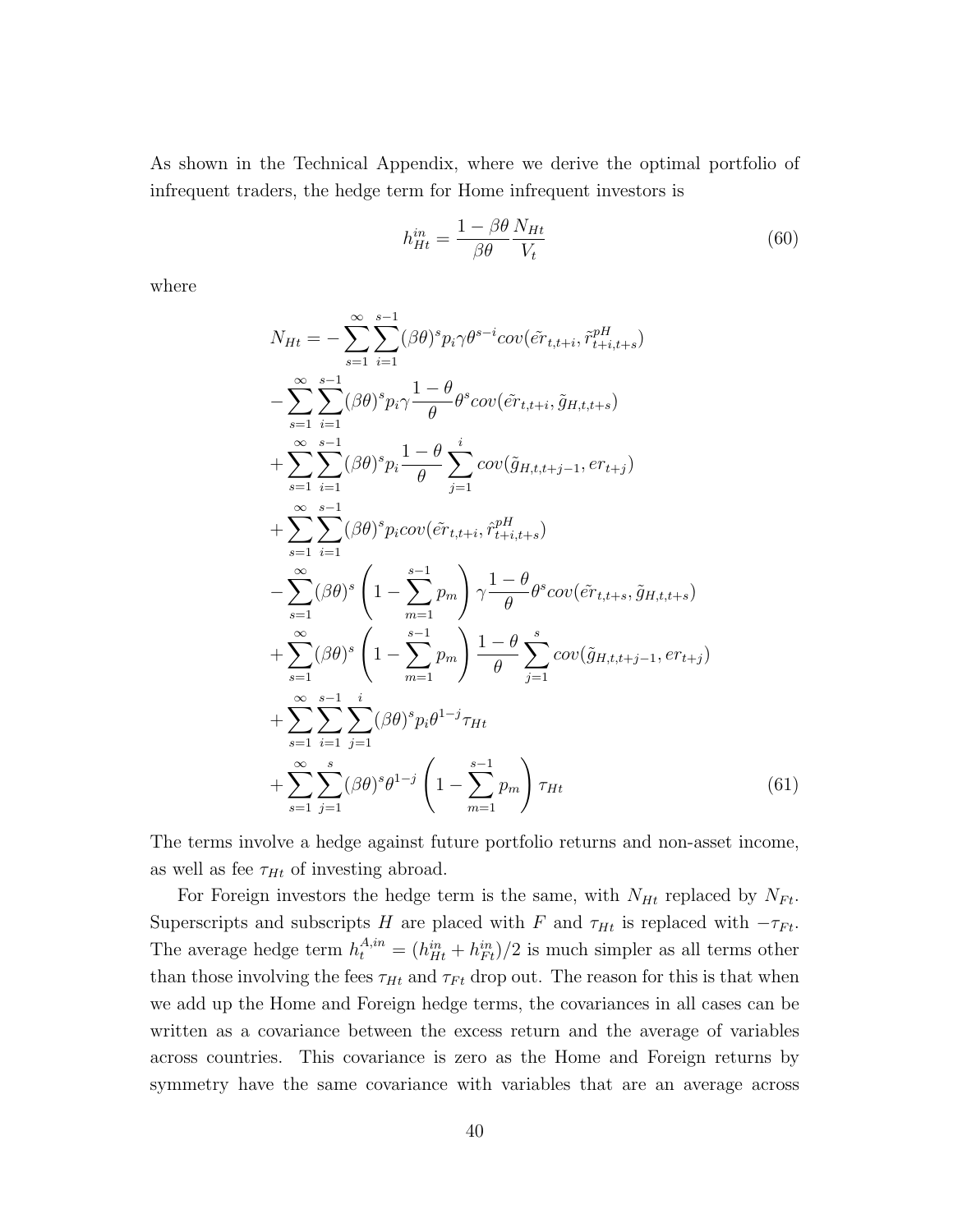countries. As shown in the Technical Appendix, we have

$$
h_t^{A,in} = \frac{0.5}{V_t(1 - \beta(1 - p))} \tau_t^D
$$
\n(62)

Analogously, for frequent traders

$$
h_t^{A,f} = \frac{0.5}{\tilde{\gamma}var_t(er_{t+1})}\tau_t^D\tag{63}
$$

Appendix C. Estimate of θ

It is useful to repeat [\(47\)](#page-19-0) here:

<span id="page-42-0"></span>
$$
\tilde{w}_t^D = \theta \tilde{w}_{t-1}^D + \theta (2\bar{z} - 1) er_t + a_t^D
$$
\n(64)

We find that  $a_t^D$  is essentially iid for any reasonable value of  $\theta$ . One could then set  $\theta$  from [\(64\)](#page-42-0) by using that  $cov(a_t^D, w_{t-1}^D) = 0$ . But in finite samples this covariance is not zero. We therefore proceed as follows. We first write  $er_t = \eta_1 a_t^D + e_t^1$ , where  $e_t^1$  is by construction orthogonal to  $a_t^D$ . We then write  $e_t^1 = \eta_2 w_{t-1}^D + e_t^2$ , where  $e_t^2$ is by construction orthogonal to  $w_{t-1}^D$ . This implies

<span id="page-42-1"></span>
$$
\tilde{w}_t^D = \xi_1 \tilde{w}_{t-1}^D + e_t \tag{65}
$$

where  $\xi_1 = \theta + \theta(2\bar{z} - 1)\eta_2$  and  $e_t = \theta(2\bar{z} - 1)e_t^2 + (1 + \theta(2\bar{z} - 1)\eta_1)a_t^D$ . By construction  $e_t$  is orthogonal to  $w_{t-1}^D$ . For a range of values of  $\theta$  we then simulate [\(65\)](#page-42-1) 1000 times, using the standard deviations of  $e_t^2$  and  $a_t^D$ , and compute the average of  $cov(a_t^D, w_{t-1}^D)$ . We set  $\theta$  such that this average covariance corresponds to the actual covariance. This gives  $\theta = 0.988$ , which we round to 0.99.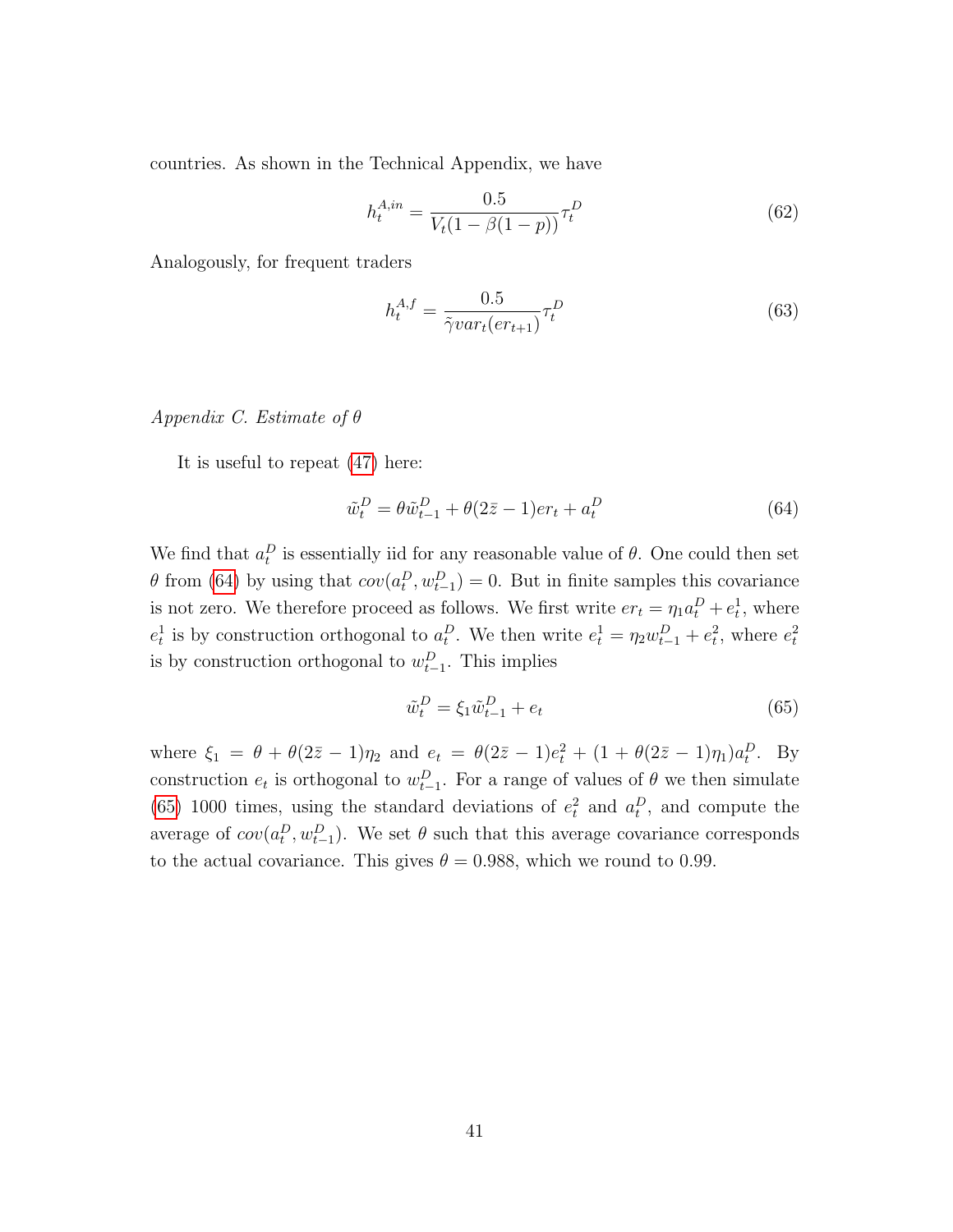# References

- [1] Abel, Andrew B., Janice C. Eberly and Stavros Panageas (2007), "Optimal Inattention in the Stock Market," American Economic Review Papers and Proceedings, May 2007, 244-249.
- [2] Abel, Andrew B. , Janice C. Eberly, and Stavros Panageas (2013), "Optimal Inattention to the Stock Market with Information Costs and Transactions Costs," Econometrica 81, No. 4, 1455–1481.
- [3] Albuquerque, Rui, Gregory H. Bauer and Martin Schneider (2009), "Global Private Information in International Equity Markets," Journal of Financial Economics 94(1), 18-46.
- [4] Albuquerque, Rui, Gregory H. Bauer and Martin Schneider (2007), "International Equity Flows and Returns: A Quantitative Equilibrium Approach," Review of Economic Studies 74(1), 1-30.
- [5] Allen, Franklin and Douglas Gale (1994), "Limited Market Participation and Volatility of Asset Prices," American Economic Review 84, 933-955.
- [6] Altonji, Joseph G. and Lewis M. Segal (1996), "Small-Sample Bias in GMM Estimation of Covariance Structures," Journal of Business and Economic Statistics 14 (3), 353-366.
- [7] Ameriks, John and Stephen Zeldes (2004), "How do Household Portfolio Shares vary with Age," working paper.
- [8] Bacchetta, Philippe and Eric van Wincoop (2010), "Infrequent Portfolio Decisions: A Solution to the Forward Discount Puzzle," American Economic Review 100, 837-869.
- [9] Bacchetta, Philippe and Eric van Wincoop (2017), "Exchange Rates, Interest Rates, and Gradual Portfolio Adjustment," mimeo.
- [10] Bertaut, Carol C. and Ruth Judson (2014), "Estimating U.S. Cross-Border Securities Positions: New Data and New Methods," Board of Governors of the Federal Reserve System (U.S.), International Finance Discussion Paper 1113.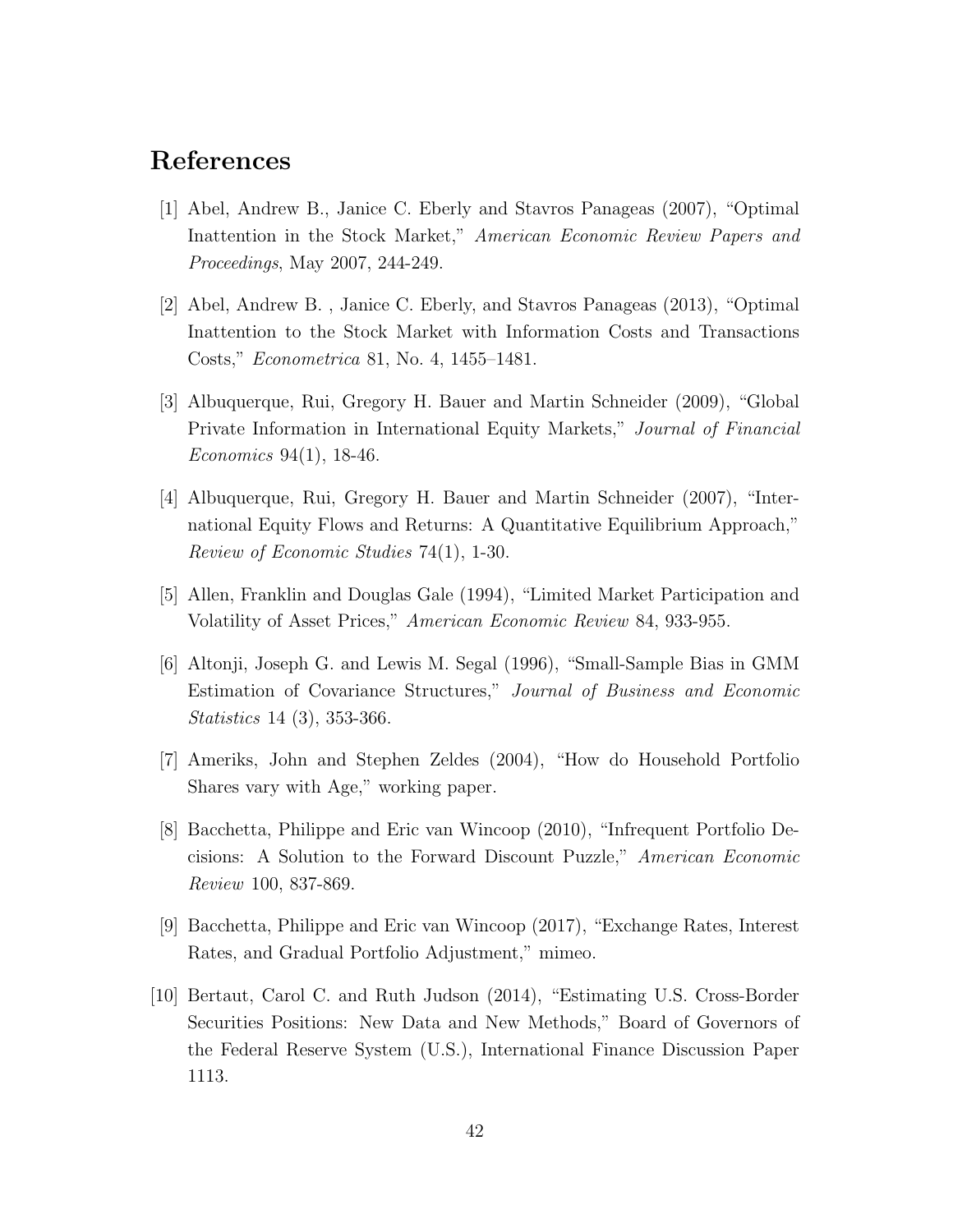- [11] Bertaut, Carol C. and Ralph W. Tryon (2007), "Monthly Estimates of U.S. Cross-Border Securities Positions, " Board of Governors of the Federal Reserve System (U.S.), International Finance Discussion Paper 910.
- [12] Bilias, Yannis, Dimitris Georgarakos and Michael Haliassos (2010), "Portfolio Inertia and Stock Market Fluctuations" Journal of Money, Credit and Banking 42: 715-742.
- [13] Blanchard, Olivier, Irineu de Carvalho Filho, and Gustavo Adler (2015), "Can Sterilized Foreign Exchange Intervention Stem Exchange Rate Pressures from the Global Financial Cycle?,"IMF Working Paper 2015-159.
- [14] Bogousslavsky, Vincent (2016), "Infrequent Rebalancing, Return Autocorrelation, and Seasonality," Journal of Finance LXXI (6), 2967-3006.
- [15] Bohn, Henning and Linda L. Tesar (1996), "U.S. Equity Investment in Foreign Markets: Portfolio Rebalancing or Return Chasing?" American Economic Review 86, 77-81.
- [16] Brennan, Michael J. and H. Henry Cao (1997), "International Portfolio Investment Flows," The Journal of Finance 52, 1851-1880.
- [17] Brunnermeier, Markus and Stefan Nagel (2008), "Do Wealth Fluctuations Generate Time-Varying Risk-Aversion? Micro-Evidence on Individuals' Asset Allocation," American Economic Review 98, 713-736.
- [18] Bruno, Valentina and Hyun Song Shin (2015), "Capital flows and the risktaking channel of monetary policy," Journal of Monetary Economics 71, 119- 132.
- [19] Calderon, Cesar, Norman Loayza and Luis Serven (2003), "Do capital flows respond to risk and return? ," Policy, Research working paper series, no. WPS 3059. Washington, DC: World Bank.
- [20] Calvo, Guillermo, Leonardo Leiderman, and Carmen Reinhart (1996), "Inflows of Capital to Developing Countries in the 1990s," Journal of Economic Perspectives 10(2),123-139.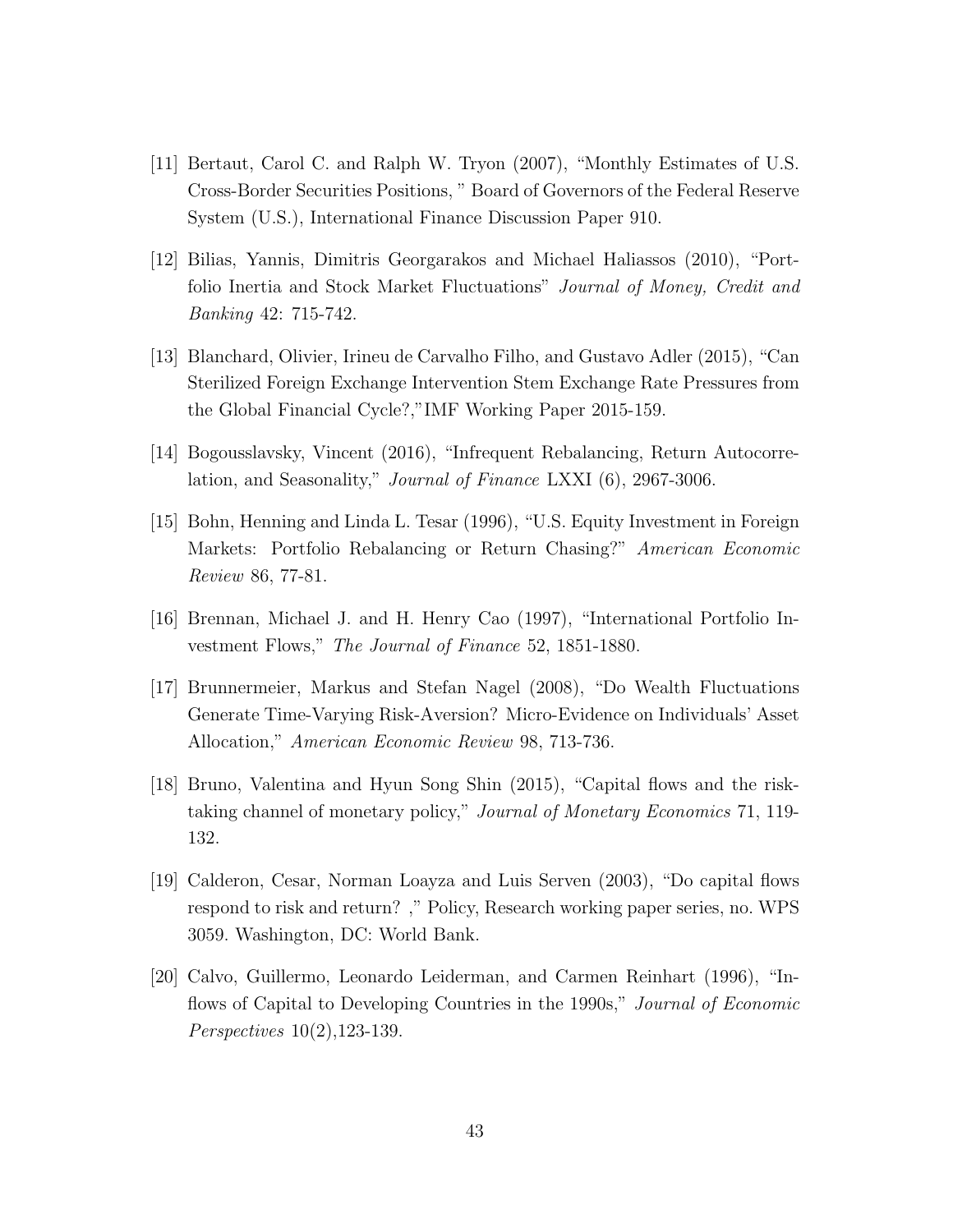- [21] Campbell, John Y. and Luis M. Viceira (1999), "Consumption and Portfolio Decisions when Expected Returns are Time Varying," Quarterly Journal of Economics 114(2): 433-495.
- [22] Chien, Yili, Harold Cole, and Hanno Lustig (2012), "Is the Volatility of the Market Price of Risk Due to Intermittent Portfolio Rebalancing," American Economic Review 102, 2859-2896.
- [23] Coeurdacier, Nicolas (2009), "Do Trade Costs in Goods Markets lead to Home Bias in Equities?," Journal of International Economics 77, 86-100.
- [24] Coeurdacier, Nicolas, Stephane Guibaud and Harjoat Bhamra (2014), "A Dynamic Equilibrium of Imperfectly Integrated Financial Markets," Journal of Economic Theory 54, 490-542.
- [25] Curcuru, Stephanie E., Tomas Dvorak, Francis E. Warnock (2008), "Cross-Border Return Differentials," Quarterly Journal of Economics 123(4), 1495- 1530.
- [26] Curcuru, Stephanie E., Tomas Dvorak, Francis E. Warnock (2010), "Decomposing the U.S. External Returns Differential," Journal of International Economics 80(1), 22-32.
- [27] Curcuru, Stephanie E., Charles P. Thomas, Francis E. Warnock and Jon Wongswan (2011), "US International Equity Investment and Past and Prospective Returns," American Economic Review 101, 3440-3455.
- [28] Devereux, Michael B. and Alan Sutherland (2010), "Country Portfolio Dynamics," Journal of Economic Dynamics and Control, 34, 1325-1342.
- [29] Devereux, Michael B. and Alan Sutherland (2007), "Monetary Policy and Portfolio Choice in an Open Economy Macro Model," Journal of the European Economic Association 5, 491-499.
- [30] Didier, Tatiana and Alexandre Lowenkron (2012), "The Current Account as a Dynamic Portfolio Choice Problem," Journal of The Japanese and International Economies 26, 518-541.
- [31] Duffie, Darrell (2010), "Asset Price Dynamics with Slow-Moving Capital," Journal of Finance LXV, 1237-1267.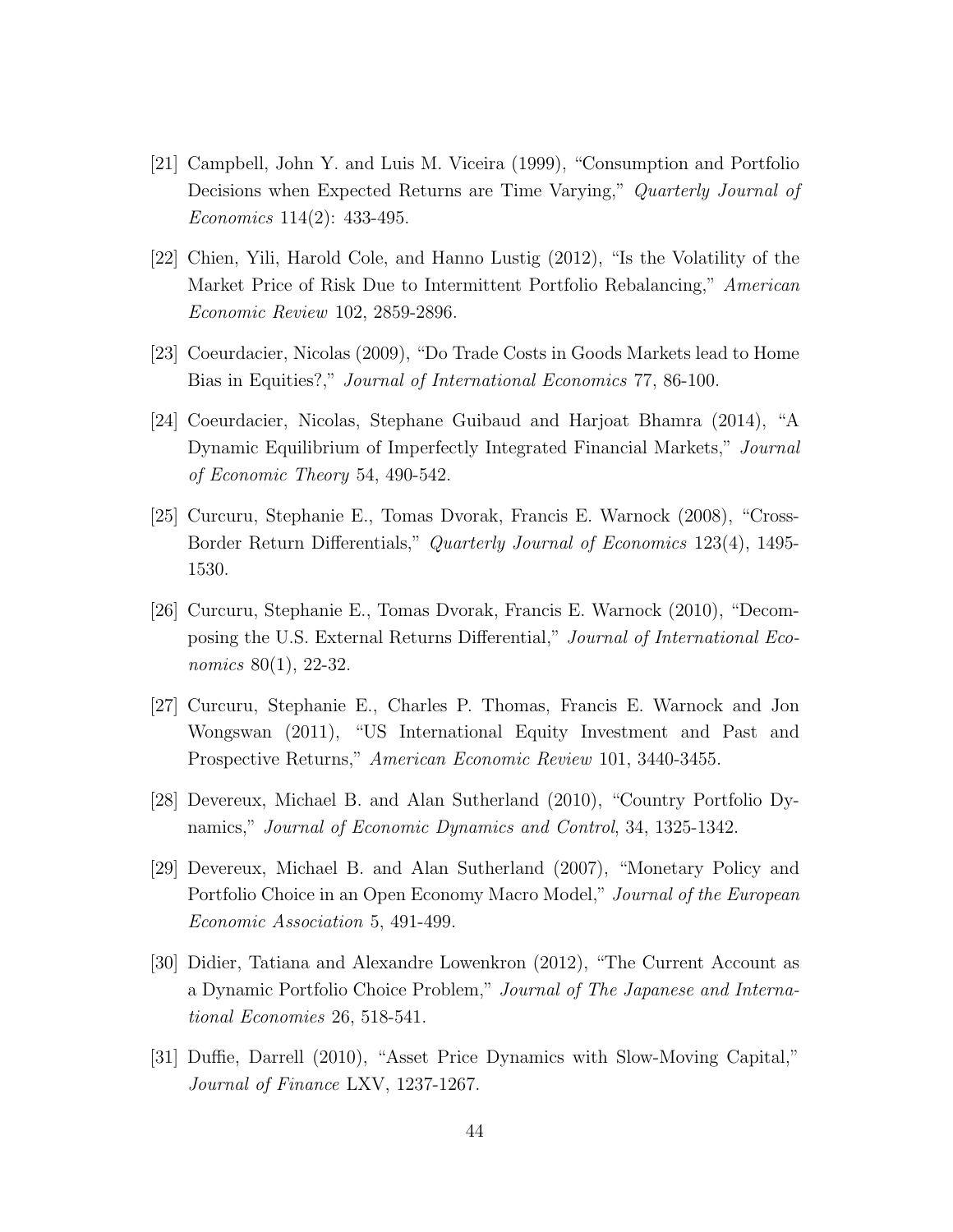- [32] Evans, Martin D.D. and Hnatkovska, Viktoria V. (2014), "International Capital Flows, Returns and World Financial Integration," Journal of International Economics 92(1), 14-33.
- [33] Froot, Kenneth A., Paul G.J. O'Connell, Mark S. Seasholes (2001), "The Portfolio Flows of International Investors," Journal of Financial Economics 59, 151-193.
- [34] Gabaix, Xavier and David Laibson (2002), "The 6D Bias and the Equity Premium Puzzle," in Ben Bernanke and Kenneth Rogoff, eds, NBER Macroeconomics Annual, 16, 257-312.
- [35] Gabaix, Xavier and Matteo Maggiori (2015), "International Liquidity and Exchange Rate Dynamics," Quarterly Journal of Economics 130(3), 1369- 1420.
- [36] Gali, Jordi (2008), Monetary Policy, Inflation, and the Business Cycle: An Introduction to the New Keynesian Framework and Its Applications, Princeton University Press.
- [37] Gourio, Francois, Michael Siemer and Adrien Verdelhan (2014), "Uncertainty and International Capital Flows," mimeo.
- [38] Greenwood, Robin, Samuel G. Hanson, and Gordon Y. Liao (2015), "Price Dynamics in Partially Segmented Markets," mimeo.
- [39] Hendershott, Terrence, Sunny X. Li, Albert J. Mankfeld, Mark S. Seasholes (2013), "Asset Price Dynamics with Limited Attention," mimeo.
- [40] Hnatkovska, Viktoria V. (2010), "Home Bias and High Turnover: Dynamic Portfolio Choice with Incomplete Markets," Journal of International Economics 80(1), 113-128.
- [41] Hong, Harrison and Jeremy C. Stein (1999), "A United Theory of Underreaction, Momentum Trading and Overreaction in Asset Markets," Journal of Finance 54(6), 2143-2184.
- [42] Itskhoki, Oleg and Dmitry Mukhin (2017), "Exchange Rate Disconnect in General Equilibrium," working paper, Princeton University.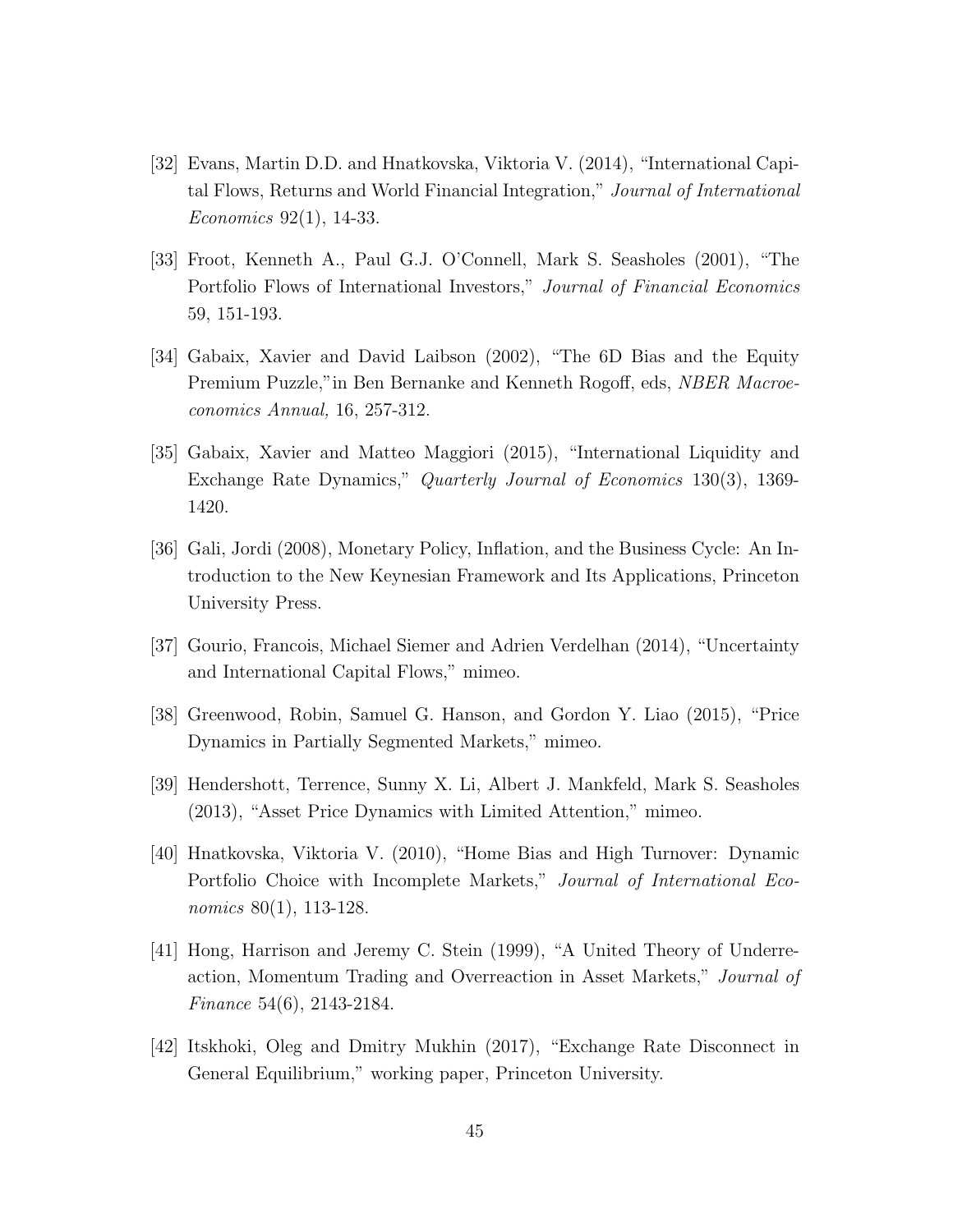- [43] Jeanne, Olivier and Andrew K. Rose (2002), "Noise Trading and Exchange Rate Regimes," Quarterly Journal of Economics 117, 537-569.
- [44] Kandel, Shmuel and Robert Stambaugh (1991), "Asset Returns and Intertemporal Preferences," Journal of Monetary Economics 27(1), 39-71.
- [45] Kocherlakota, Narayana R. (1996), "The Equity Premium: It's Still a Puzzle," Journal of Economic Literature 34, 42-71.
- [46] Kraay, Aart and Jaume Ventura (2000), "Current Accounts in Debtor Countries and Creditor Countries," Quarterly Journal of Economics 115 (4): 1137- 1166.
- [47] Lynch, Anthony W. (1996), "Decision Frequency and Synchronization Across Agents: Implications for Aggregate Consumption and Equity Return," The Journal of Finance 51(4), 1479-1497.
- [48] Mankiw, N. Gregory and Ricardo Reis (2002), "Sticky Information versus Sticky Prices: A Proposal to Replace the New Keynesian Phillips Curve," Quarterly Journal of Economics 117, 1295-1328
- [49] Martin, Philippe and Helene Rey (2004), "Financial Super-Markets: Size Matters for Asset Trade," Journal of International Economics 64, 335-361.
- [50] McCafferty, Stephen and Robert Driskill (1980), "Problems of Existence and Uniqueness in Nonlinear Rational Expectations Models," Econometrica 48, 1313-1317
- [51] Mehra, Rajnish (2003), "The Equity Premium: Why is it a Puzzle?," Financial Analyst Journal, January/February, 54-69.
- [52] Mehra, Rajnish and Edward C. Prescott (1985), "The Equity Premium: A Puzzle," Journal of Monetary Economics 15(2), 145-61.
- [53] Mitchell, Olivia S., Gary R. Mottola, Stephen P. Utkus and Takeshi Yamaguchi (2006), "The Inattentive Participant: Portfolio Trading Behavior in 401(k) plans," working paper.
- [54] Pagano, Marco (1989), "Endogenous Market Thinness and Stock Price Volatility," Review of Economic Studies 56, 269-288.